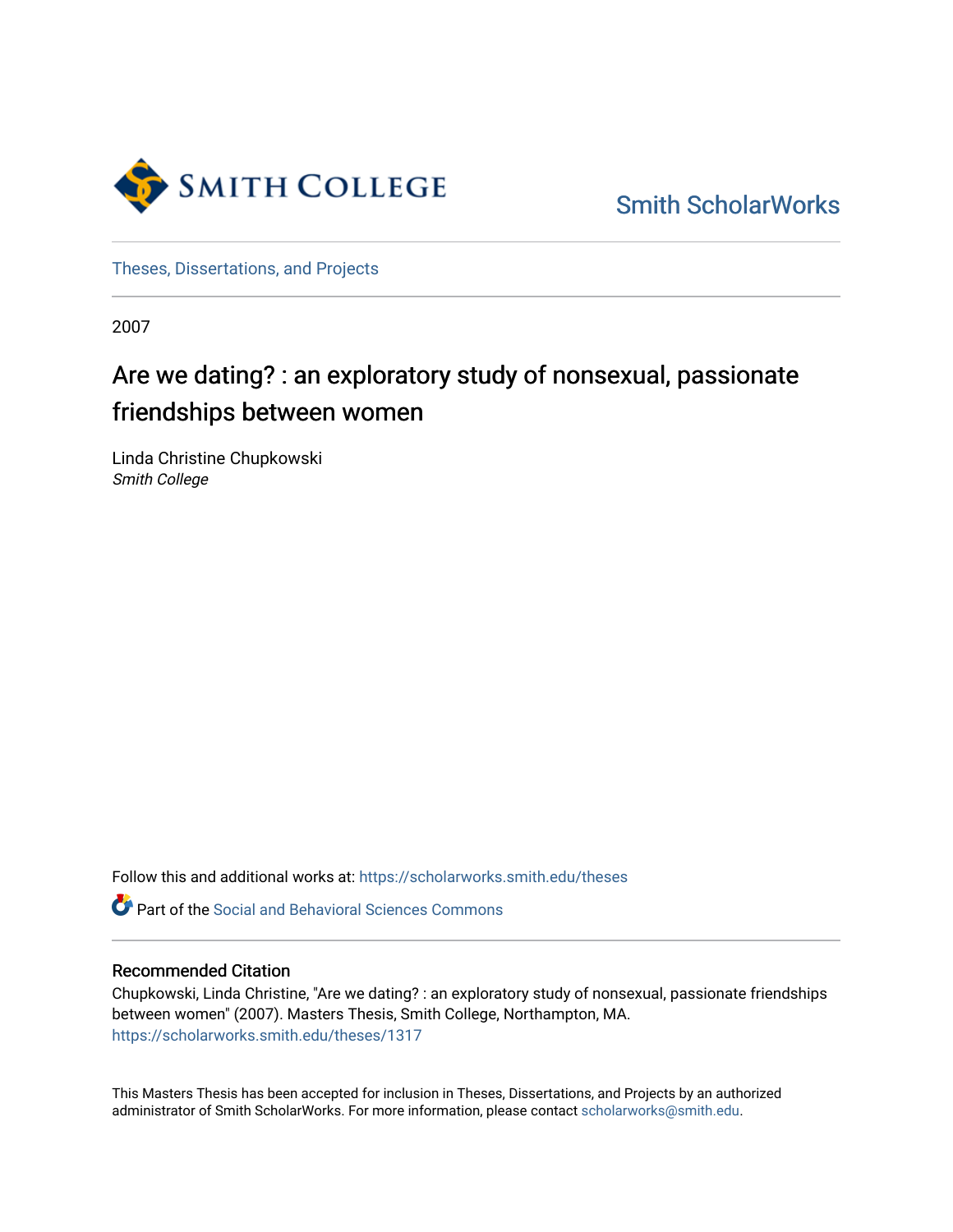Linda Christine Chupkowski Are We Dating? An Exploratory Study of Nonsexual, Passionate Friendships Between Women

# ABSTRACT

This study was designed to explore nonsexual, passionate friendships between women. Particular areas of interest were challenging the binary between "just friends" and "lovers," as well as exploring the meaning of the lack of a term for identifying these friendships in women's lives. This study attempted to answer the following research question: How do women conceptualize, define, and make sense of their nonsexual, passionate friendships?

 This qualitative study involved interviewing 14 women selected from a sample of convenience. The interview questions were open-ended, allowing the women to share narrative accounts of their friendships in their own words.

The findings indicate that women who experience passionate friendships consider such friendships to be unique, meaningful, and committed. Participants also addressed the issue of inadequacy within the language to capture the essence of their friendships. There were similar themes to traditional intimate relationships such as emotional growth and identity development fostered by the friendship, jealousy, break-ups, and shifts and changes in the relationship. There also was a blending of the language used to describe non-sexual intimate friendships and the language used to describe sexual relationships, and occasionally a blending of the emotions and sexual feelings between the two kinds of relationships. More research is essential to further understand nonsexual, passionate friendships and to better enable clinicians to validate and mirror their clients.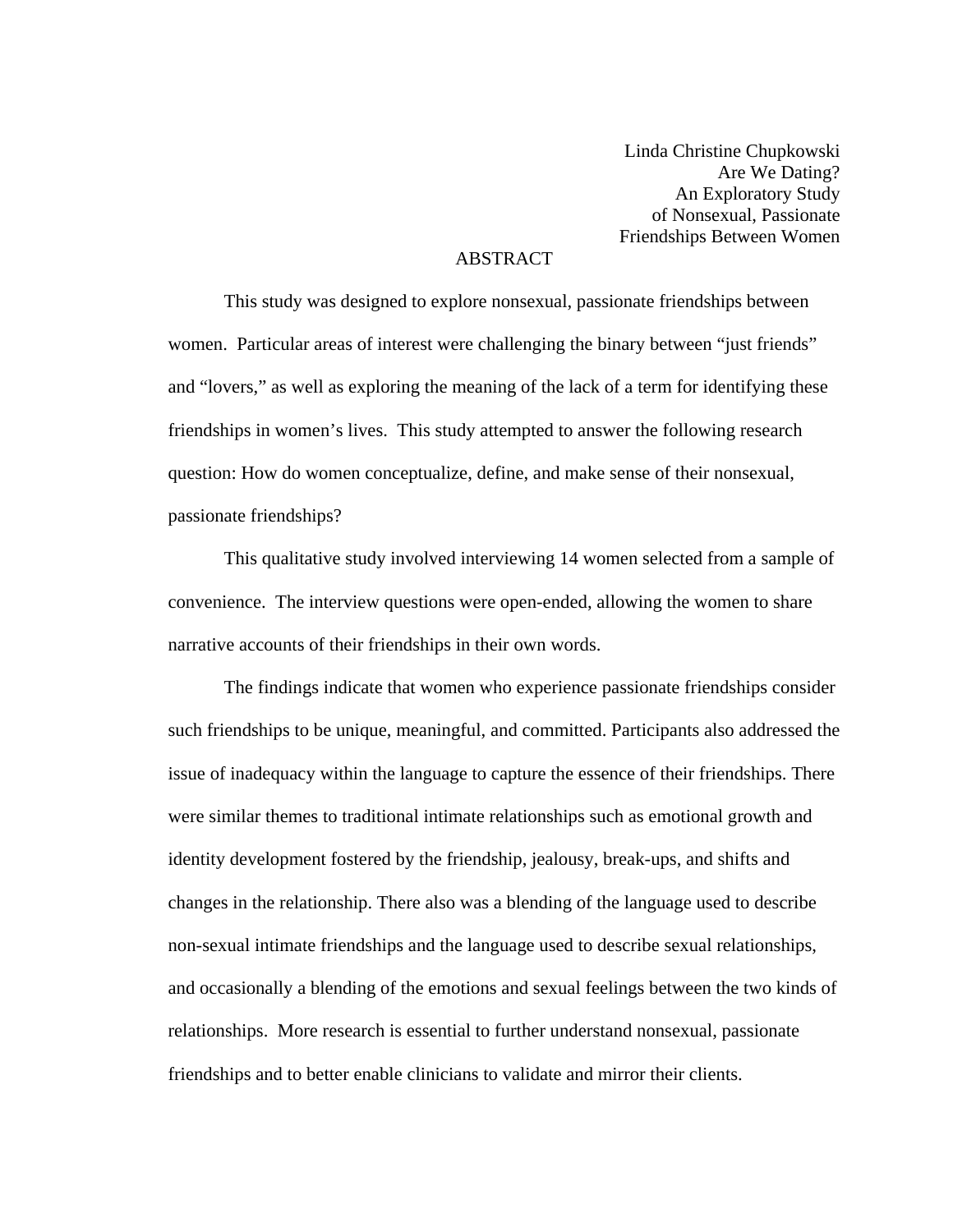# ARE WE DATING? AN EXPLORATORY STUDY OF NONSEXUAL, PASSIONATE FRIENDSHIPS BETWEEN WOMEN

A project based upon an independent investigation, submitted in partial fulfillment of the requirements for the degree of Master of Social Work.

Linda Christine Chupkowski

Smith College School for Social Work Northampton, Massachusetts 01063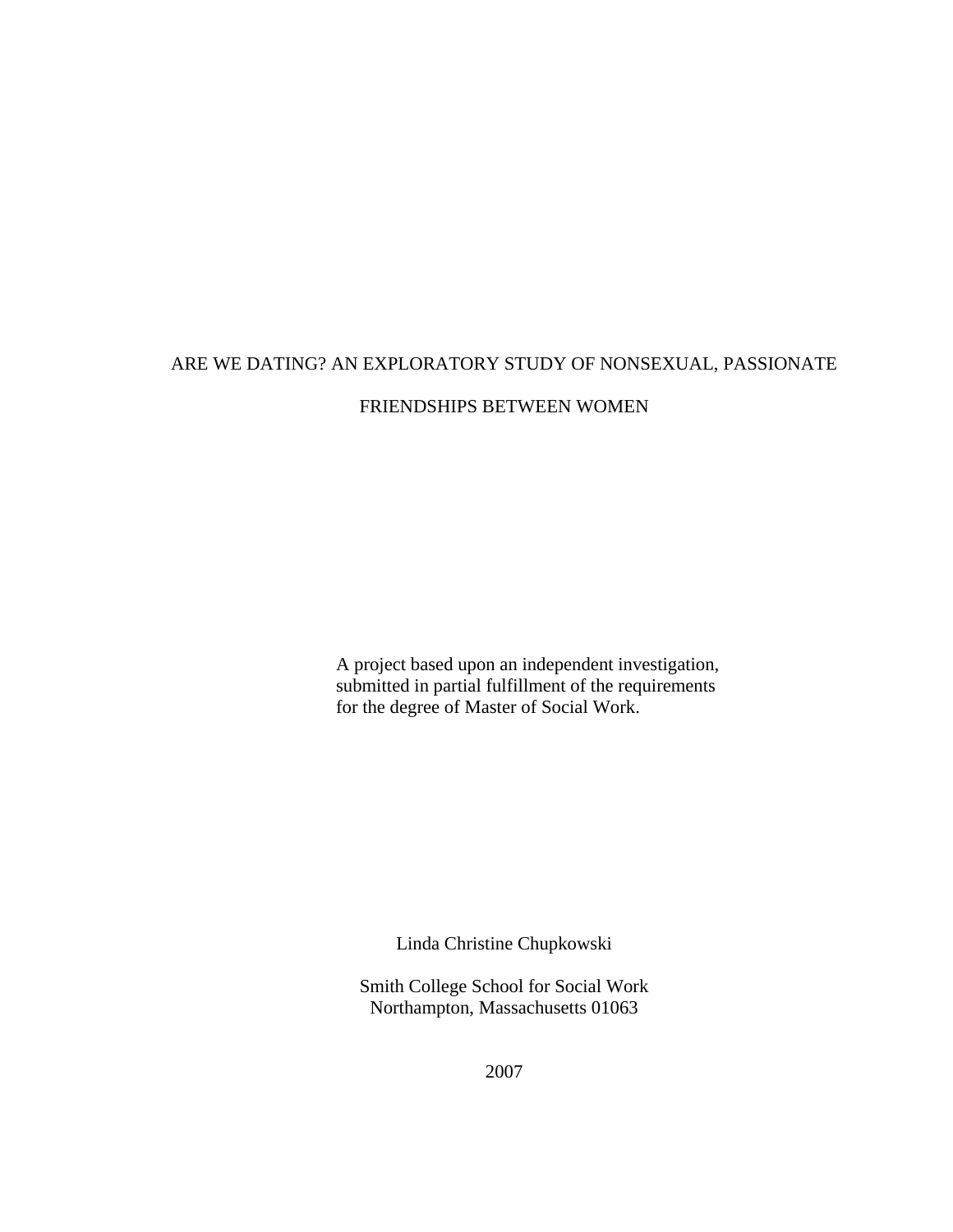#### ACKNOWLEDGMENTS

 This thesis could not have been accomplished without the assistance of many people whose contributions are gratefully acknowledged.

 Firstly, I offer a heartfelt thank you to all of my participants who shared their stories freely and bravely. This project would not have been possible without your willingness to be truthful, open, and vulnerable. I wish to thank my research advisor, Dr. Narviar C. Calloway, who patiently read draft after draft. I also offer gratitude to my parents for their love, support, and encouragement.

 Finally, I would like to offer loving gratitude to all the women with whom I myself have shared a passionate friendship. You have supported and nourished me over the years. My curiosity about the intensity of our relationships inspired this project.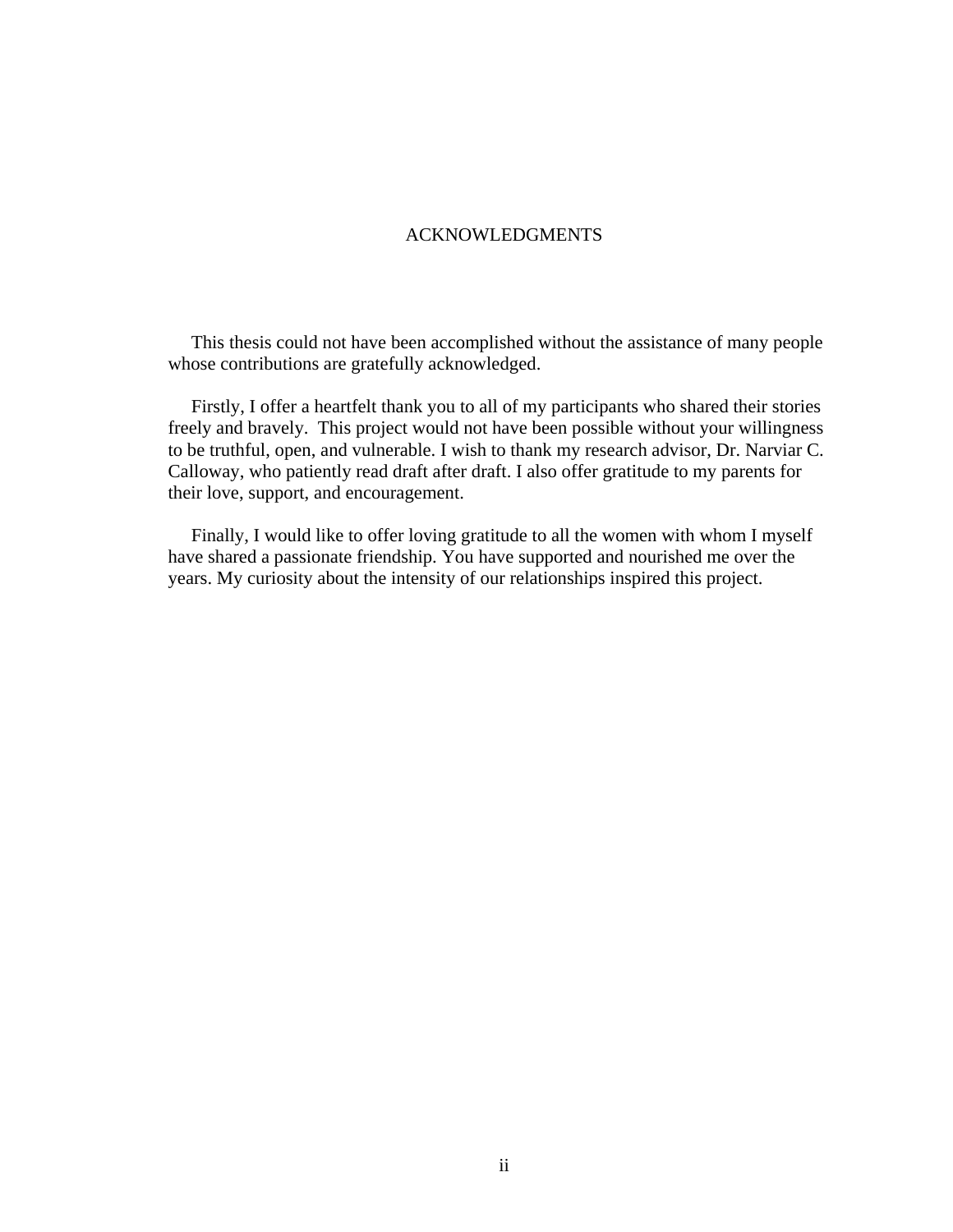# TABLE OF CONTENTS

|                   | $\overline{\mathbf{ii}}$ |
|-------------------|--------------------------|
|                   | iii                      |
| <b>CHAPTER</b>    |                          |
| $\mathbf{I}$ .    |                          |
|                   | 7                        |
|                   | 26                       |
|                   |                          |
|                   | 61                       |
|                   |                          |
| <b>APPENDIXES</b> |                          |
|                   | 72<br>76<br>77           |
|                   | 78                       |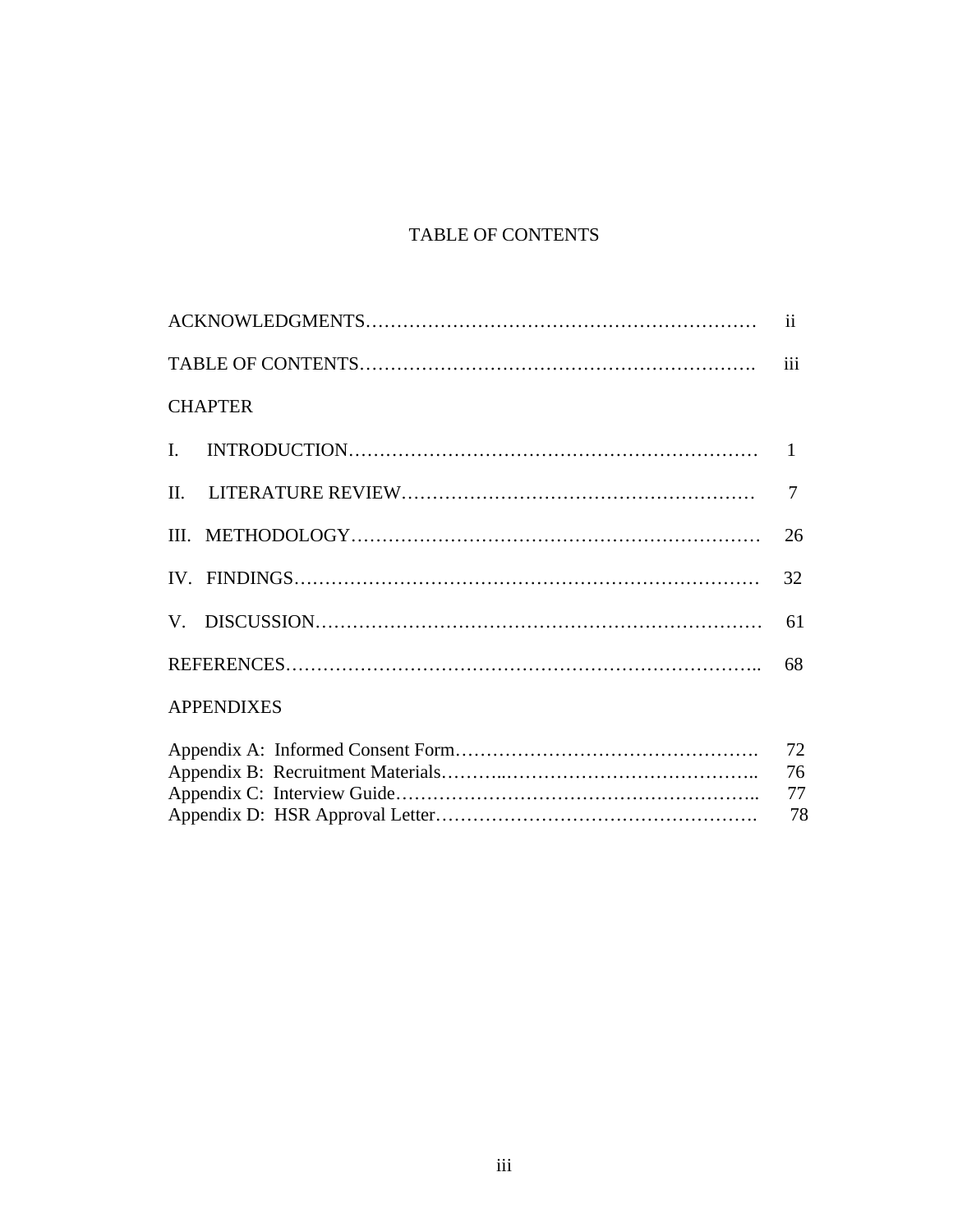### CHAPTER I

#### INTRODUCTION

*"Oh, the comfort—the inexpressible comfort of feeling safe with a person—having neither to weigh thoughts nor measure words, but pouring them all right out, just as they are, chaff and grain together; certain that a faithful hand will take and sift them, keep what is worth keeping, and then with the breath of kindness blow the rest away." Dinah Maria Mulock Craik.* 

Oprah is famous for being a talk-show host, a philanthropist, a healer, an actress, an activist, a reader, and a leader. She is not famous because of her personal relationships, but because of her fame, her relationships have come under public scrutiny. It is well-known that Oprah has a committed male partner as well as a 30-year-long friendship with her best friend Gayle. Oprah confesses that they call each other four times a day. She builds a "Gayle wing" in each of her houses. Because of their intimacy and closeness, they are often accused in the tabloids of being a lesbian couple (Kogan, 2006).

In an interview in O, The Oprah Magazine, Oprah discusses her friendship:

I understand why people think we're gay. There isn't a definition in our culture for this kind of bond between women. So I get why people have to label it—how can you be this close without it being sexual? How else can you explain a level of intimacy where someone *always* loves you, *always* respects you, admires you? (Kogan, 2006, p. 188)…In a way, our friendship is better than a marriage or a sexual relationship. You know, there's no such thing as unconditional love in a marriage as far as I'm concerned, 'cause let me tell you, there are some conditions. So don't ask me to give you unconditional love,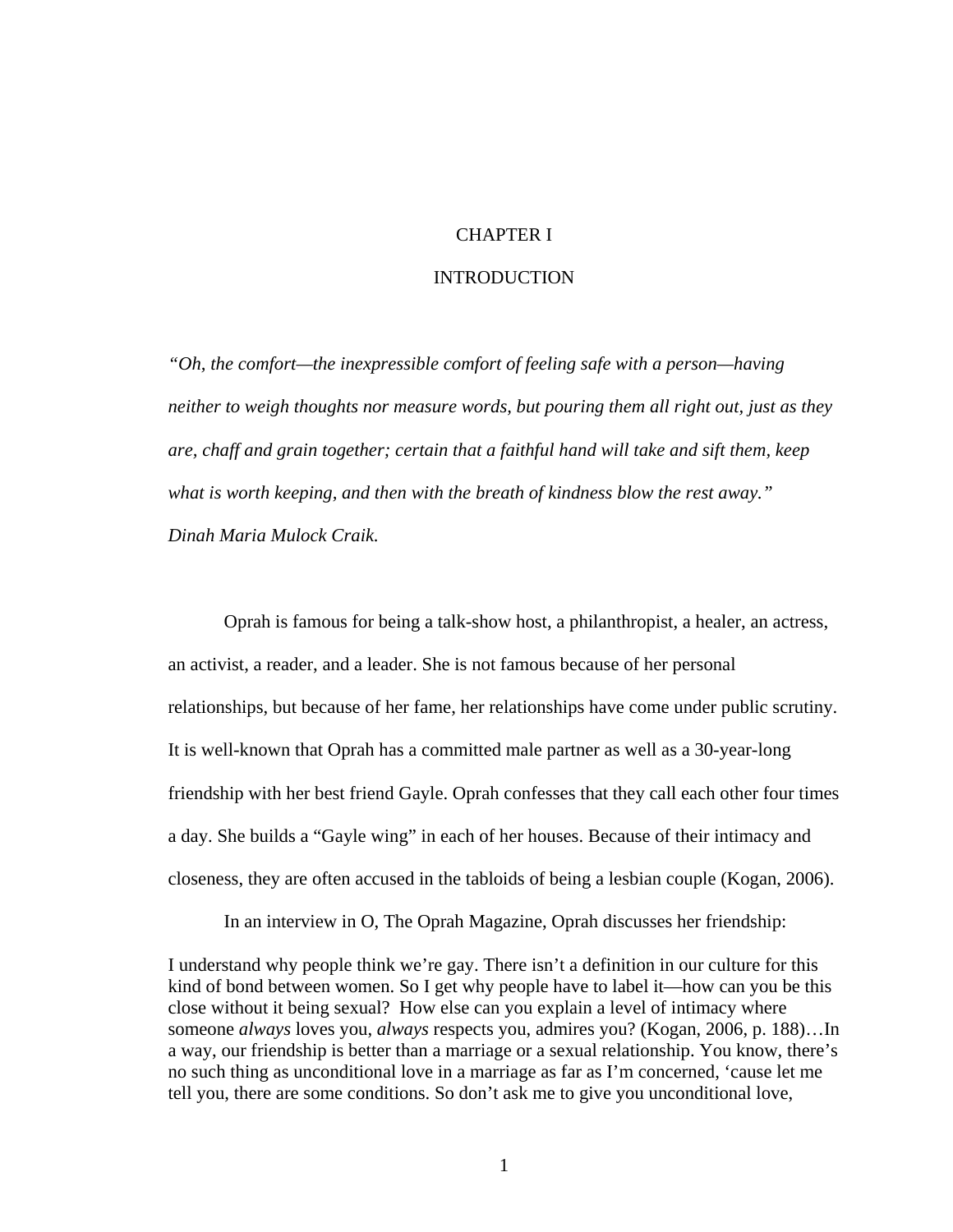because there are certain things I won't tolerate. But in this friendship, there isn't an expectation because there isn't a model for something like this. There isn't a label, there isn't a definition of what this is supposed to be….Something about this relationship feels otherworldly to me, like it was designed by a power and a hand greater than my own. Whatever this friendship is, it's been a very fun ride—and we've taken it together. (Kogan, 2006, p. 246)

Oprah is describing what is called in the academic literature a nonsexual, passionate friendship. She is also communicating the fact that there is no well-known, popularly understood term for these friendships in American culture.

These nonsexual, passionate friendships are understudied, perhaps because they are not recognized as a discrete category of friendship, worthy of attention. Lisa Diamond has looked at these friendships in adolescents. She defines them with the following criteria: inseparability, jealousy, cuddling, preoccupation, separation distress, and/or fascination with one another (Diamond, 2000). Her work has also recognized that participants in passionate friendships are often preoccupied with each other and frequently commit to the relationship, sometimes making future plans together (Diamond, Savin-Williams, & Dubé, 1999). Diamond says that there is a common assumption that intense, intimate, passionate friendships experienced by adolescent girls who later come out as lesbians or bisexual women are really just expressions of repressed or denied sexual attraction (Diamond, 2002). However, she argues that if we listen to women recount their friendships in their own words, we will recognize that this is not the case (2002). She demonstrates that there are more than two discrete categories of friendship (i.e. "just friends" or "lovers") and that there is a great deal more going on in these intimate friendships than repressed sexual energy (Diamond, 2002). Additionally, her research shows that passionate friendships occur between women, regardless of their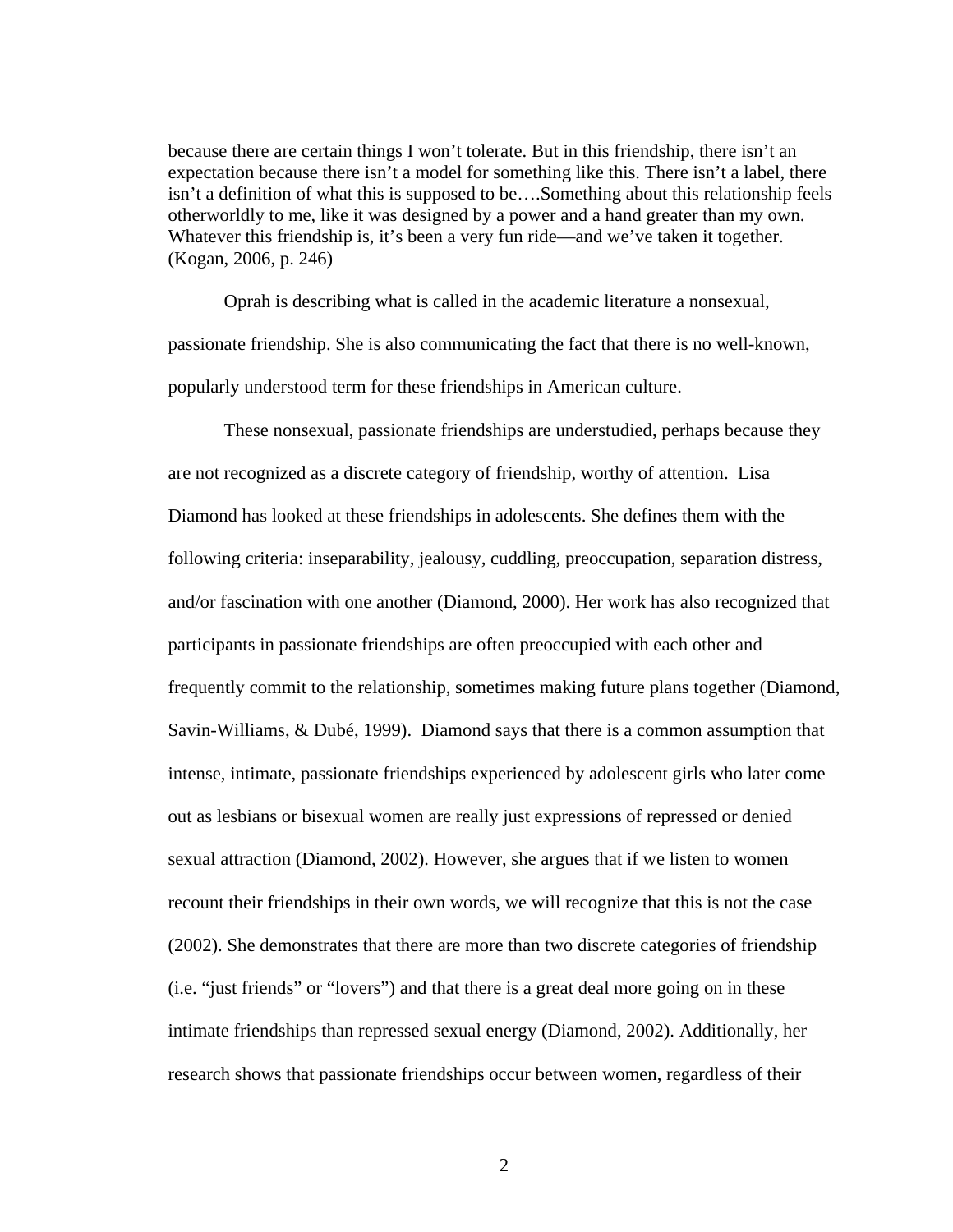sexual orientation (Diamond, Savin-Williams, & Dubé, 1999). Much of Diamond's work argues that passionate friendships are unique in their own right and deserve research and attention paid to them as such (2000, 2002, 2003, 2004, Diamond & Dubé, 2002, Diamond, Savin-Williams, & Dubé, 1999).

When Oprah talks about the lack of label for this kind of friendship in our culture, she does so with ambivalence. On the one hand, she seems to lament the lack of a model for what she has with Gayle; on the other, she describes the freedom and lack of expectation she feels because there are no rules for this type of friendship. This discussion of a label or a model for these friendships is important.

Language has the power to define and shape experience. If humans experience something, but do not have the words to describe or understand it, we may feel confused, different, isolated, unheard, or unseen (Diamond, 2000). Without having language to name the experience, it is possible to feel a lack confidence in defining the experience. Likewise, it is difficult as a clinician to mirror a client's experience without the language to reflect it. Such is the case of passionate friendships between women. A woman who is involved in a non-sexual, passionate friendship with another woman may wonder, "Why do I feel this way? What does this mean? Am I crazy?"

Additionally, without language, mirroring is difficult and mirroring within the culture is impossible. The words "marriage," "boyfriend," "girlfriend," and more recently, "partner" have come to define and shape experiences in modern-day America. There exists a whole cultural set of rules, norms, and expectations that define and describe romantic relationships. These descriptors establish boundaries and expectations within the relationship; and they enable the existence of mirroring to occur on a cultural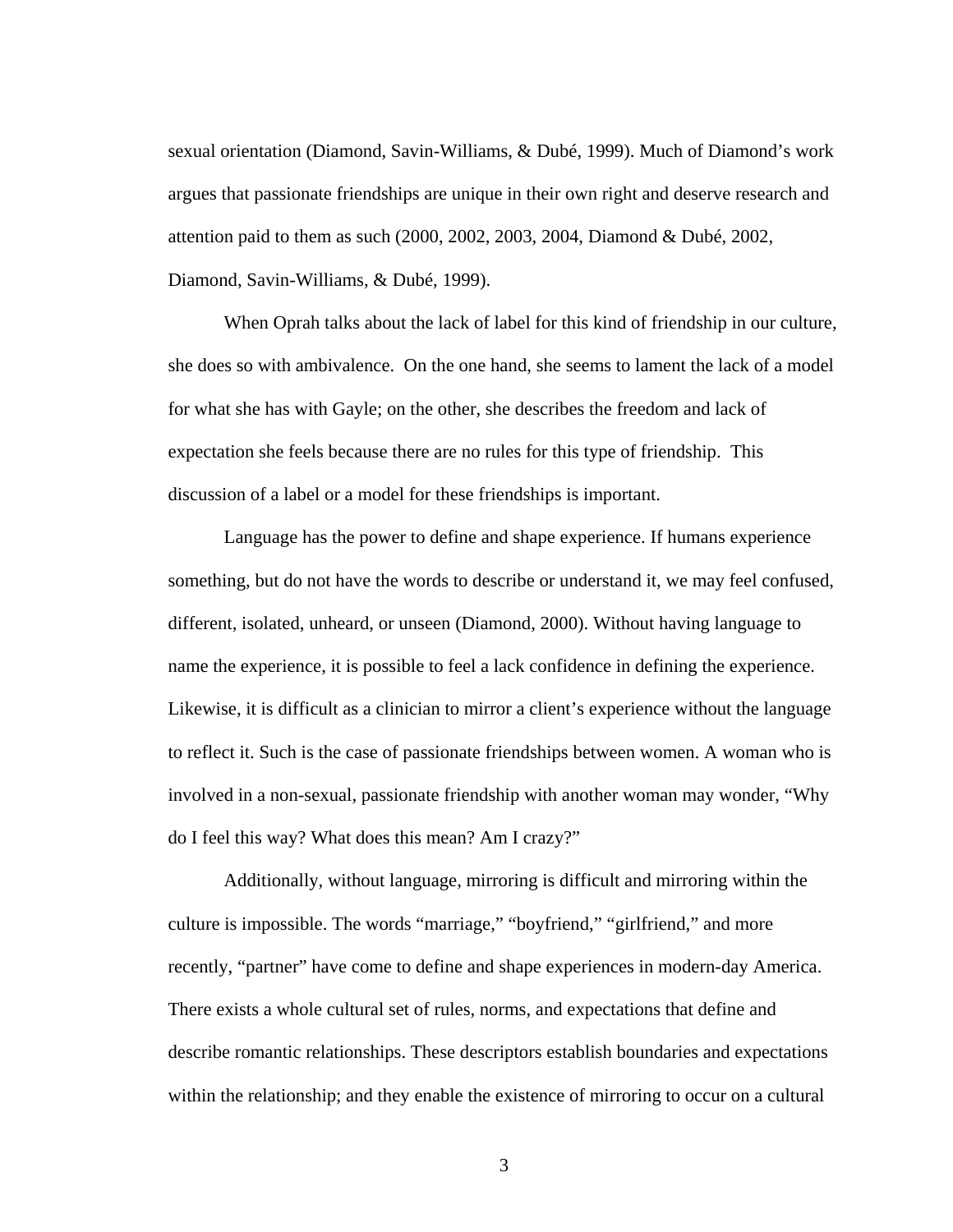level. When someone says, "She's my girlfriend," others know what that means and can respond accordingly. When a couple begins a marriage or a partnership, culture can mirror this with celebration, gifts, and shared joy. If the marriage or partnership ends, others can feel empathy because they understand the depth of this loss.

When a woman is in an intimate, non-sexual passionate friendship with another woman, she will most likely not experience this mirroring that occurs on a cultural level. In contemporary American society, we distinguish between "just friends" and "lovers." However what happens when one is more than "just friends," but is not "lovers?" When "just friends" decide to move in together, do other friends and family gather to celebrate and bring household gifts? If there is a break up, will friends and family understand and share the individuals' mourning? This lack of cultural mirroring can create an isolating, lonely experience.

Historically in America, there exists a context for these relationships. Boston Marriages, for example, were popular in the late 1800s (Faderman, 1993). In these relationships, two women would commit to each other, live together, and share many aspects of their lives together. This was an accepted way for women who did not want the constraints of marriage or children to experience the benefits of intimacy and partnership. Sometimes these Boston Marriages were a way for lesbian partners to acceptably and covertly cohabitate; other times they were an escape for heterosexual women who did not want to live the lives prescribed to them by mainstream cultural expectations (Faderman, 1993).

The term Boston Marriage has reappeared in modern-day pop literature (Kennedy, 2001). The contemporary use of this term connotes two women who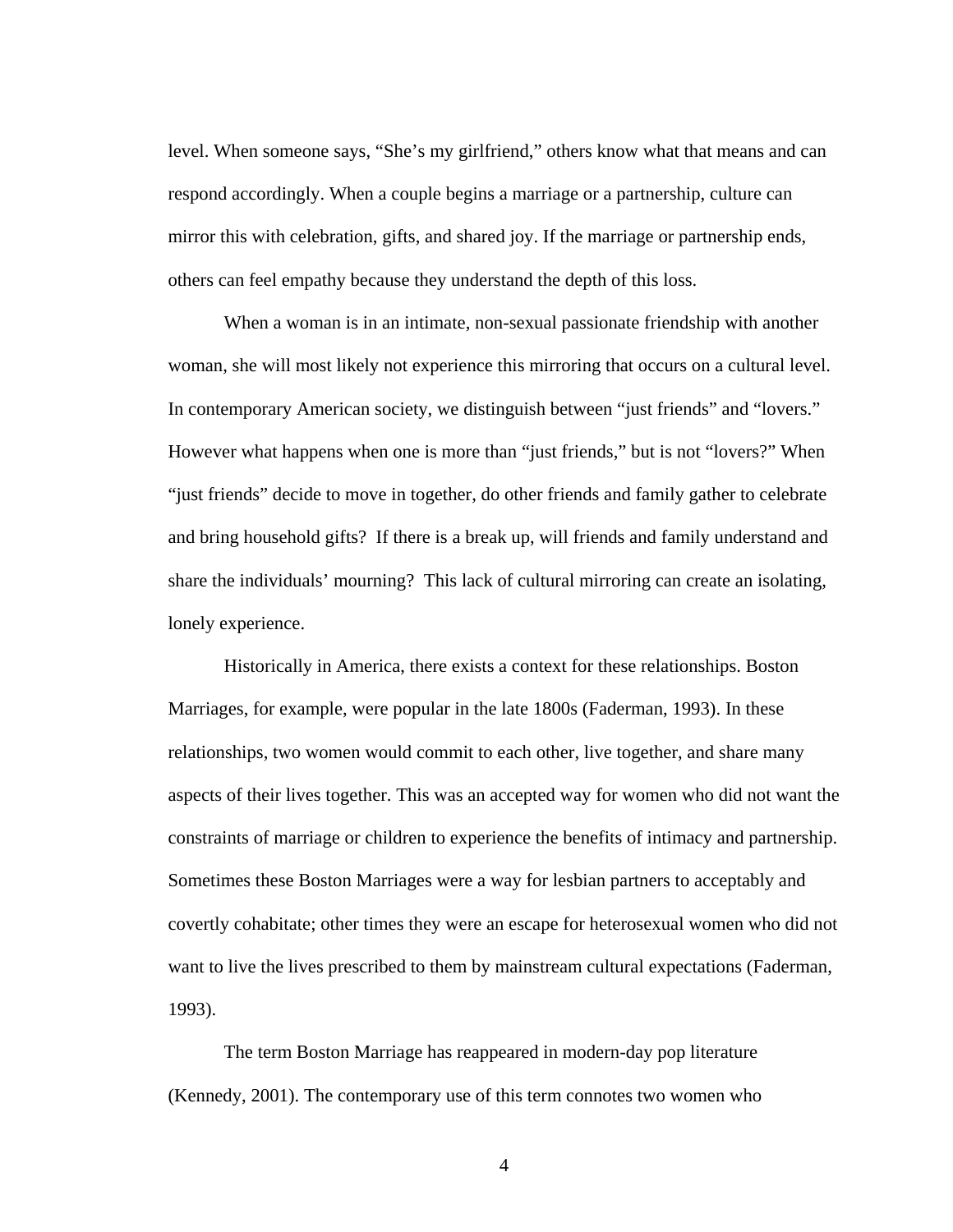consciously choose a degree of commitment. They often intertwine their living spaces, their finances, and their child-raising. They also may make a proactive plan for what is expected should one of them decide to enter into a romantic relationship. These modern Boston Marriages are one form of nonsexual, passionate friendships. The current study, however, explores passionate friendships that are more vague, less formally committed, and less understood.

This researcher examines those relationships between women that are more intense than close, platonic friendships and what it is like when women in these relationships lack words and expressions that accurately define their passionate, nonsexual friendships. The existence of these nonsexual, passionate relationships is documented meagerly in the literature, and shows up almost exclusively in the work of Lisa Diamond (2000, 2002, 2003, 2004, Diamond & Dubé, 2002, Diamond, Savin-Williams, & Dubé, 1999).

Clinical social workers will benefit from understanding women's passionate nonsexual relationships for two reasons. Firstly, we can use our understanding to normalize and validate client experiences and to more completely mirror that experience. Furthermore, understanding women's passionate nonsexual relationships will help clinicians to define and understand their relationships with clients. A study that explores women's experiences in these types of relationships gives language to this phenomenon and validates its existence.

The purpose of this study is to explore nonsexual, passionate friendships between women as they affect women's lives and relationships. The study is guided by the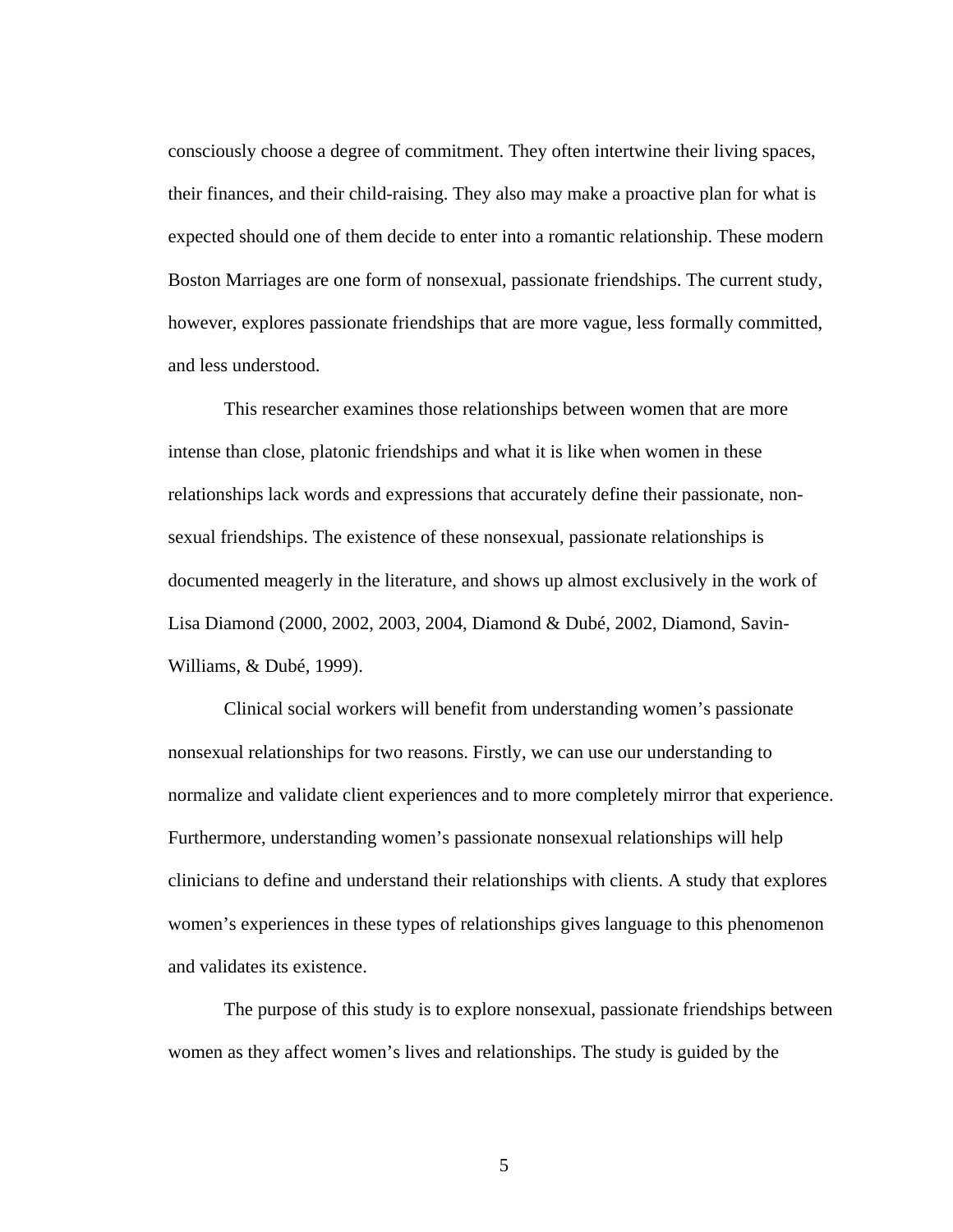following research question: How do women conceptualize, define, and make sense of their nonsexual, passionate friendships?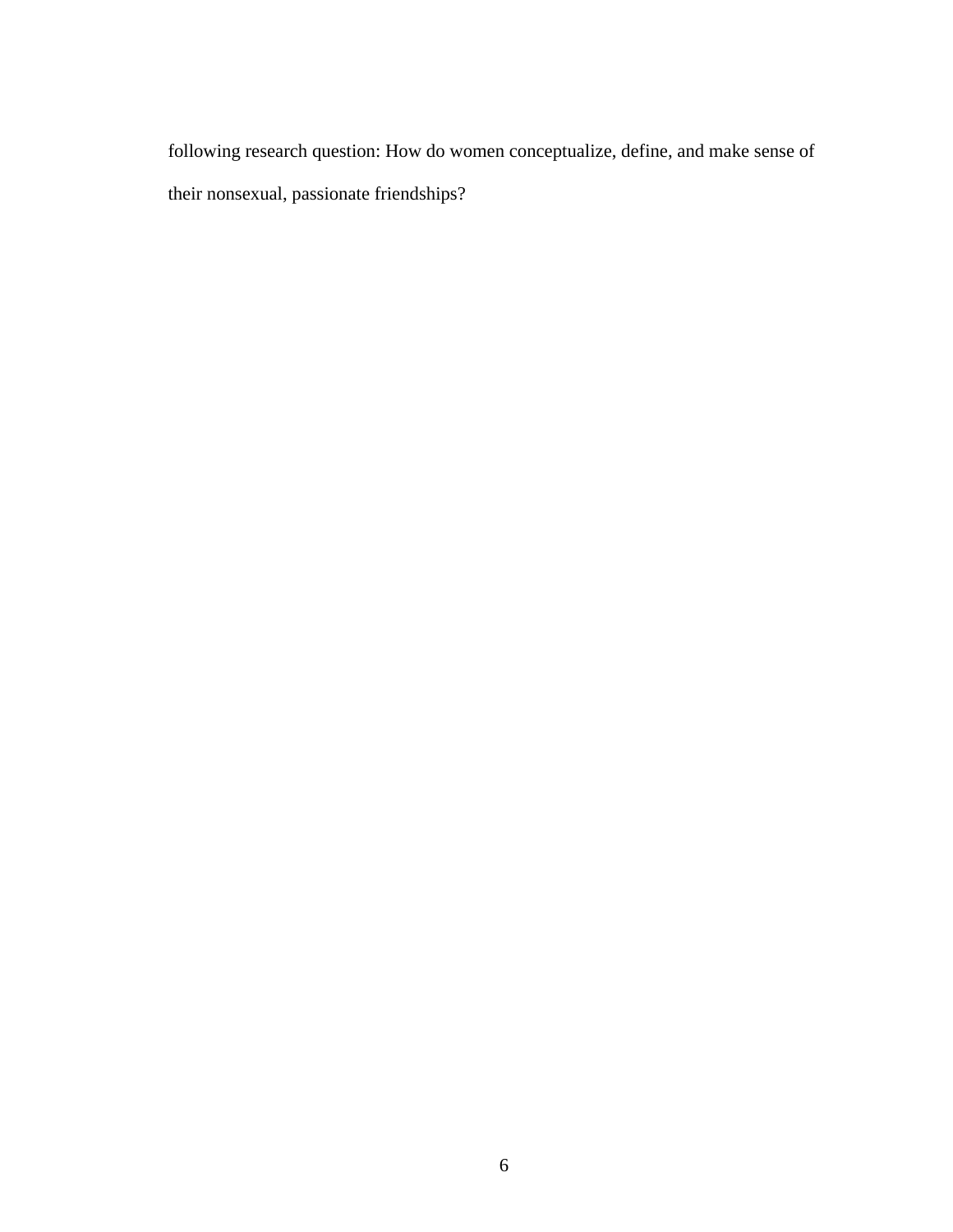### CHAPTER II

#### LITERATURE REVIEW

 This literature review addresses the phenomenon of women's nonsexual, passionate relationships with other women. Research on the topics of companionship and intimacy, friendship, attachment, romantic love, and the lesbian continuum is studied in order to provide contextual information. For a historical context of passionate friendships, literature about Boston Marriages in the late 1800s is presented and available information on nonsexual, passionate relationships among women will be examined in detail. Lastly, gaps in the research are discussed and connected to the current study.

Intensely close friendships among adolescent girls that seem to be as emotionally intimate as romantic relationships, yet do not include sexual activity and/or desire, have been documented over time and across cultures by historians, anthropologists, and psychologists (Diamond, 2000). Such relationships often include emotional and behavioral characteristics common to romantic relationships and possess preoccupation, jealousy, inseparability, cuddling, and hand holding (Diamond, 2000). There are various terms used to describe these relationships across both culture and time. As cited by Diamond (2000), Faderman describes *romantic friendships* in the United States, Sahli focuses on *smashes* in 19th century New England, Ng studies *Tom-Dee relationships* in Thailand, Firth describes *bond friendships*, Reina discusses *camaradia*, and Gay details *mummy-baby friendships* in Lesotho.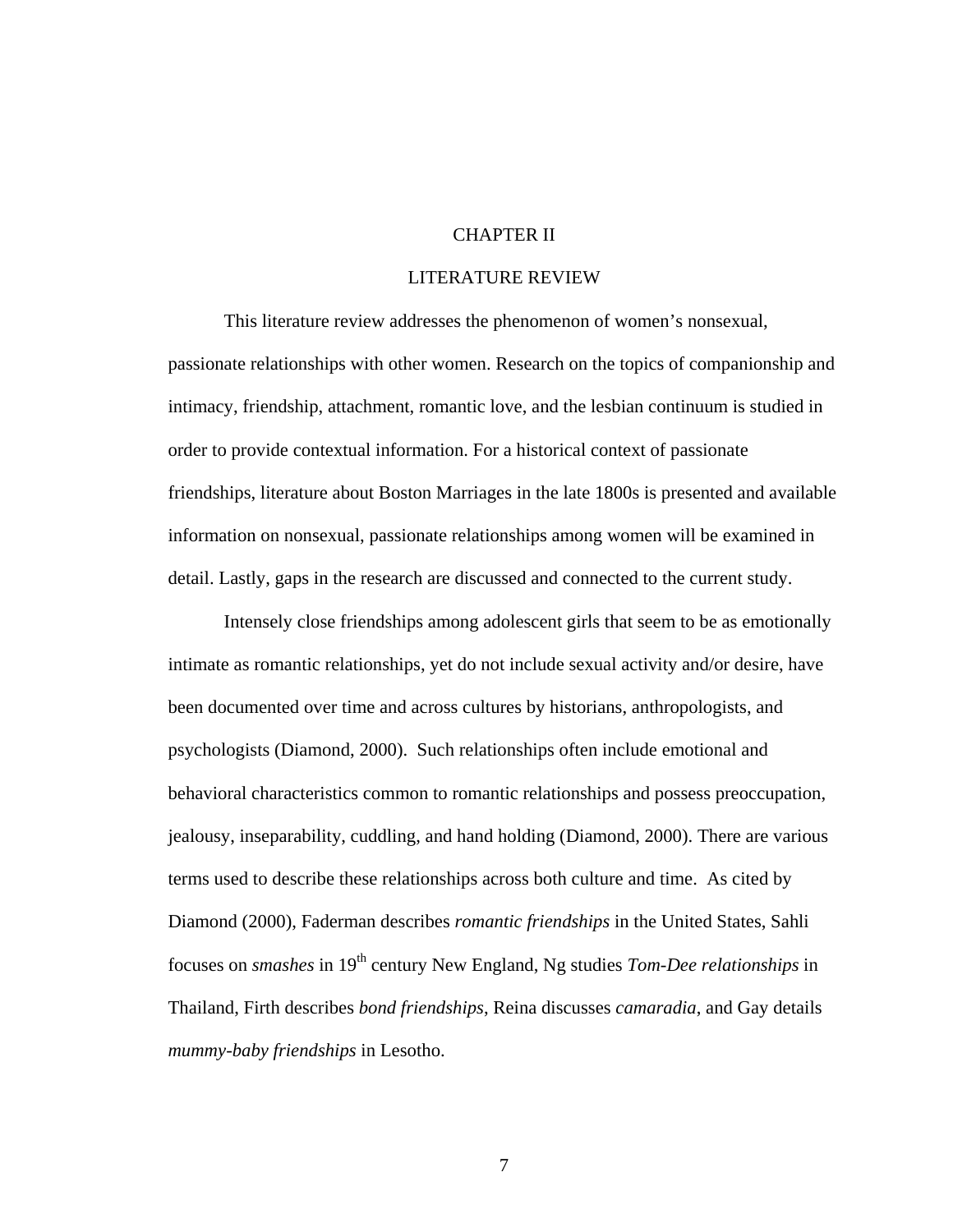#### *Historical Context: Boston Marriages*

In the Progressive Era of the  $19<sup>th</sup>$  century, middle- and upper-class White women's roles and opportunities were limited to the domestic realm. During this time, however, feminists called "new women" emerged among the White, middle- and upperclass. Cynical about the freedom and opportunity that heterosexual marriage and motherhood would allow, many of these women chose to be in long-term partnerships with other women. These relationships were called "Boston Marriages."

 Because of the severity of men's and women's homosocial culture, it was quite common for members of the same sex to share intimate friendships (Faderman, 1981). Additionally, because women were socialized to be more nurturing, compassionate, and relational, it is likely that their relationships were of a deeply intense and intimate nature (Faderman, 1981). Also, during this time, women were not conceived of as independently sexual creatures; therefore the sexual nature of these intimate relationships went unquestioned (Faderman, 2004).

These relationships between middle- and upper-class White women, so common and normal in the time, became known as "Boston marriages." It is unclear whether this term developed because so many of these relationships existed in New England (Faderman, 2004), or if "Boston" was included to represent its Puritanical history, and therefore imply that the relationships were nonsexual (Rothblum & Brehony, 1993). Whatever the case, new women were realizing that the lives prescribed to them of marriage solely for the purpose of procreation, child-rearing, and economic survival afforded them little emotional or intellectual fulfillment. Husbands of the time did not provide support or companionship, only finances (Faderman, 1981). New women wanted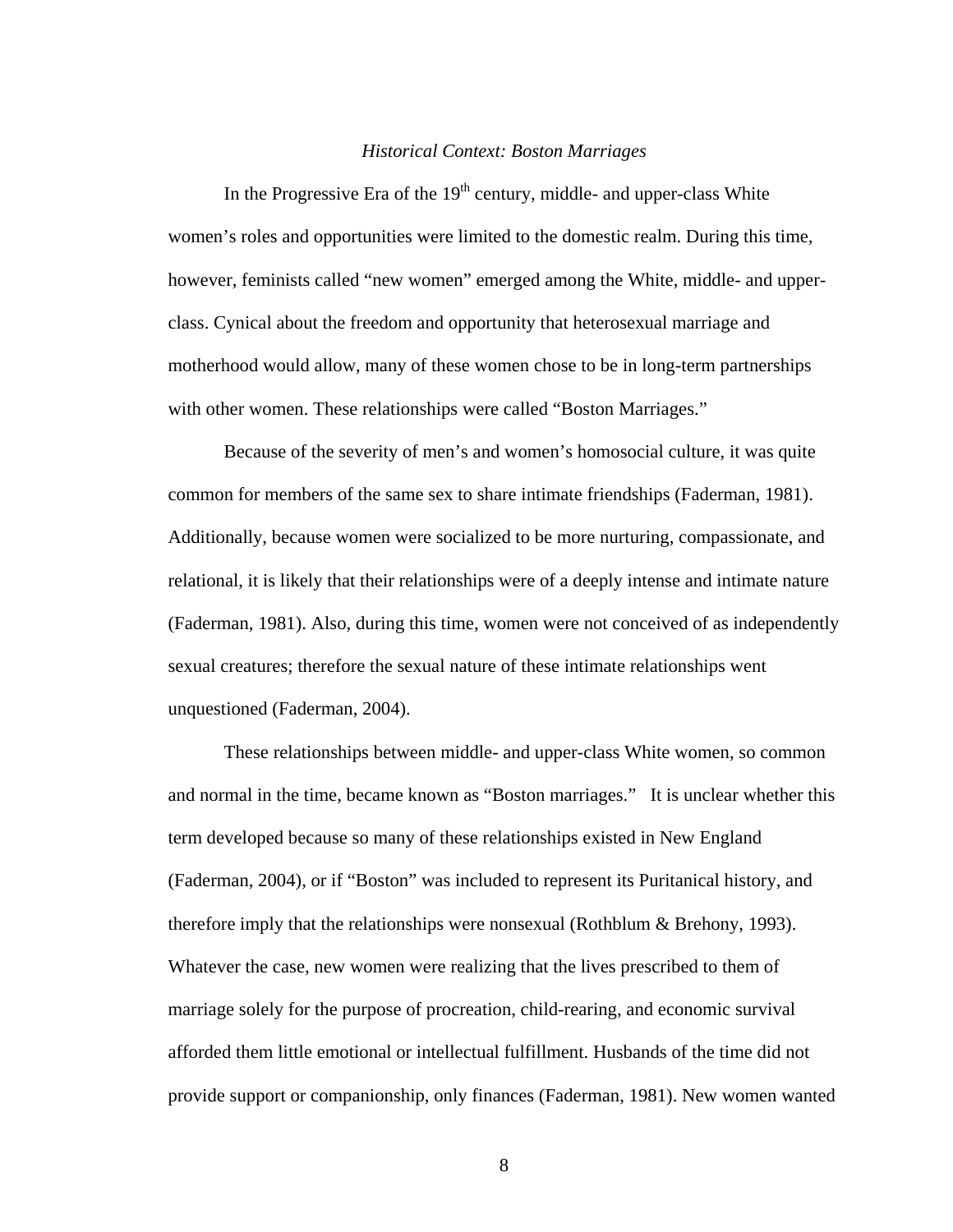more. Unwilling to follow this model, they choose instead to identify with other women, thereby freeing themselves from the constraints of heterosexual relationships (Faderman, 1981). Women in Boston Marriages reported more freedom to devote their energy to their work and intellectual pursuits than they would have had, had they taken the normative, socially prescribed path of heterosexual marriage (Faderman, 1981). Most of these women were either independently wealthy or earned their own wages, and were not supported by men (Faderman, 2000).

Whether these "Boston marriages" were sexual or not is open for discussion. Indeed, some were. Certain letters and other pieces of evidence point to this. One example is that Jane Addams, thought to have been in a Boston marriage with Ellen Gates Starr, often wired ahead to hotels where the pair was planning on staying in order to request a double bed (Neumann, 2004). In other Boston marriages, however, the evidence is not so clear. It is likely that many of these women were highly emotionally connected, though not sexually involved. If *heterosexuality* was so repressed, it seems unlikely that it would be common for two women to feel free enough to engage in sexual acts together (Faderman, 1993). Whatever the sexual nature of their relationships, they were no doubt intimate, fulfilling, and intense.

 The fact that so many women could be living in long-term committed partnerships together and not be sexual is sometimes difficult for  $21<sup>st</sup>$  century thinkers to understand. Faderman (1993) suggested that because of the repressed nature of sexuality at the time, it seems likely that many of the women who were in nonsexual relationships might be in sexual relationships if they were alive today. Also, these partnerships were, in many ways, relationships of escape and survival. A woman living alone might have difficulty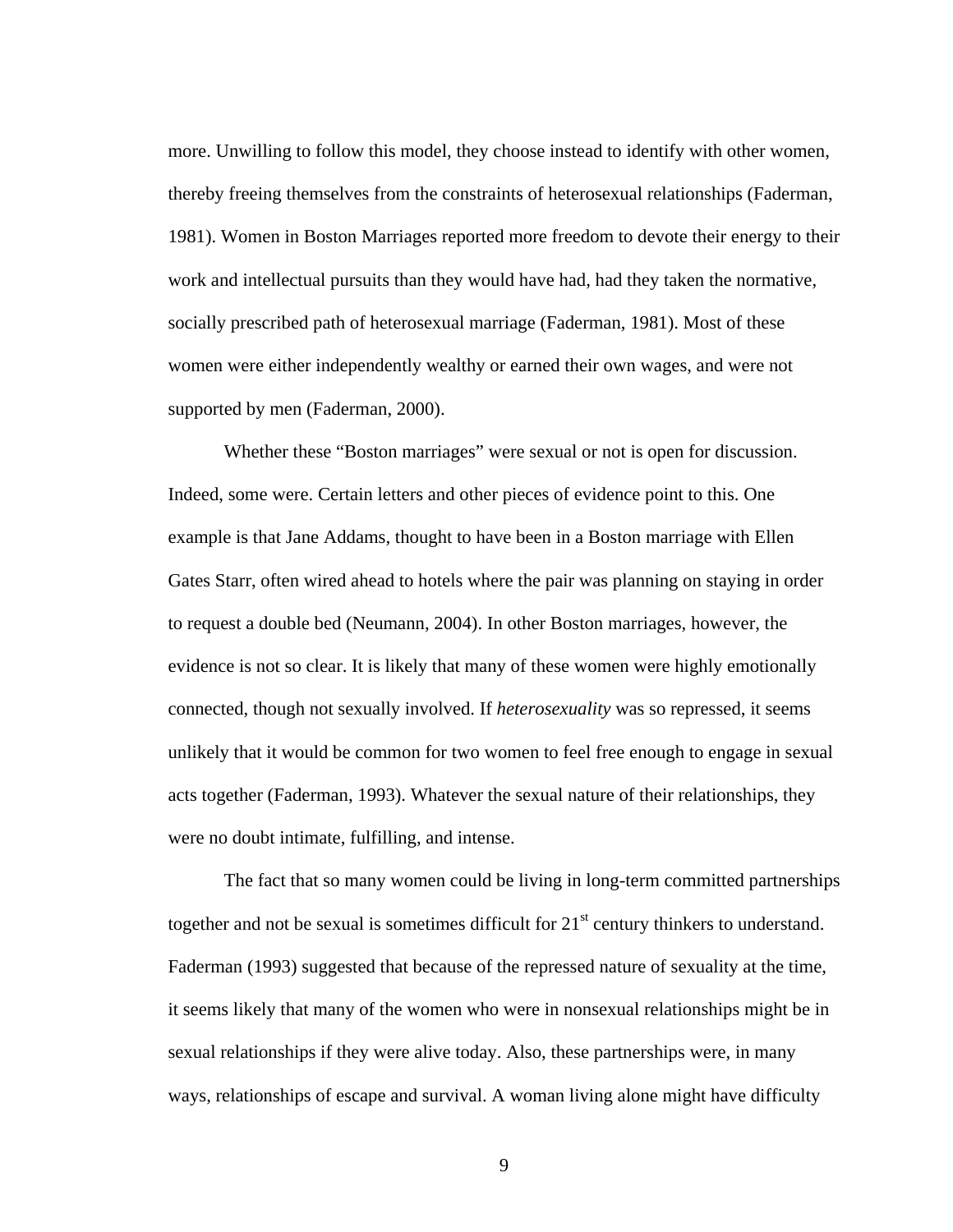with such things as finances and emotional or other support, but a pair of women living together enables them to care for each other. Clearly, a practical and care-taking relationship can exist between two non-sexually intimate humans. If we are to understand Boston Marriages today, we need to embrace a broader understanding of intimacy (Hill, 2003).

How were these relationships so prevalent and yet not stigmatized? According to Faderman, "Perhaps because for centuries men did not take them seriously" (1993, p. 32). These types of partnerships were considered temporary and often secondary to marriage. Faderman (1993) goes on to report that many married women were in intense relationships with other women and that these women, "view themselves, and were seen as, kindred spirits who inhabited a world of interests and sensibilities alien to men" (Faderman, 2000, p.650).

It was not until the 1920s that men began to question Boston marriages and other partnerships between women. During this period, the feminist movement had made important achievements and women were becoming more and more economically independent. Female partnerships became threatening; therefore, men began to propagate the idea that they were abnormal (Faderman, 1993). In fact, the word "lesbian" did not come into existence until political and economic power for women led to new competition for men in the 1920s (Faderman, 1993).

Boston marriages were a natural solution for educated, wealthy or middle-class White women looking for an escape from the constraints of heterosexual marriage and all of the obligations that came with it. Unfortunately, information is omitted on poor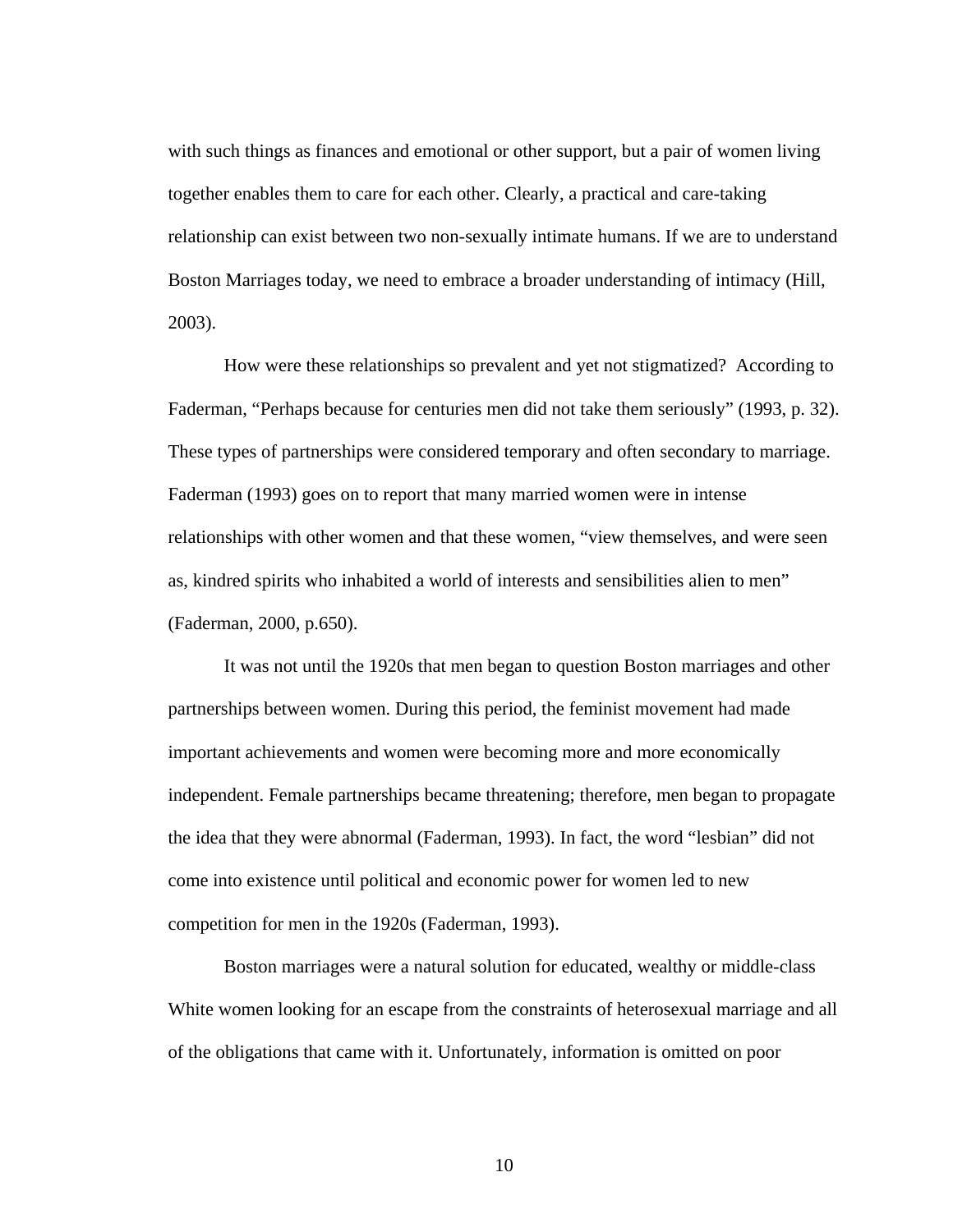women or women of color mainly due to their under-representation in education, wealth, and social status during this period (Faderman, 2004).

The term *Boston Marriage* recently made an appearance in popular literature. A Ms. Magazine article published in 2001 was written from the point of view of a woman who chose to merge her living arrangements with her best friend (Kennedy, 2001). She stated, "In the year and a half that we've lived together, I have struggled with the namelessness of our situation." (pp. 75-76). She discussed the inadequacy of the term "roommate":

It means transience and 20 years old. It does not mean love or family. Words offer shelter. They help love stay. I wish for a word that two friends could live inside….Sometimes, in an attempt to make our relationship sound more valid, I tell people Liz and I are in a 'Boston Marriage.' The usual response is, 'You're in a what?'" (Kennedy, 2001, p 76).

This illustration demonstrates how *Boston Marriage* is a term that might adequately capture the richness and complexity of women's intimate nonsexual relationships, though it is not recognized in common parlance.

### *Friendship, Companionship, and Intimacy*

The need for companionship and intimacy is universal and begins at a young age (Buhrmester & Furman, 1987), but not all companionship is experienced equally. Research confirms that Americans make a distinction between best friends, friends, and acquaintances (Rybak & McAndrew, 2006). Best friends are rated as more intense and intimate than other friendships (Rybak & McAndrew, 2006), but what makes a "best" friendship? Youniss and Smollar characterize friendships as "important, enduring, relatively problem-free peer relationships in which the participants understand one another and learn new things." (as cited in Savin-Williams & Berndt, 1990. p. 277).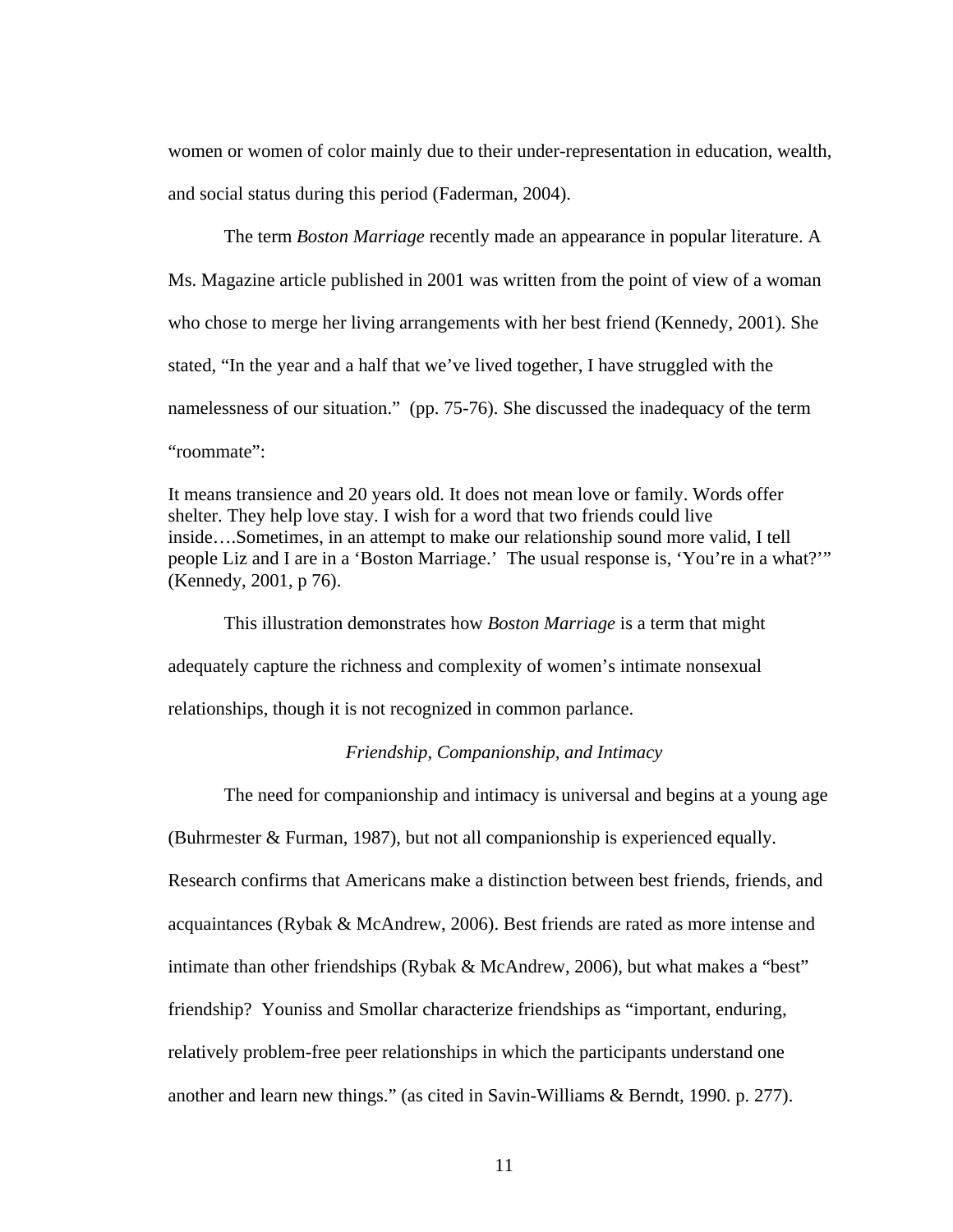Friendship, companionship, and intimacy are important for many reasons. In Western societies, forming and maintaining positive peer relationships is considered essential to social, psychological, and academic adjustment and development (Savin-Williams & Berndt, 1990. p. 278). Sullivan proposed that "intimate conversations with close friends increase adolescents' sense of self worth and the accuracy of their understanding of other people" (as cited in Savin-Williams & Berndt, 1990, p 288).

Many Americans have a similar conceptualization of intimacy. Fehr (2004) suggested that there are certain "prototypical" interaction patterns that American participants agree suggest intimacy in a relationship. These "prototypes" include relationships with responsive self-disclosure, bidirectional emotional support, mutual comforting, practical help, feeling assured that problems will be resolved, and help in achieving important personal goals (Fehr, 2004). Disclosure seems to be a significant factor contributing to intimacy in women's relationships (Fehr, 2004).

Floyd and Parks (1995) looked at studies of companionship and closeness. They found that many of the studies define closeness differently or have conducted research to define different components of closeness. Their study looked at gender differences in closeness. They conclude that men and women do not have different "referents" for closeness, but instead that women may have a wider range of meaningful outlets for the expression of closeness than men do. In further studies, they found that different individuals hold different meanings of closeness and intimacy, though there are some commonly agreed aspects of closeness and intimacy that are the same between men and women (1996). Self-disclosure, support, shared interests and explicit expressions of the value of the relationship were among the most commonly given elements of closeness.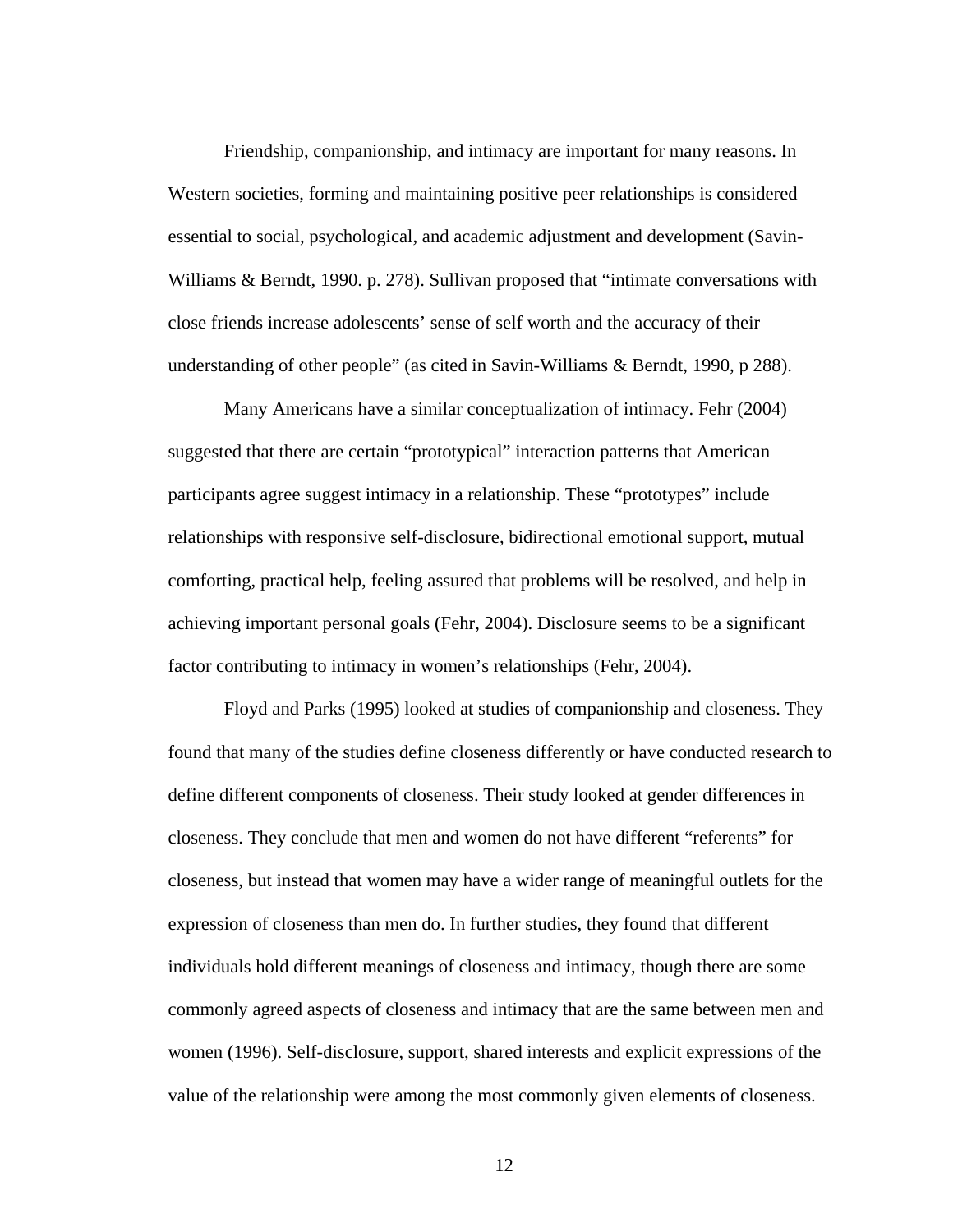Most of their respondents agreed that an intimate relationship implied a more intense relationship than a close relationship (Floyd & Parks, 1996).

Hatfield and Rapson (1987) distinguished between the experience of "being in love" associated with passionate love and the experience of closeness associated with companionate love. Passionate love includes attraction, preoccupied fascination, and intense longing to be with another person. Companionate love includes intimacy, closeness, support, and mutual understanding. Both of these forms of love are present in romantic relationships (Hatfield & Rapson, 1987). They also have called companionate love a "far less intense emotion," that combines feelings of deep attachment, commitment, and intimacy (Hatfield & Rapson, 1993a, p. 655). Sprecher and Regan (1998), in their study of heterosexual couples, found that passionate love, to a greater degree than companionate love was sexualized and declined with the passage of time.

Vetere (1982) postulated that friendship plays a strong role in the development and maintenance of lesbian love relationships. Her research established that many adult lesbians report that their first sexual/romantic relationship grew out of an established friendship. Additionally, she wonders if adolescent girls' experience of intense intimate relationships with other girls "could prove to be of prime importance in the development of lesbian love relationships and in the development of a lesbian identity." (1982, p. 54). She notes that many of the participants in her study "expressed discomfort with the lover/friend conceptual dichotomy." (1982, p. 64). She stated that these participants saw the rise of "feminist consciousness and woman-identification" as facilitating solutions to this bipolar divide (1982, p 64), yet interestingly, this divide continues to exist 25 years later.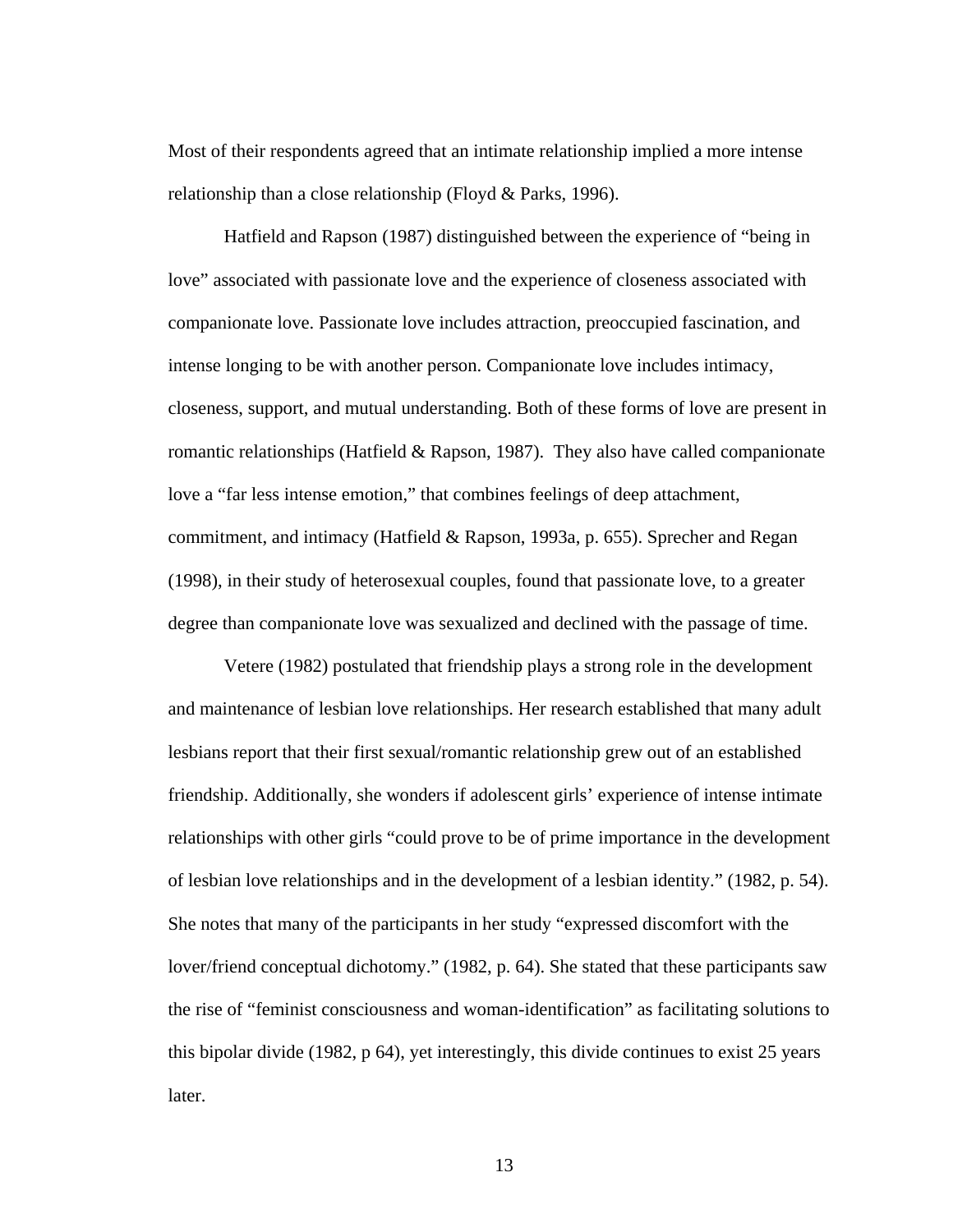Vetere's work raises the question: what are the solutions to the problem of the lover/friend dichotomy? For example, will a third category, such as "Boston Marriage" allow women to tell their friends and families that they are in a Boston Marriage, and have their friends and family understand all that is contained within their friendship? Will naming this special kind of friendship give it validity and enable mirroring to occur on a cultural level?

#### *Attachment Theory and Passionate Friendships*

Attachment theory is a long-established and accepted area of psychological theory and research (Ainsworth, 1989; Bowlby, 1973; 1980; 1982). Bowlby proposed attachment as an evolved behavioral system designed to regulate an infant's closeness to a caregiver. An attachment bond, which an infant forms slowly over time when soothed by contact with a caregiver, serves to provide the infant with an experience of felt security. Attachments are characterized by four components: proximity seeking, safe haven behavior, separation distress, and secure base behavior (Bowlby, 1982).

More current research looks at how children's early attachment styles influence adult attachment. Shaver and Hazan (1987) first proposed that romantic love is a form of attachment and that adult attachment mirrors the attachment style developed in infancy. Other works (as cited by Shaver and Hazan, 1987: Waters, Treboux, Crowell, Merrick, & Albersheim, 1995; Zimmermann, Fremmer-Bombik, Sprangler, & Grossmann, 1997) have critiqued their proposal, yet the scientific community seems to be in agreement that romantic love is a powerful and compelling form of attachment.

 For many, the primary attachment figures are transferred from parents to peers in adolescence (Hazan & Zeifman, 1994). Hazan and Zeifman demonstrated that this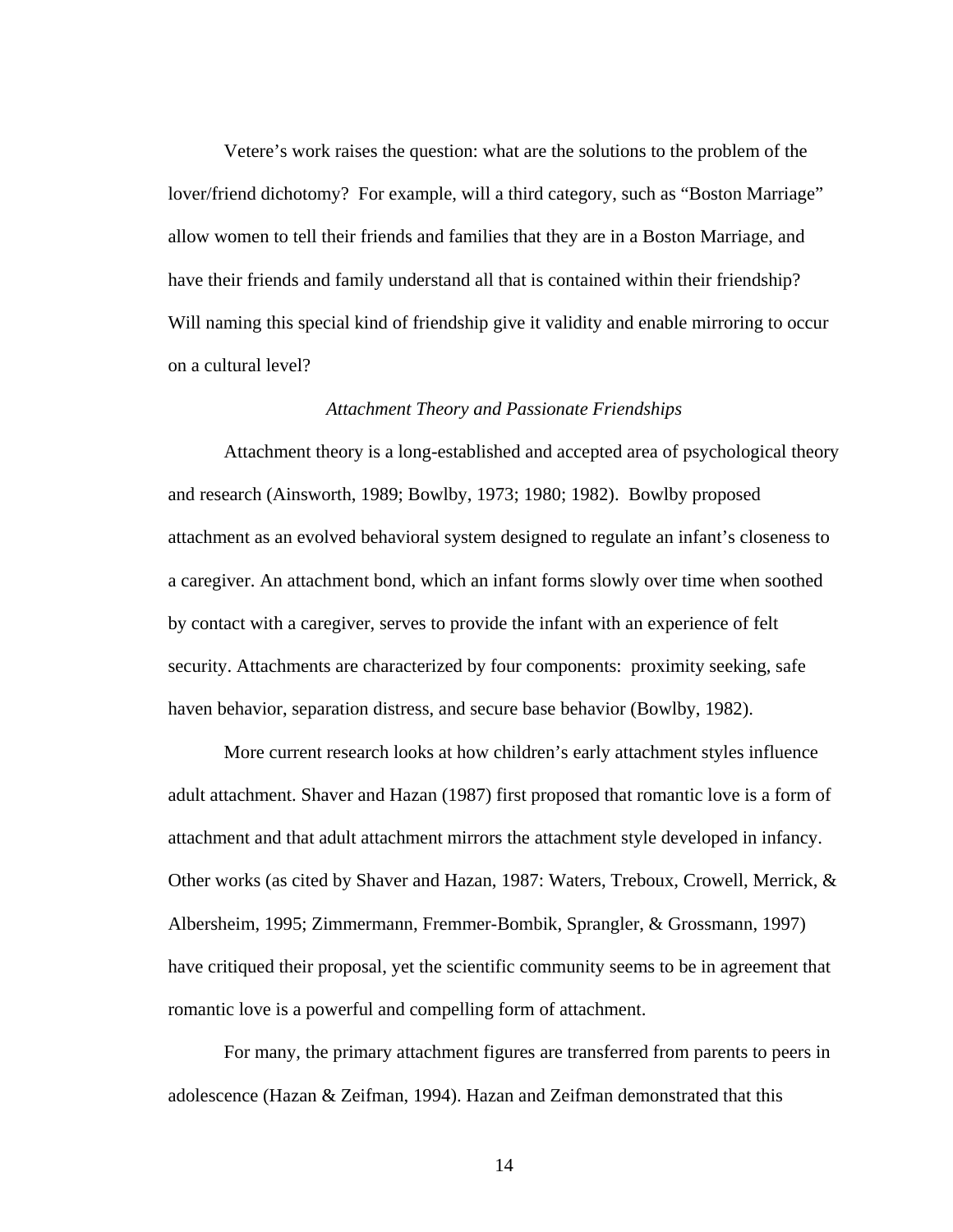process takes place gradually over time as attachment needs such as companionship, comfort, and security are met through peers and dating partners instead of parents (1994). They report that sometimes an adolescent will direct all of his or her attachment needs to one person. When this happens, it is nearly always a romantic partner. They ascribe this to the fact that sexual desire and activity are compelling motivators for the repeated intimate and comforting interactions that likely promote attachment formation (Hazan & Zeifman, 1994).

 Sometimes, however, adolescents or adults will turn their attachment needs towards one person with whom they are not sexual (Diamond, 2000). This is often a passionate, nonsexual intimate friendship. These friendships frequently contain the heightened contact and proximity seeking usually found only in romantic attachments. Diamond's thinking is that these relationships may be meeting the primary attachment needs of their participants (Diamond, 2000).

 Diamond (2000) proposed that sexual-minority youth may be more likely to develop these kinds of friendships because of limited opportunity to find dating partners in adolescence. They may be using passionate friendships to meet their peer attachment and developmental needs in the absence of the availability of romantic partners. Additionally, they may turn their attachment needs towards peers if their parents are unsupportive of their sexual orientation (Diamond, 2000).

The work of Jeanne L. Stanley (1996) expanded this concept. She stated, "Lesbians may experience rejection from traditional sources of support such as parents, siblings, relatives, or co-workers. Friends, therefore take on even greater importance than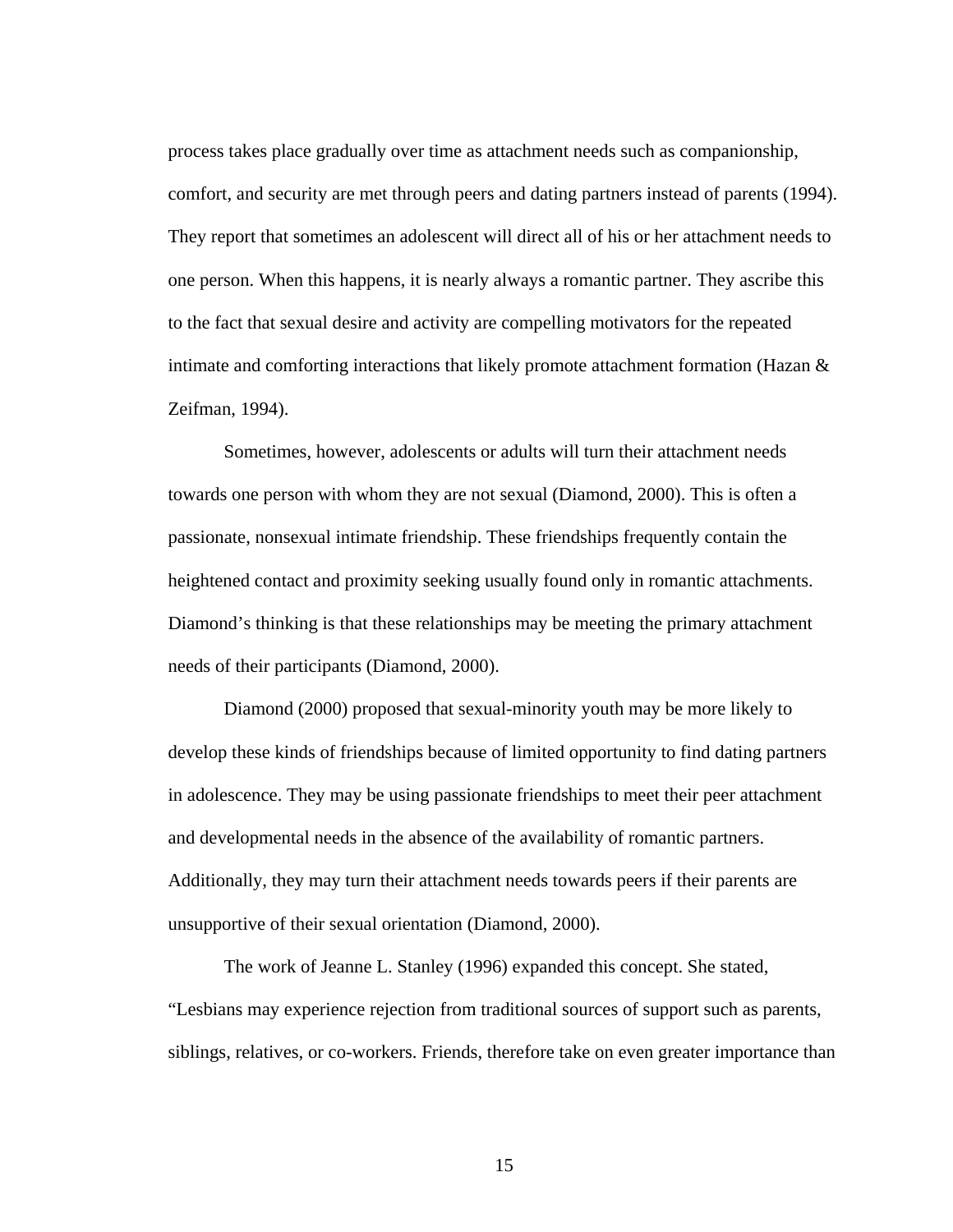usual in that they offer not only acceptance but affirmation for the lesbian; they often become 'surrogate families' or 'family networks.'" (Stanley, 1996, p. 43).

#### *Passionate and Romantic Love*

Hatfield and Rapson (1993b, p. 5) defined passionate love as:

a state of intense longing for union with another. Passionate love is a complex functioning whole that includes appraisals or appreciations, subjective feelings, expressions, patterned physiological processes, action tendencies, and instrumental behaviors. Reciprocated love (union with the other) is associated with fulfillment and ecstasy; and unrequited love (separation) is associated with emptiness, anxiety, or despair.

Anthropologists agree that passionate love is universal across cultures (Hatfield & Rapson, 2006). Cultural pressures, of course, have a marked impact on the normalcy and intensity of passionate love and on how lovers manifest and manage these sometimes turbulent feelings (Hatfield & Rapson, 2006). Additionally, there are cultural and historical differences in the way men and women throughout the world view and have viewed passionate love—is it a happy, positive experience, or one associated with sadness and suffering (Hatfield & Rapson, 2002)? Hatfield and Rapson (1996, p. 71) were surprised when the results of their study on American adults from European, Filipino, and Japanese ancestry demonstrated that they "loved with equal passion." This was true even when they looked at degree of acculturation. Furthermore, Susan Sprecher et al. (1994) found that the experience of passionate love was more universal than she had originally hypothesized in her study of adults in the United States, Russia, and Japan.

Romantic Love has been established as an attachment process involving nearly the same biological and social components as infant attachment (Hazan & Shaver, 1987). In these studies, "Romantic Love" meant an intimate partnership that is sexual in nature.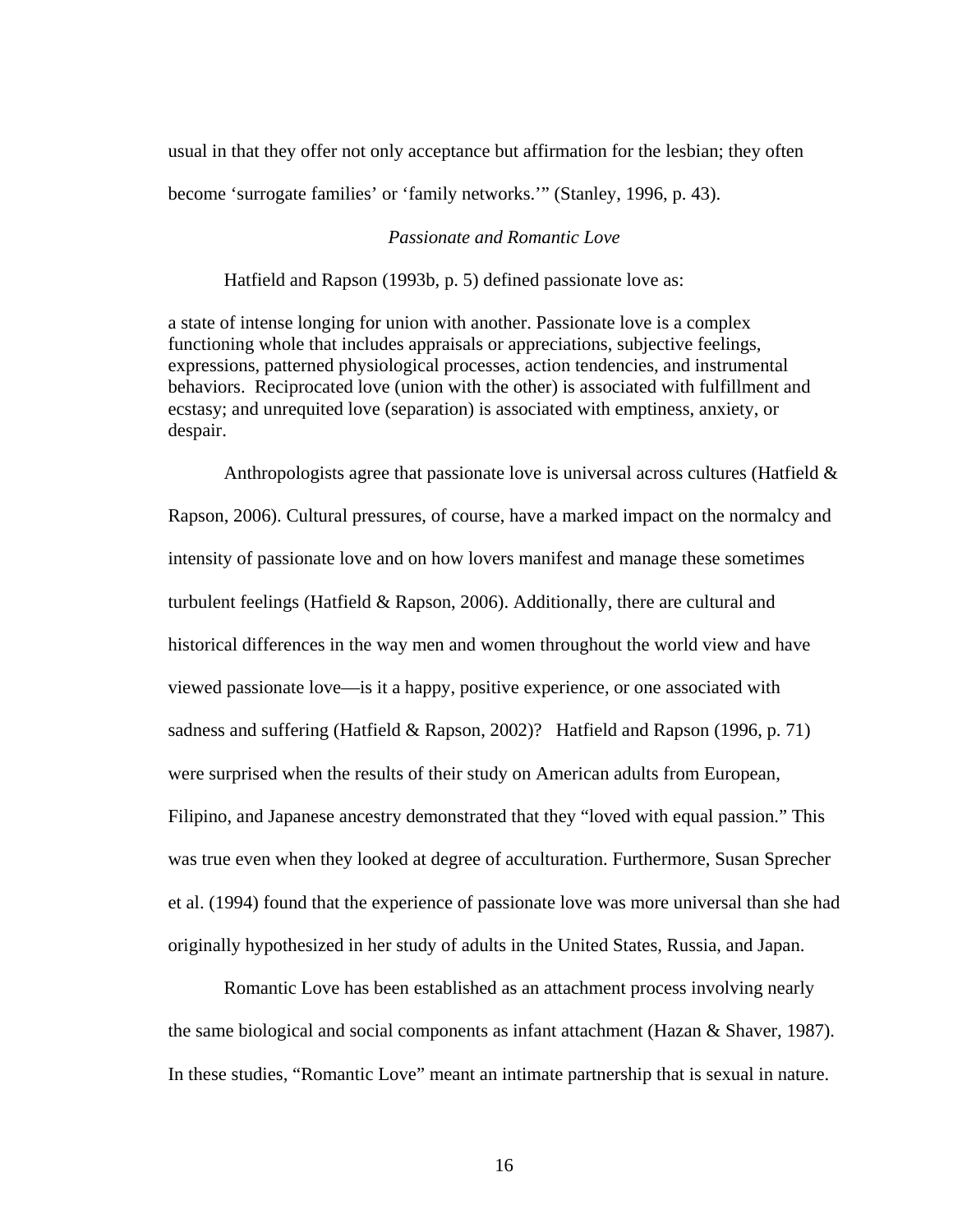One of the questions the current study seeks to answer is: Do nonsexual, passionate relationships fulfill the same attachment needs for adults as romantic, sexual relationships?

Many women have reported experiencing romantic passion without accompanying sexual desire (Tennov, 1979). According to the literature, there are both chemical and cultural differences between romantic love and sexual desire (Diamond 2003, 2004). Logical conclusions may be drawn suggesting that romantic and sexual partners can serve separate and distinct functions in women's lives.

Others disagree. Susan and Clyde Hendrick (1987) stated, "It is apparent to us that trying to separate love from sexuality is like trying to separate fraternal twins: they are certainly not identical, but, nevertheless, they are strongly bonded (p. 282). Regan and Berscheid (1995) found that most young adults believe that although platonic love exists, one cannot be "in love" with someone unless a sexual attraction exists.

 Maybe these perspectives are not mutually exclusive. One might not be able to be "in love" with someone without a sexual attraction and yet an intense same sex friendship may be able to fulfill primary attachment needs. Or, maybe it is possible to be "in love" without a sexual attraction.

#### *What is the Difference Between Friendship and Romantic Love?*

Diamond's research demonstrates that it is often difficult to distinguish between "simply finding a woman attractive, and being attracted to her." (2005, p. 12). She argues that cultural conditioning, including the normative nature of adolescent girls scrutinizing each other's bodies, hair, skin, and general physical attractiveness, often makes this differentiation a difficult one. She also discussed the fact that sexual attractions towards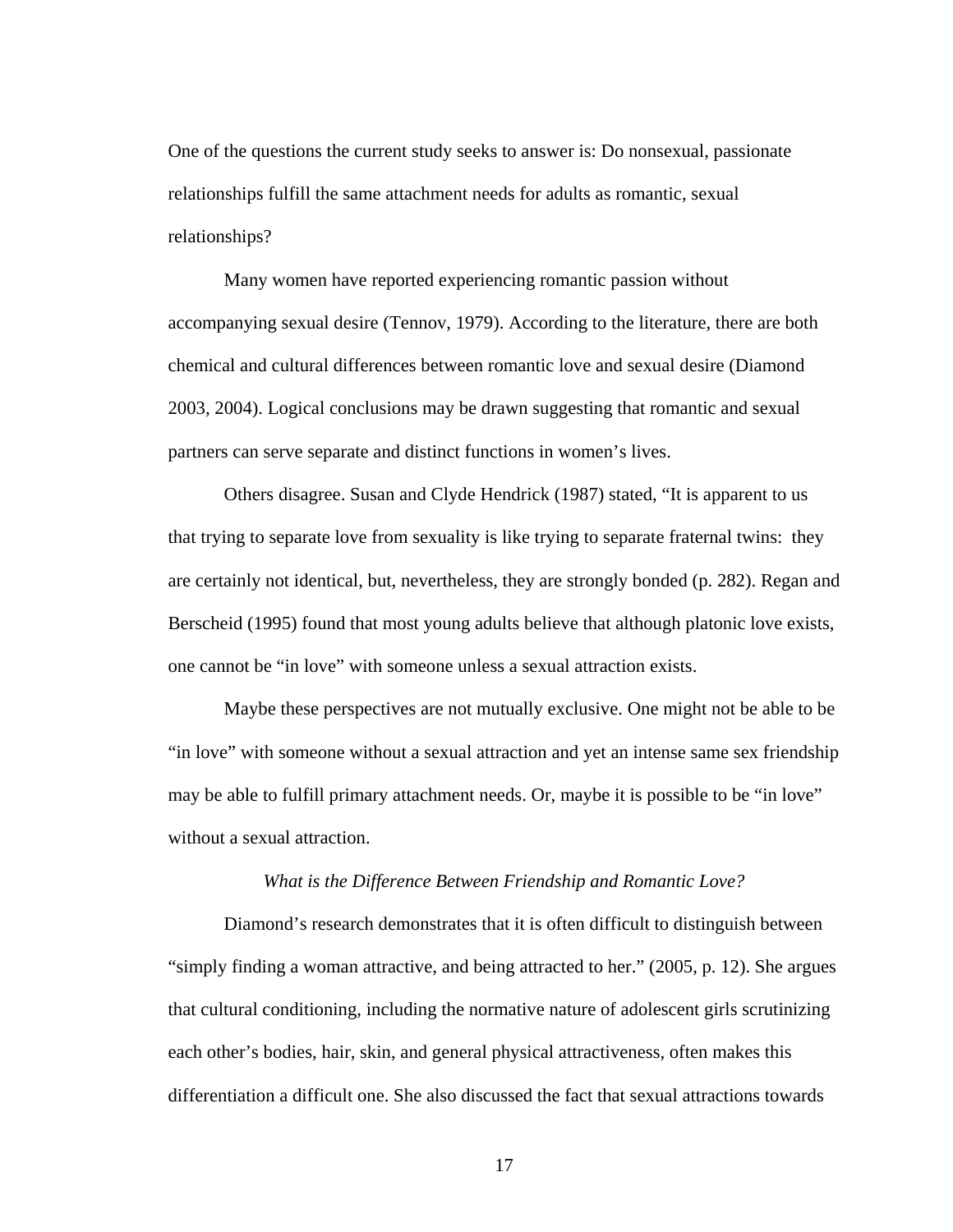men are considered normal, and therefore go unquestioned. One of her participants stated, "It's like there's this track, for men, and it's just easier to get on that track. But, because of society, there is no track for my feelings for women" (2005, p. 12). Her work underscores the often blurry lines that separate friendship attraction from romantic/sexual attraction (Diamond cites Michelle Fine's 1988 research for support).

Davis and Todd (1982) attempted to differentiate friendship and romantic love. They described friendship as a relationship of equal eligibilities ("parties participate as equals in the sense that those things that one person is eligible to do, the other also is eligible to do," p. 83); one in which participants enjoy each other's company; involves trust ("that other person will act in friend's best interest," p. 83); provides mutual assistance ("Can count on each other in times of need, trouble, or personal distress," p. 83); and contains acceptance, respect, intimacy, spontaneity ("free to be themselves in their relationship," p. 83), and understanding.

In comparison, Davis and Todd described romantic love differently. It is based on asymmetric eligibilities (This is based on the sexist and heterosexist assumption that all couples are man/woman and are therefore eligible for different activities in society.); enjoyment ("of each other's company," p. 91); an element of being an advocate/champion ("involves furthering or championing another's interest," p. 89); giving the utmost ("to the lover when he or she is in need," p. 89); acceptance, respect, spontaneity, understanding, intimacy, fascination ("to be inclined to pay attention to that person even when one should be engaged in other activities," p. 89), and exclusiveness (each lover would be upset, indeed feel betrayed, if his or her loved one had the same relationship to someone else that he or she has to him or her," p. 91).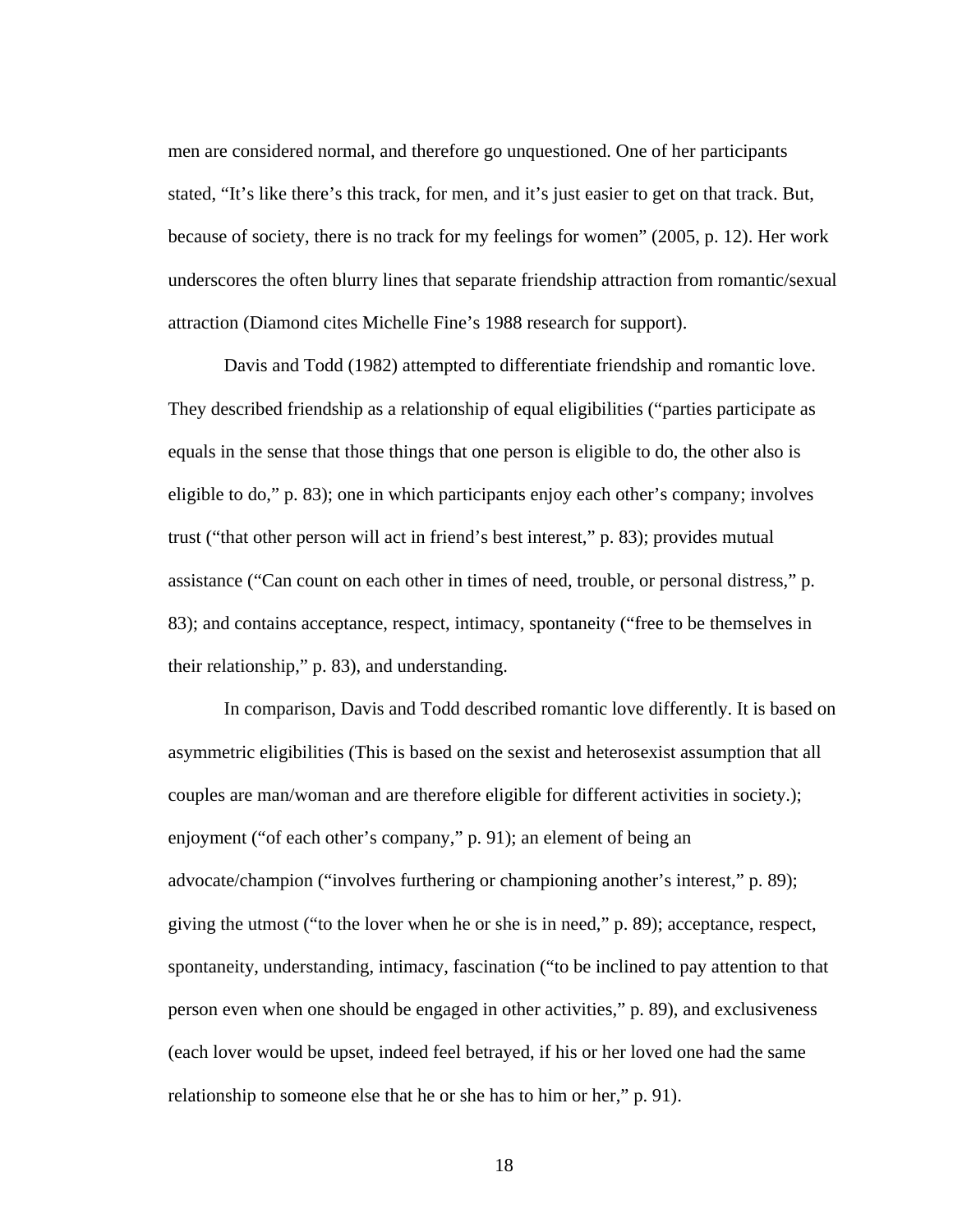Davis and Todd (1982) referred to Fascination, Exclusiveness, and Enjoyment as "the Passion Cluster." In their studies, spouses and lovers consistently rated their relationships higher in this area than did friends, even same-sex best friends. They call this the "most obvious difference between a romantic love relationship and a friendship" (p. 89), but is this always the case? What happens when friendships include fascination, exclusiveness, and enjoyment?

 Interestingly, Davis and Todd (1982) found that their participants rated same sex friendships as more successful than lovers/spouses, a fact which they hypothesize may be attributed to the "relative lack of intimacy" (p.100) in same sex friendships.

#### *The Lesbian Continuum*

Adrienne Rich proposed the idea of the Lesbian Continuum in her groundbreaking 1980 article. Rich expertly lays out the factors that serve to keep women oppressed and notes how these forces also guard against same-sex sexual attraction in women (2003). Her analysis begs the question: What would the nature of women's relationships with each other be without the forces of oppression acting upon them? In Rich's analysis, all women fall somewhere along the Lesbian continuum, whether or not they ever have sexual encounters with other women (Rich, 2003). Her work provides an interesting lens through which to understand nonsexual, passionate friendships between women.

The works of Stanley (1996), Vetere (1982), and Rose (2000) illuminate or expand Rich's ideas. Jeanne Stanley (1996) conducted quantitative and qualitative research on lesbian friendships. Her work uncovered many themes, one of which is the impact of relationship status on lesbian friendships. She noted that many single lesbians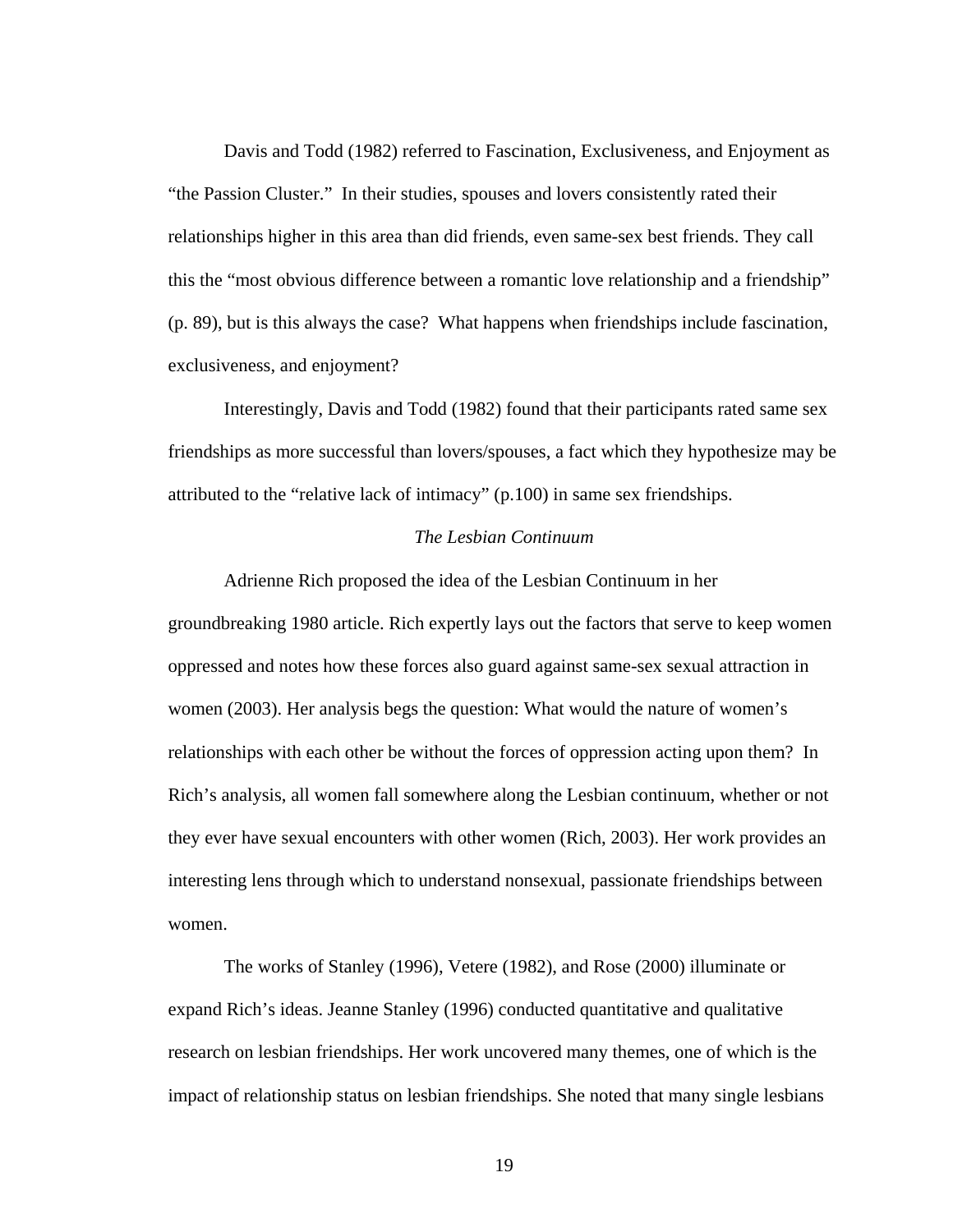reported feeling "abandoned, expendable, or replaced" (1996, p. 50) when their friends entered a new relationship. Many of her focus group participants felt hurt, angry, and unforgiving when their friend joined the "universe for two" (1996, p. 51) and neglected to reciprocate their former friendships. Other women reported understanding this "honeymoon period" and allowing distance during their friend's time of infatuation with their new romantic partner. In Stanley's research, the most frequently stated concern among partnered lesbians was the potential threat of a friend becoming romantically involved with a member of the couple. Indeed, here is evidence of the fluidity of women's intimate and sexual attractions with one another.

Vetere's work also examines the lesbian continuum. She states, "almost all the [lesbian] women interviewed had at some time felt feelings of attraction toward female friends, and a large majority had at some point acted on them" (1982. p. 64). Because lesbians' friendship circles and dating pools often overlap, it is common in lesbian communities for friends to turn into lovers (Stanley, 1996). In Stanley's focus group research, she found that many of her participants found the "ambiguity surrounding the distinction between friend and lover in the lesbian community…considerable" (p. 54).

Suzanna Rose (2000) explored in her theoretical work how cultural scripts for heterosexual romance constrain the fluidity in relationships between women as well as researchers' ability to understand what is truly happening within them. She stated, "Lesbians may be less likely than heterosexual women to view friendships as substantially different from romantic relationships." She cited the work of Kitzinger  $\&$ Perkins (1993) as arguing that the distinction between "love relationships" and "friendships" are artificial, and states that friendships *are* love relationships. Rose further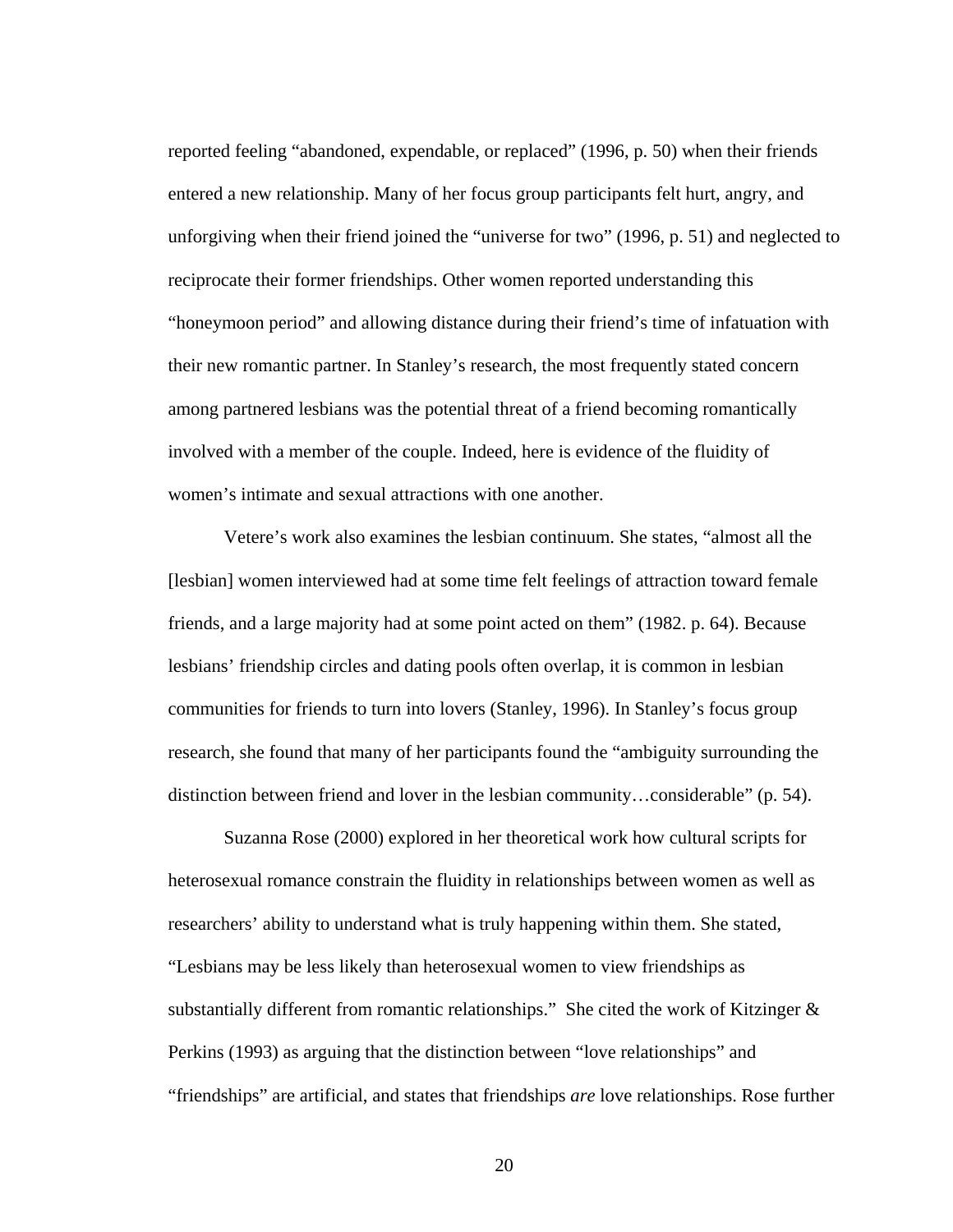stated that it is heterosexual scripts that suggest that heterosexual women's friendships must be less passionate than lesbian relationships, when this is not necessarily always the case (2000).

#### *Nonsexual, Passionate Relationships Among Women*

The literature on nonsexual, passionate relationships among women is not extensive by any means. Lisa Diamond appears to be the main researcher focusing on this topic (2000, 2002, 2003, 2004, Diamond & Dubé, 2002, Diamond, Savin-Williams, & Dubé, 1999). Her work focuses on young, college-aged, or adolescent women who are mainly middle-class and White. Additionally, Rothblum (1994) presented evidence of women who are involved in passionate friendships after they have been in sexual relationships with each other.

There is a common assumption that intense, intimate, passionate friendships experienced by adolescent girls who grow up to be lesbians or bisexual women are really just expressions of repressed or denied sexual attraction (Diamond, 2002). However, Diamond argues that if we listen to women recount their friendships in their own words, we will recognize that this is not the case (2002). She demonstrated that there are more than two discrete categories of friendship (i.e. "just friends" or "lovers") and that there is a great deal more going on in these intimate friendships than repressed sexual energy (Diamond, 2002). Additionally, her research showed that passionate friendships occur between women, regardless of their sexual orientation (Diamond, Savin-Williams, & Dubé, 1999). Much of Diamond's work argues that passionate friendships are unique in their own right and deserve research and attention paid to them as such (2000, 2002, 2003, 2004, Diamond & Dubé, 2002, Diamond, Savin-Williams, & Dubé, 1999).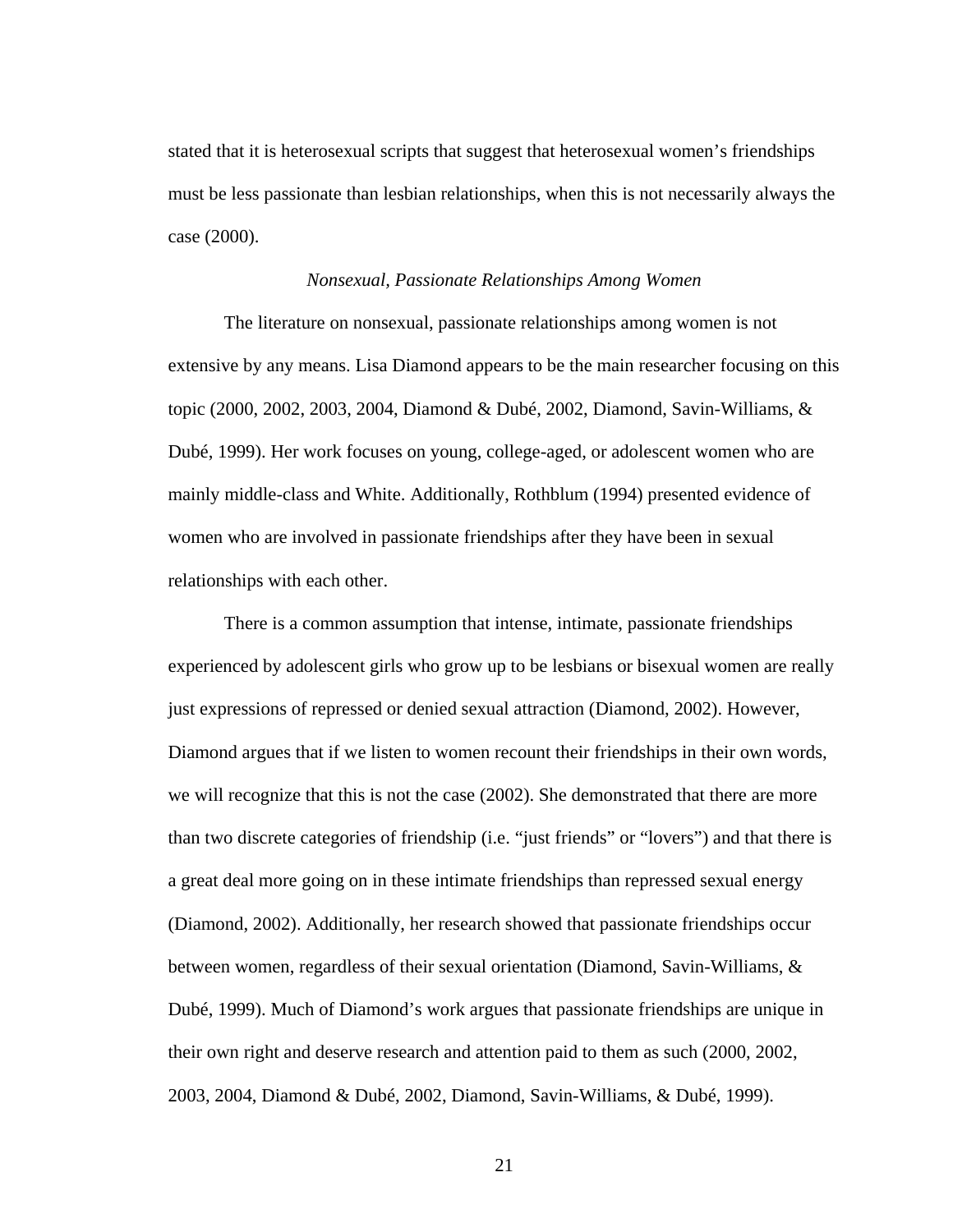Participants in passionate friendships are often preoccupied with each other and frequently commit to the relationship, sometimes making future plans together (Diamond, Savin-Williams, & Dubé, 1999). Their relationships also may involve physical affection similar to lovers or from parents to infants and children (Diamond, Savin-Williams, & Dubé, 1999). Participants may "stroke, hold, or cuddle each other and experience feelings of jealousy, possessiveness, and intense separation anxiety" (Diamond, Savin-Williams, & Dubé, 1999, p. 195). Diamond, Savin-Williams, and Dubé speculate that the unusual degree of physical affection in passionate friendships "may promote their transformation from normative best friendships into full-blown attachments, in spite of the absence of sexual contact" (1999, p. 196).

Additionally, passionate friendships serve many ego-related functions for their participants. According to Diamond, Savin-Williams, & Dubé, (1999) adolescents involved in them gain "high level[s] of intimacy, companionship, and affectionate physical contact, as well as a sense of stability and trust" (p. 195). They also display the attributes of attachment: proximity seeking, separation distress, using their partner as a safe haven, and using their partner as a secure base from which to explore (Diamond, Savin-Williams, & Dubé, 1999).

Early in her work, Diamond began a longitudinal study which explored and analyzed "friendships containing the emotional intensity of romantic relationships, yet lacking sexual activity" (2000). She was looking only at women which she classified as "sexual-minority". (This category includes women who identify as lesbian, bisexual, or refuse to label themselves, but are sexually attracted to other women.) Using attachment theory to inform her analysis, Diamond found that 63% of her 80 participants had had a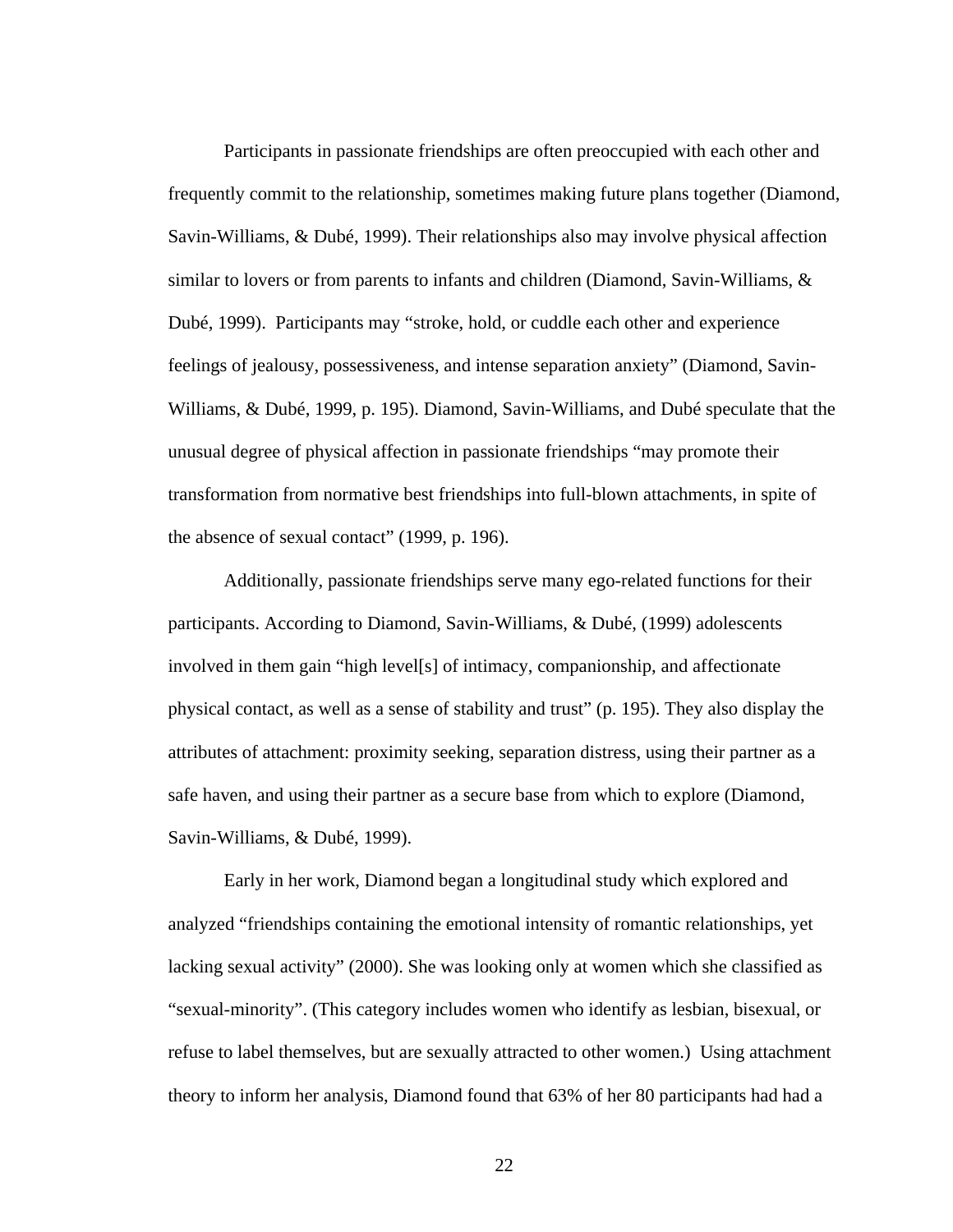significant passionate friendship in adolescence. She discovered that most of the research participants assumed that their passionate friendship was "unique" or "abnormal," reflecting a lack of language and cultural mirroring to conceptualize the full spectrum of friendship (Diamond, 2000).

 Diamond and Dubé (2002) explored differences in attachment to same-gender or cross-gender friends among both heterosexual and "sexual-minority" youth. They found that, out of a pool of heterosexual and "sexual-minority" participants of both genders, women who later identify as lesbian, bisexual, or unlabeled had the highest percentage of same-gender best friends who met their attachment needs (Diamond and Dubé, 2002). This raises questions about the importance of nonsexual, passionate friendships in sexual identity development among women. What needs are these relationships meeting for queer youth?

 One answer to that question might be found in looking at mental health issues. Sexual-minority youth are prone to "negative affectivity," i.e. depression, anxiety, and physical symptomology (Diamond, 2004). Close peer relationships can mediate these mental health issues (Diamond, 2004). This finding suggests that intimate peer relationships are essential to the survival of sexual-minority youths. It seems that assistance with affect regulation, mediated by attachment, is one reason that queer youth seek out nonsexual, passionate relationships.

 Research by Nardi and Sherrod (1994) postulated another reason. They believed that friendship may take on heightened importance in queer communities because they often substitute for familial relationships. Their research asserted that gay men and lesbian women both value friendships equally and tend to define and enact friendships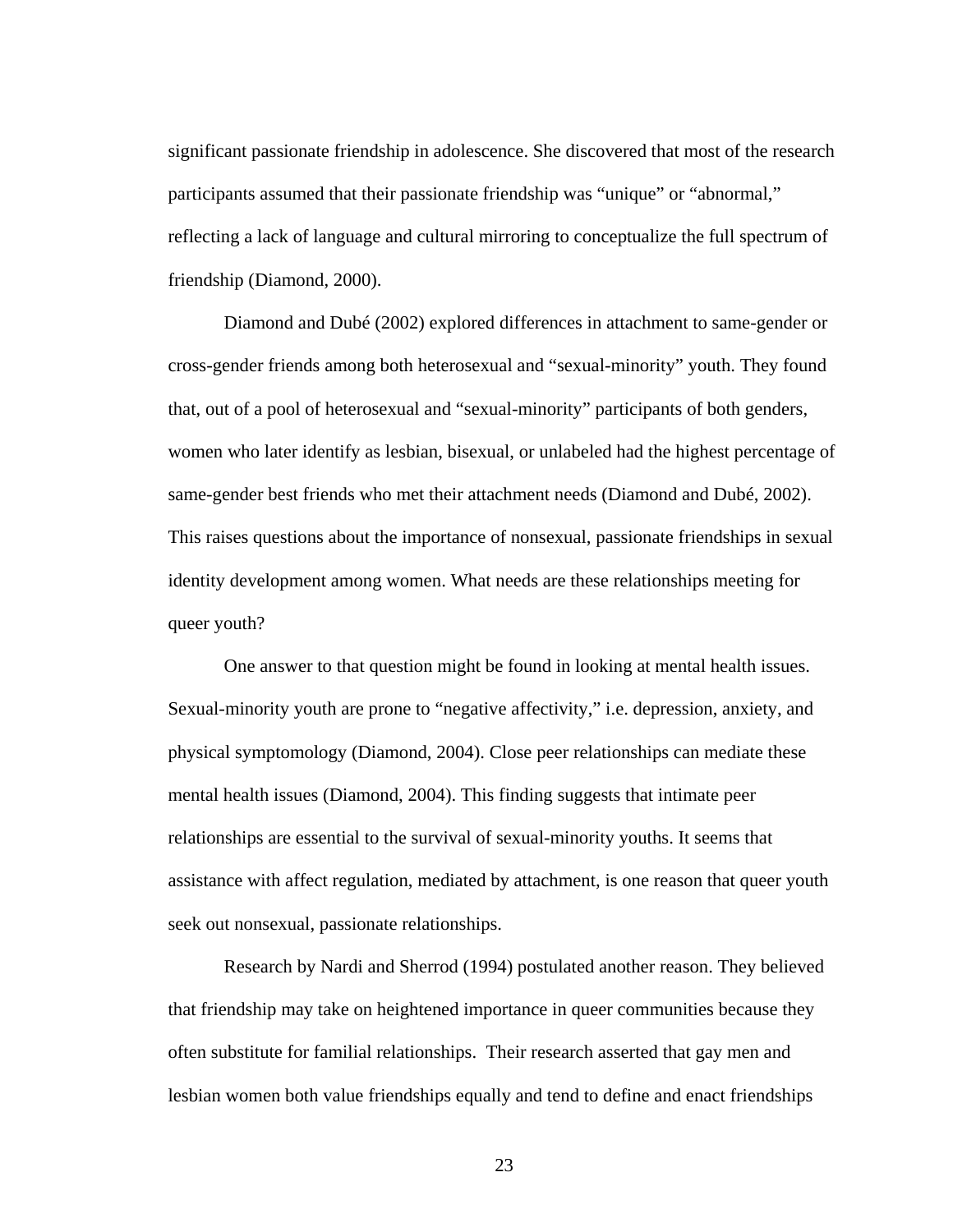similarly—an element that differs from heterosexual men and women (Nardi & Sherrod, 1994).

Are passionate friendships more commonly experienced by queer women than by heterosexual women? Some of the research explored here indicates that intimate friendships among queer youth are crucial for survival. Nardi and Sherrod (1994) found that many sexual-minority adults increase their emotional investments in close friendships to compensate for inadequate support from their families. This process may or may not be conscious. Diamond and Lucas (2004) concluded that this might lead queer youth to prioritize close friendships over casual friendships. Further research is needed to answer this question.

## *Summary*

 Many gaps in research exist on this topic. Some of the dialogue in the literature around nonsexual, passionate relationships is theoretical as opposed to empirical. The majority of the research was conducted by convenience samples and reached an age group of adolescents and young adults. The subjects were generally college educated or on the college track, meaning that they carried a large degree of privilege. Also, much of Diamond's work centers around nonsexual, passionate friendship during the adolescence of sexual-minority women. There has been little research on adult's and heterosexual women's experience of nonsexual, passionate friendships. Additionally, there has been little research on these friendships in different racial and ethnic communities.

 On a whole, the literature leaves gaps in the understanding of women's experience of nonsexual, passionate friendships in their own words. Voices are missing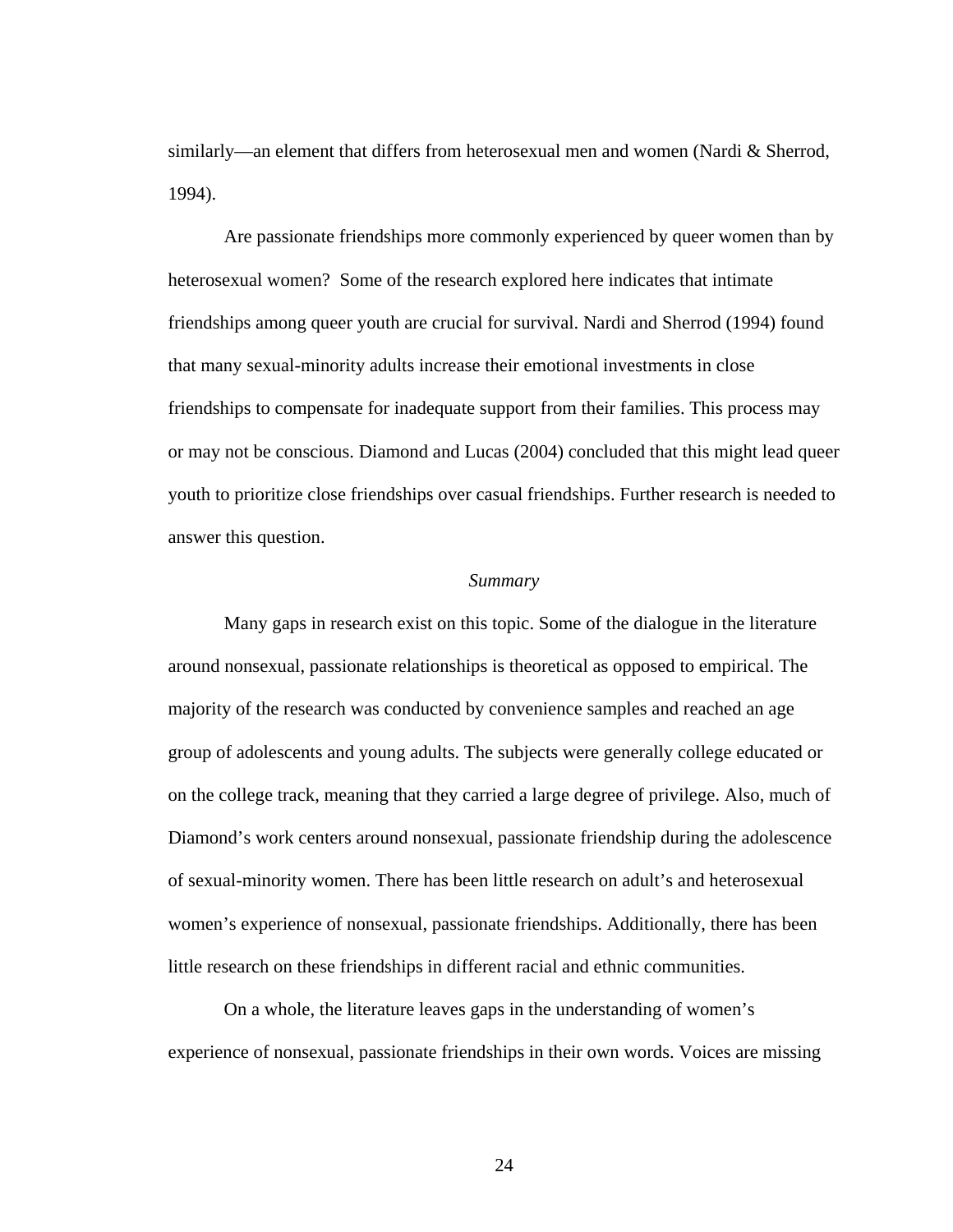from heterosexual women, older women, women of color, and women from working class backgrounds.

 Based upon these realities, a study is indicated that will inform our understanding in this area. The focus of the current study therefore seeks to expand the voices of women's experiences of nonsexual, romantic friendships.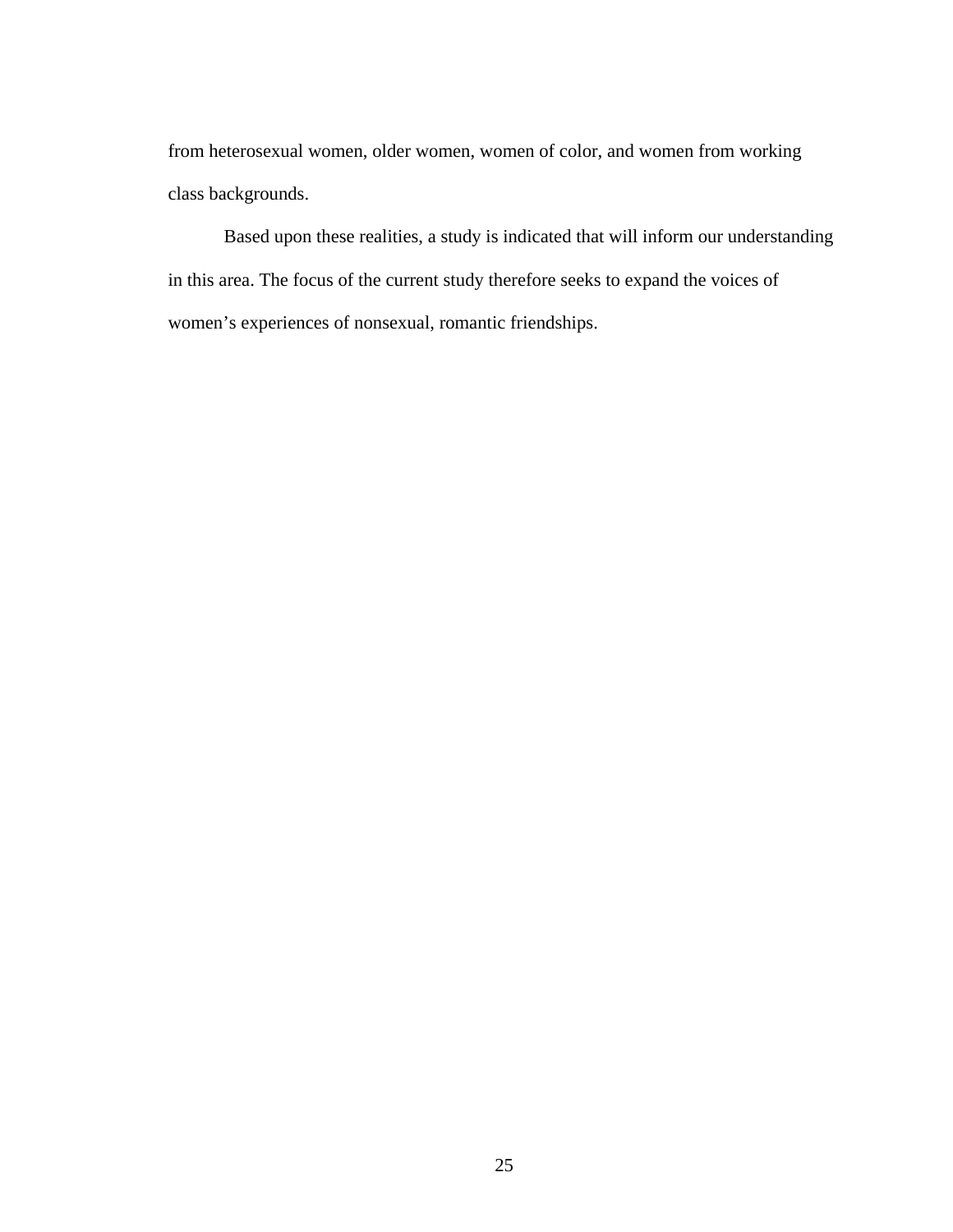### CHAPTER III

#### METHODOLOGY

As noted in the literature review, there is a great need for research on nonsexual, passionate friendships between women. The current qualitative study draws upon the question, how do women conceptualize, define, and make sense of their nonsexual, passionate friendships with other women, in an attempt to address this gap in the research literature. In this chapter the researcher presents the research methodology, sample selection process, data collection, and method of analysis.

#### *Research Design*

Research was conducted using flexible, qualitative methods. Data collection included an interview guide that was specifically designed for this study and audio recordings of the interviews. Interviews were conducted using semi-structured, open ended questions to gather narrative data from participants, which allowed women to give voice to their own experiences in nonsexual, passionate relationships with women. Onlookers are quick to interpret nonsexual, but passionate relationships between women as expressions of repressed sexual content (Diamond, 2002). According to Diamond (2002) however, these relationships have greater meaning for women. In order to challenge the binary between "just friends" and "lovers," it is important to examine women's experiences in their own words. Thus, a qualitative study allowed women in these relationships to give meaning and language to their expressions of nonsexual intimacy and connectedness with other women.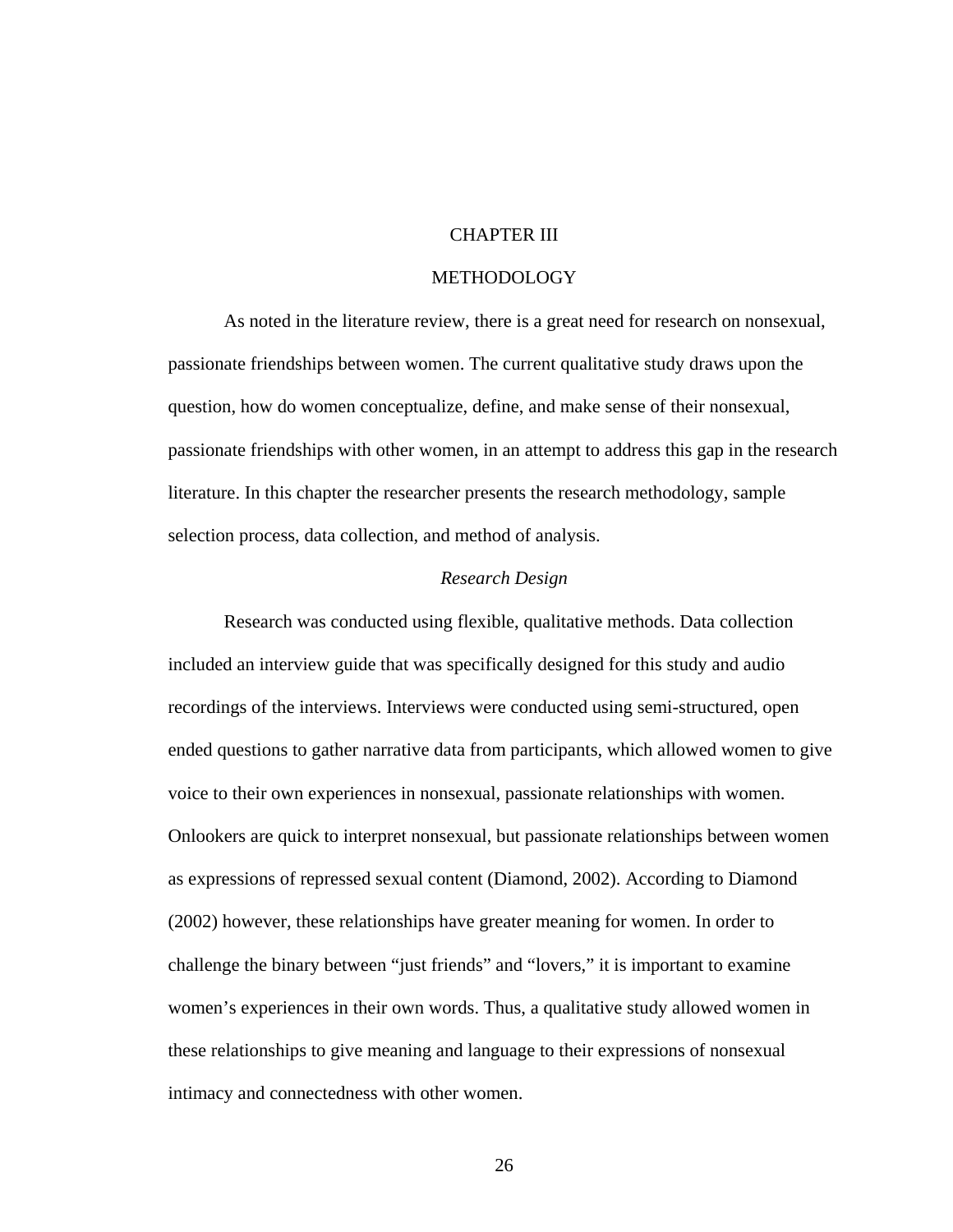For purposes of this study "nonsexual" refers to a lack of intimate contact involving genitalia, though it may include other forms of physical contact such as cuddling, handholding, and even sexual fantasizing directed at the relationship partner. "Passionate" refers to a degree of intimacy and attachment and is defined by Diamond (2002) to include proximity seeking, separation distress, use of the relationship as a secure base and a safe haven, inseparability, cuddling, hand holding, preoccupation, fascination, inseparability, and possessiveness. Original criteria for participation in this study included these criteria; however it soon became evident to the researcher that for women who have been in nonsexual, passionate relationships with other women lasting more than one to three years had extended criteria. In addition to Diamond's (2002) definition, these women consistently identified level of commitment and value of relationship/friendship as equally important criteria. For purposes of this study, "friendship" carries the same meaning as "relationship." "Queer" includes women who identify as lesbian, bisexual, or refuse to label themselves, but describe sexual attractions to other women.

#### *Sample*

The researcher used a non-probability, convenience sample of fourteen women who have experienced nonsexual, passionate relationships with other women. Time constraints, location, finances, and feasibility factors led the researcher to use a word of mouth/snowball technique for this study's recruitment of participants. Participants were solicited through a network of contacts, including emails, throughout the United States. Using this type of sampling method created the potential for bias within the sample,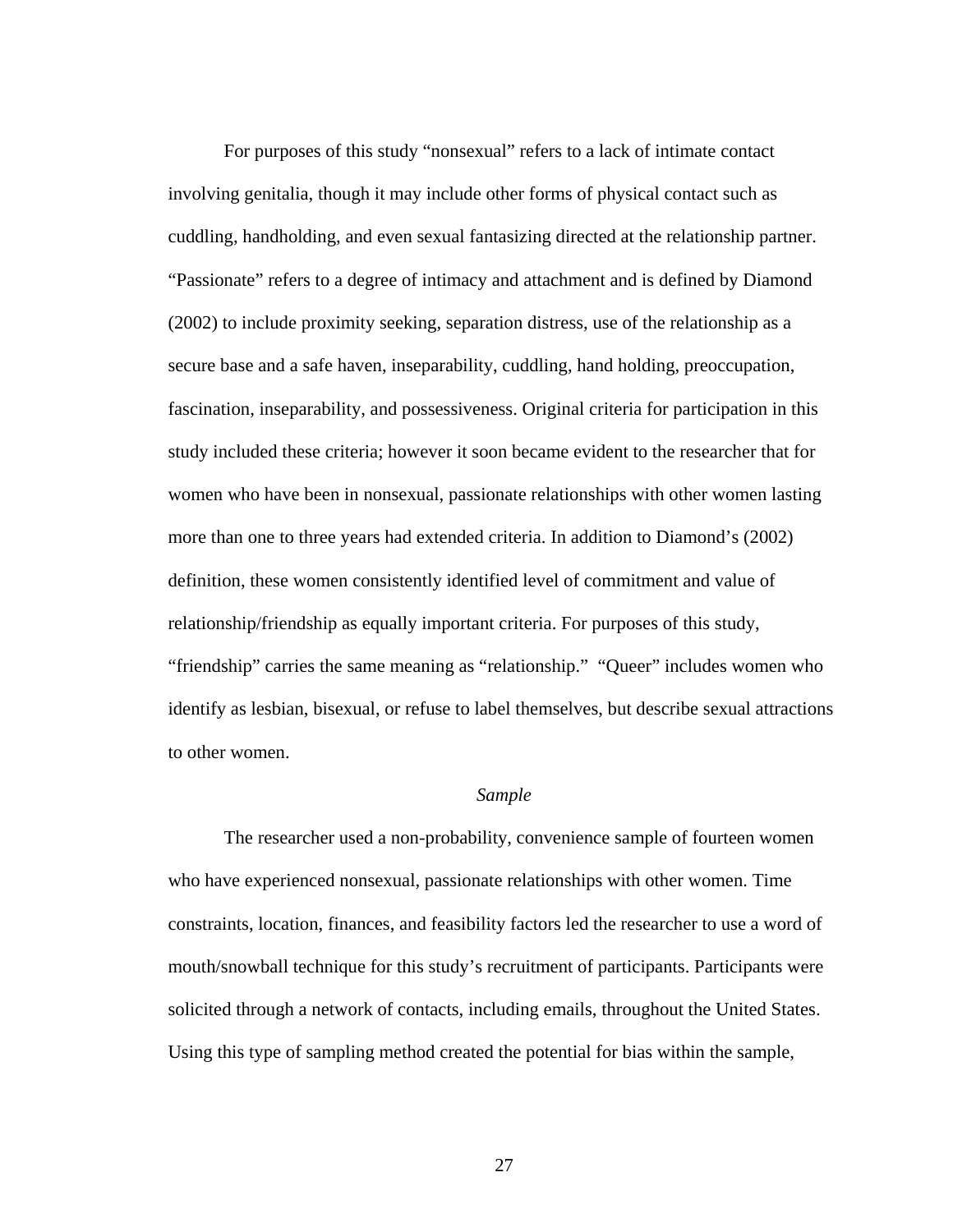therefore this researcher took precautions to limit this occurrence, including an explicit statement of researcher bias found in the data collection section below.

The explicit criterion for inclusion in this study was current or past involvement in a nonsexual, passionate friendship with a woman friend. The study looked exclusively at women's friendships, and all participants were women. The researcher sought women who were 25 and older, of any sexual orientation, of diverse racial and ethnic backgrounds, and from various class backgrounds.

Participants were recruited through word-of-mouth/snowball and email techniques. The researcher drew up an email "flyer" advertising the study and required criteria. This email was sent to the researcher's professional network who then forwarded the email to their colleagues and professional organizations. The researcher screened responses to ensure that they met inclusion criteria. Several of the participants recruited by email suggested other potential participants for the study. Additionally, the researcher used the Women's Center at Emory University in order to increase the likelihood of obtaining more diverse participants for the study.

# *Data Collection*

The researcher followed all federal guidelines that establish the safeguards for human subjects and the NASW Code of Ethics. Research on humans was initiated only after receiving final approval from the Smith College School for Social Work's Human Subjects Review Committee.

Ethical standards also were upheld stringently. All interviews were audio-tape recorded and transcribed. Participant privacy was maintained by assigning a random code to each participant's tape and matching consent form. All identifiable names and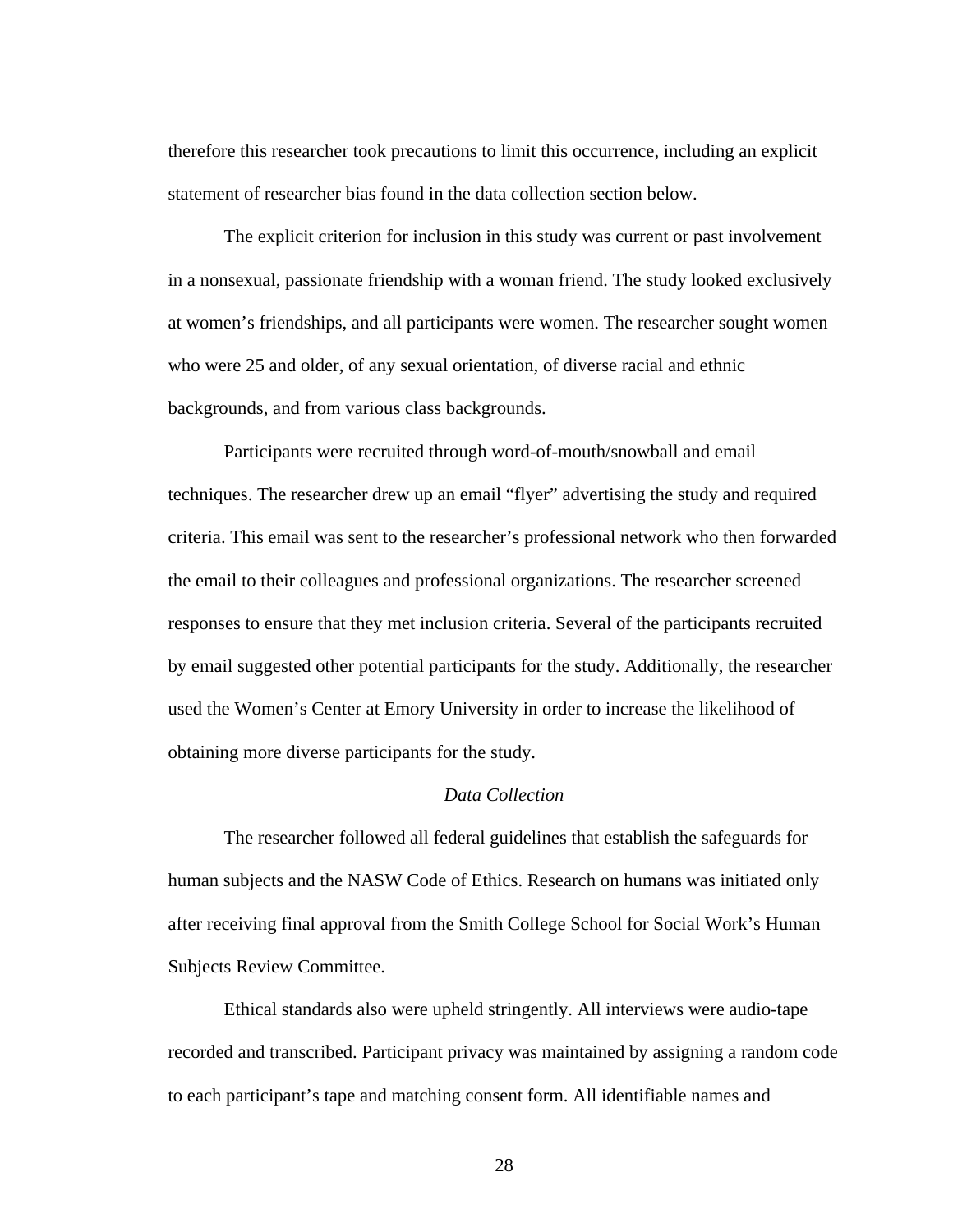locations were privileged only to the researcher. The signed consent forms were coded and stored separately from other materials under lock and key. Only this researcher transcribed the tapes. Tapes and transcriptions will be stored in a locked compartment by the researcher for three years, consistent with Federal regulations. After this three-year time period, all data, including notes, tapes, and transcriptions will be destroyed. In this document as with all future presentations or publications, data will be presented as a whole and not be linked to individual participants. When brief illustrative quotes or vignettes are used, they have been and will be purposefully disguised.

 The interview process was conducted as follows. Participants were screened through email, on the phone, or in person. If they met the study's criteria and agreed to participate, they were given or mailed the informed consent form that outlined all of the issues surrounding ethics and safeguards, as well as the study's purpose. One copy of the consent form was signed and given to the researcher; the second copy was retained by the participant. The individually conducted interviews lasted 30-45 minutes and were audiorecorded. Thirteen were conducted over the telephone and one was done in person. This study was exploratory; therefore the questions were semi-structured and open-ended to provide the most possible latitude for answers. Occasionally, the researcher asked clarification questions or sought additional information on points that needed elaboration. All telephone interviews took place in the researcher's office so as to assure confidentiality and quality of recording. The singular in-person interview also took place in the researcher's office.

Participants were oriented to the structure of the interview before it began. The interviews started with several brief demographic questions followed by the participant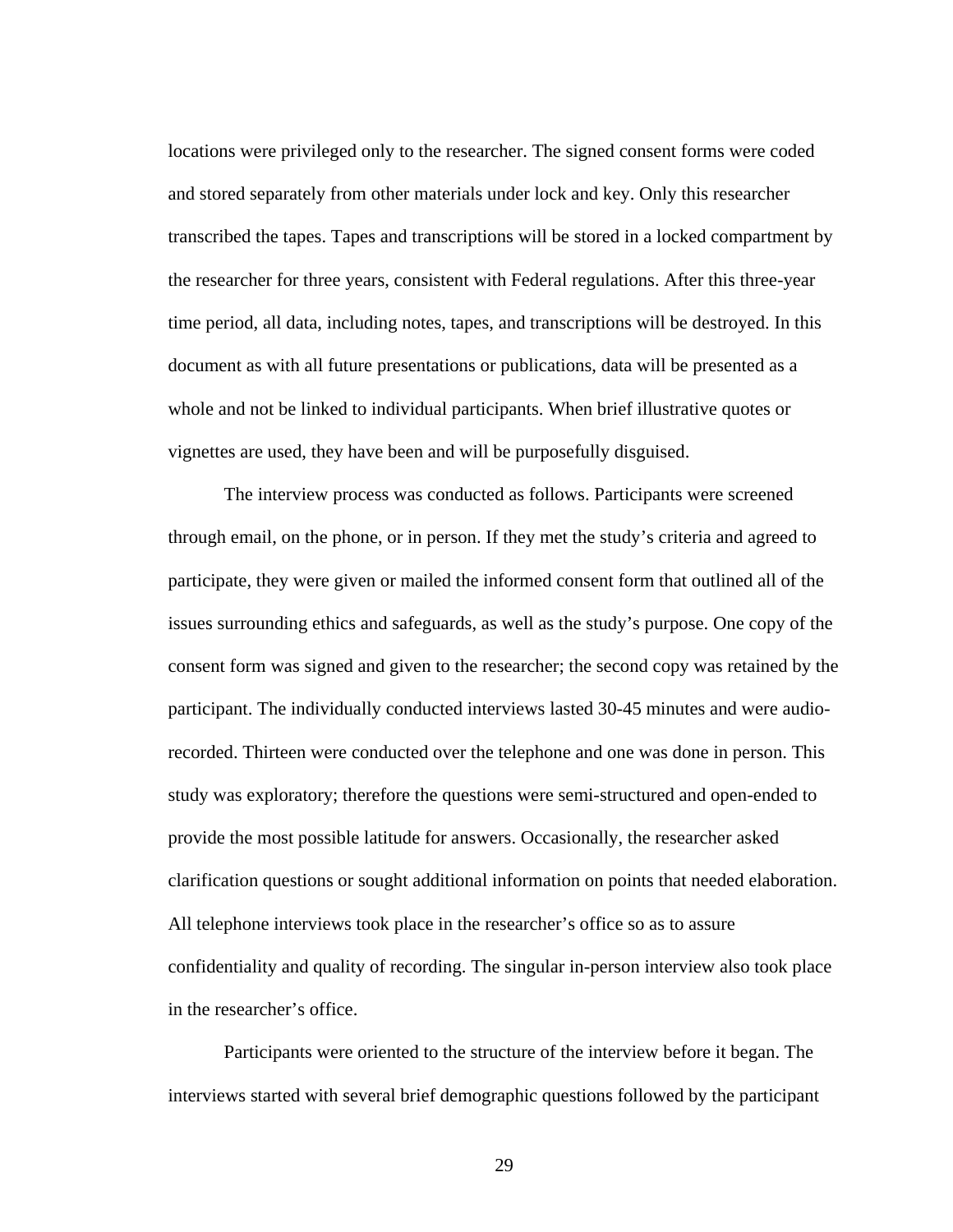identifying and providing a narrative overview of one particular passionate, nonsexual friendship she experienced with another woman. The interview ended with a series of open-ended questions designed to elicit descriptive data about the participants' experiences with nonsexual, passionate relationships with other women. Data analyzed from the responses to these questions helped illuminate answers to the research question: How do women conceptualize, define, and make sense of their nonsexual, passionate friendships with other women?

Several steps were taken to address validity and reliability. Firstly, reviewers gave feedback on the questions in the interview guide, assessing it for clarity, relevance, and structure. This feedback was used to revise the questions. Also, to address reliability issues, this researcher piloted the interview questions to one subject that was not part of the study. The subject provided feedback to help the researcher refine the questions and technique. Use of a journal log provided additional safeguards and controls for bias and assured reliability and validity of the data collected. This log contained written notes that recorded the researcher's own reactions and reflections after each interview as a way of monitoring and reducing bias.

#### *Data Analysis*

 Data collected in the demographic section was analyzed manually using percentages, while the narrative data was analyzed by content and theme. Recordings of the interviews were transcribed, and phrases, the unit of measure, were coded. These phrases were entered into an Excel spreadsheet for ease of data sorting and manipulation. Analysis uncovered themes that clarified the nature of women's nonsexual, passionate friendships.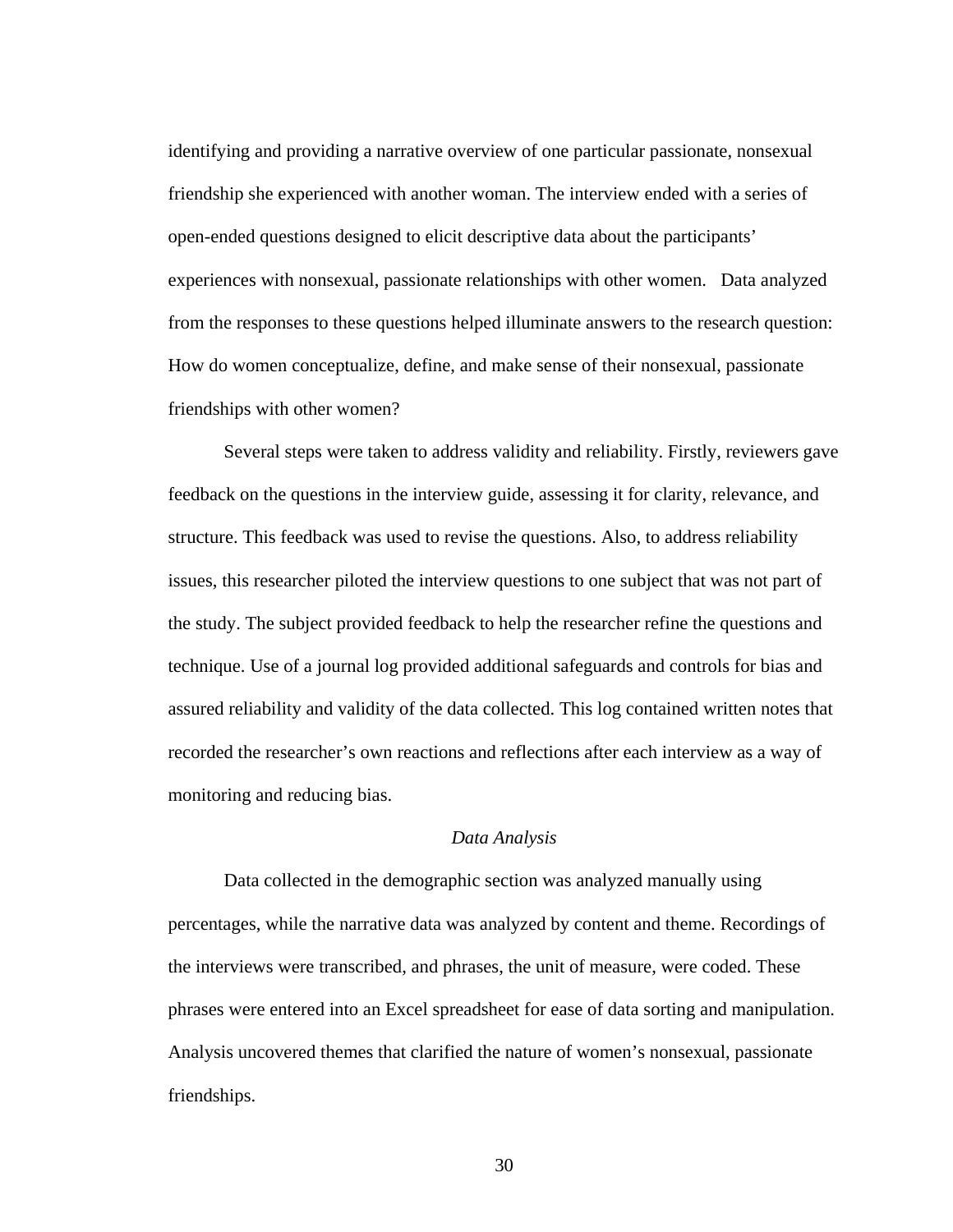Analysis focused on searching for content and themes that emerged when examining the unit of measure, phrases. The researcher's log also was analyzed to screen for researcher bias. The review of the log material and discussion with the researcher's research advisor further controlled for bias and improved reliability and validity of the data. Summaries of the themes and content are included in the findings chapter. The goal of the data analysis was to produce a baseline understanding of non-sexual, intimate relationships between women.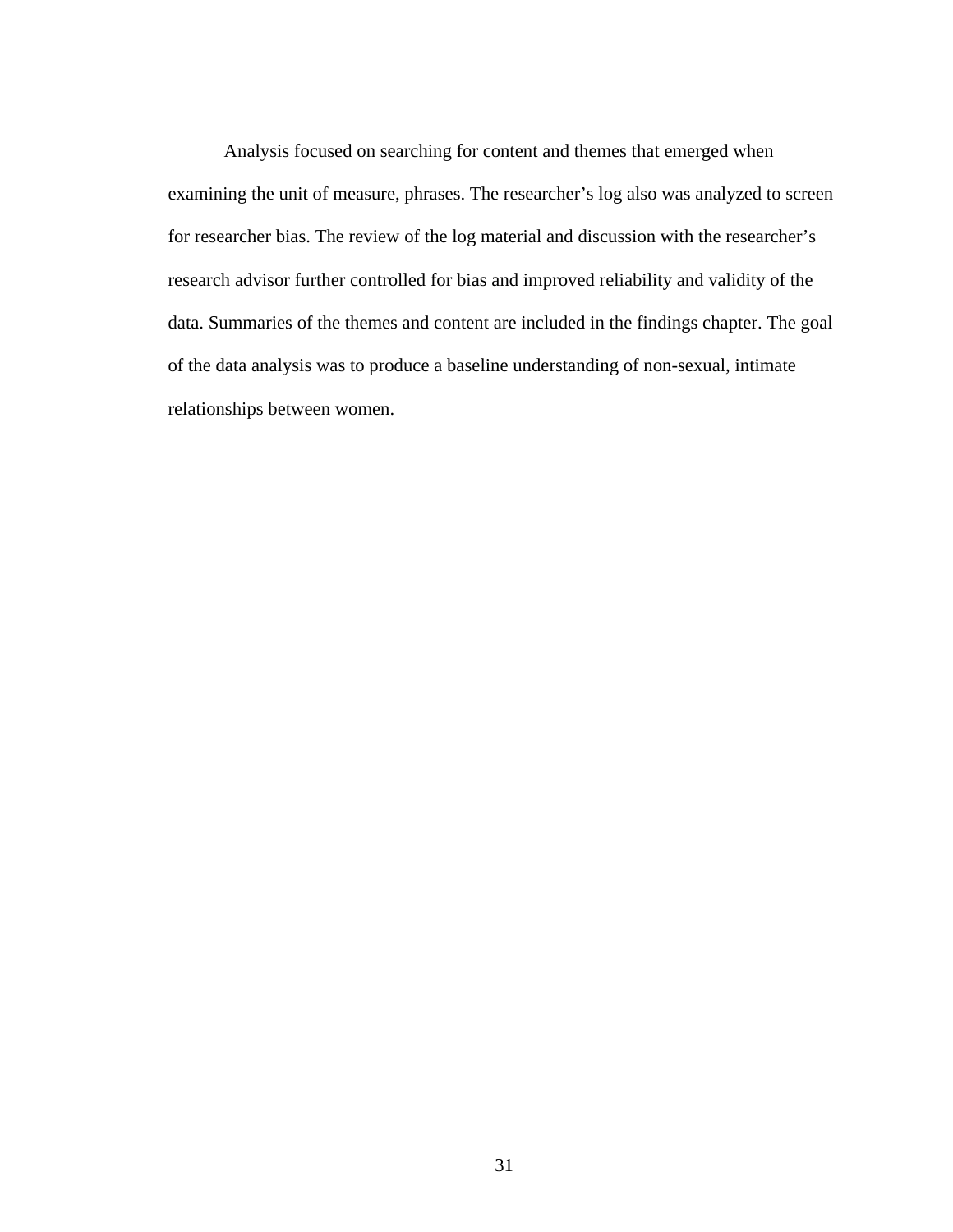### CHAPTER IV

#### **FINDINGS**

This research explored nonsexual, passionate friendships between women. Using open-ended, semi-structured interviews, this qualitative study examined how women conceptualize, define, and make sense of their nonsexual, passionate friendships with women. Findings from this study indicated that women who experience passionate friendships with other women consider these friendships to be unique, meaningful, and committed. Participants in this study spoke of inadequate language and words to capture the essence of their committed friendship with other women. Themes that surfaced in their expressions included emotional growth and identity development fostered by their friendship, jealousy, questioning the possibility that the relationship could become sexual, break-ups, and shifts and changes. There also were similarities found in the language patterns used to describe these friendships and the language used to describe romantic relationships. This chapter provides a detailed description of the themes that emerged when the interviewees spoke about the many aspects of their nonsexual, passionate friendships with other women.

### *Sample*

The sample consisted of 14 women who ranged in age from 25 to 56. Nine participants were in their 20s; two were in their 30s; two were in their 40s; and one was in her 50s.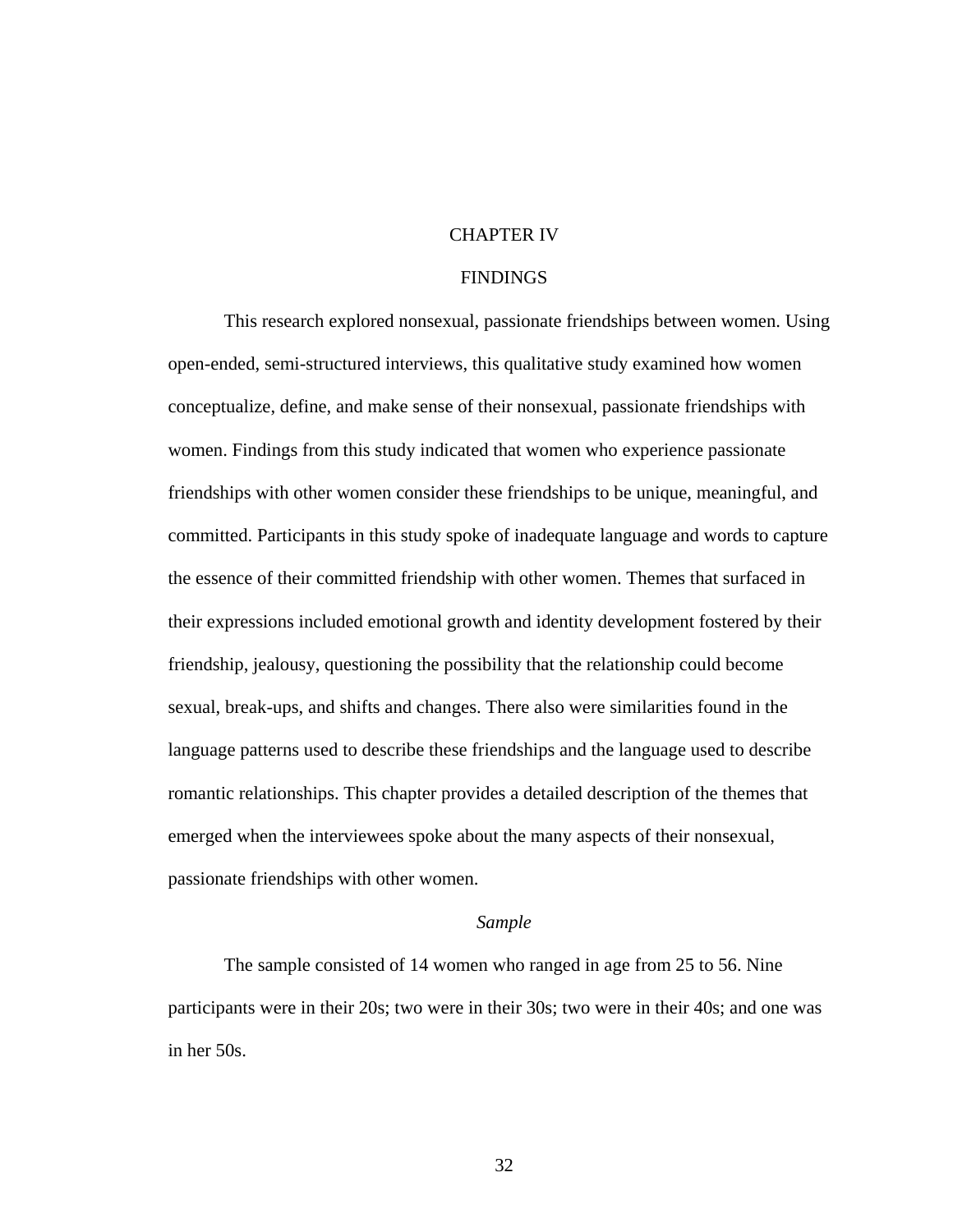Seven reported their race as White; five considered themselves White/Jewish; one was Afro-Caribbean; and one was Pakistani-American. Two mentioned that their parents had been immigrants. Two were originally from Canada, but currently reside in the U.S. All of the participants gave their socioeconomic status as middle- or upper-middle class. Ten of the subjects said that they were heterosexual. Three stated that they were bisexual, and one said that her sexuality was fluid. The participants lived in various parts of the U.S: North Carolina; Queens, NY; San Francisco; Washington, D.C.; Atlanta; and St. Louis. Many of them were from geographic areas other than where they were residing. These included: Connecticut, New York, Ohio, St. Louis, Canada, Massachusetts, Chicago, and Michigan. The sample included one mother and one daughter describing separate friendships, two pairs of friends, several referrals from women who participated, and independent recruits from word of mouth.

The participants were all involved in or had been involved in passionate, nonsexual friendships with women. The friendships described in this study ranged in length of time from 1 to 27 years. Some friendships were ongoing; others had ended. Many of these friendships had an intense period at the beginning, followed by an enduring calmer period.

Brief descriptions of each of the participants and their friendships are included in discussions of the following themes: Relationship as Meaningful and Unique; Commitment; Emotional Growth/Identity Development; Similarity to Romantic Relationships; Sexuality within the Friendship; Jealousy; Break-Ups; Shifts and Changes; and Indescribability or Lack of Language.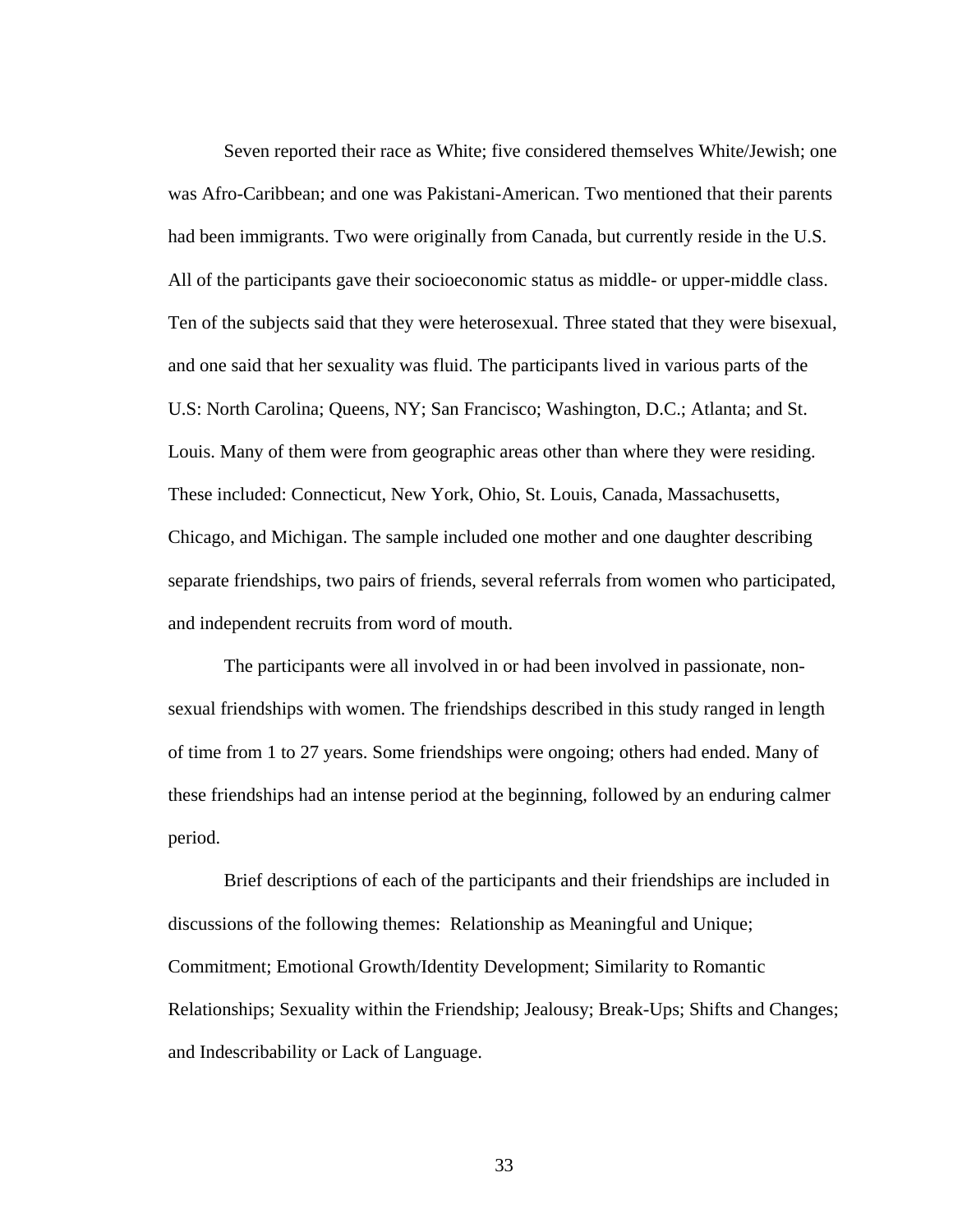#### *Relationship as Meaningful and Unique*

 Participants in this study identified their relationships with other women as highly meaningful and unique. As participants spoke of their relationships, they exhibited a sense of gratification, fulfillment, and wholeness. Many of the participants spoke of connectedness as demonstrated by the following reports.

 Interviewees 1 and 3 were friends. They met during their sophomore year in college. They both lived on campus and were drawn together by their shared interest in activism. Interviewee 1 said that they were the "best of friends," "totally attached at the hip," and that their friendship was based on an "emotional and intellectual connection." She said, "we were hanging out all the time, we went to class together, we were going to the gym together, we were having dinner together…" Interviewee 3 called them "inseparable", and mentioned that they would eat all of their meals together, go to the gym together, and "call each other constantly." This intense period of their friendship lasted for about a year. After that, Interviewee 3 started dating a man, and her friendship with Interviewee 1 became strained.

They wrote poems to communicate the difficult feelings between them.

#### Interviewee 3 said:

We both wrote poetry a lot of the time and actually we had one really interesting exchange where she wrote a poem about…I think in her poem she talked about a silver thread that bound us and how she felt like we were growing apart and I responded with another poem explaining that even though I was off in these new adventures with [my boyfriend], that I still trailed this silver thread and that it bound up my world and that her and I would always be connected, but that's-- it was very personal and intense feelings of love for each other, that I haven't been able to express to other girlfriends half as well.

This exchange speaks to the quality and depth of their relationship, an emotional bond that transcends separation. When asked about that, interviewee 1 said, "I think it's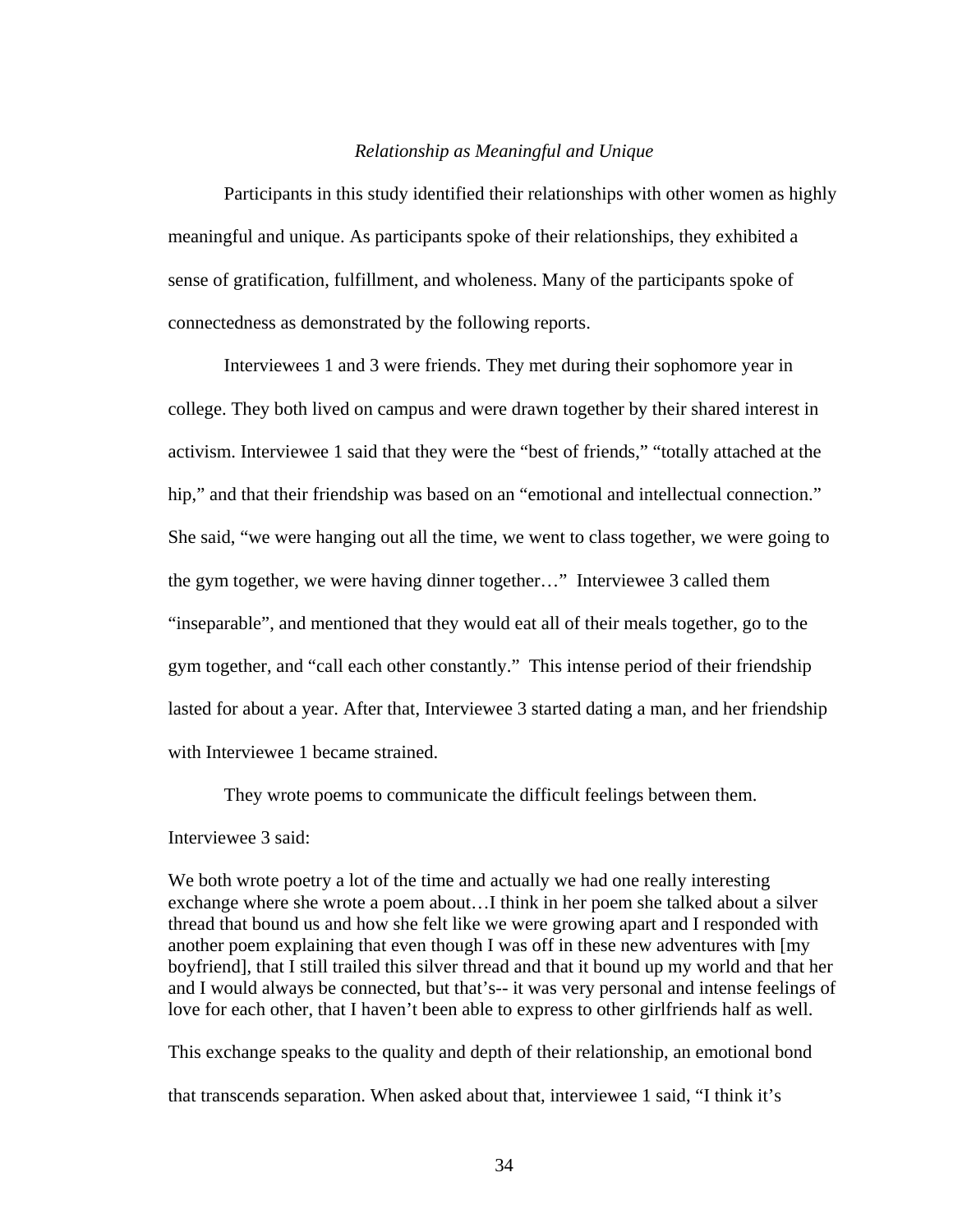unique…I have not had that experience with any other of my close woman friends, to that extent."

Interviewee 2 described her friendship in the following way:

I met her during the first few days of high school. I think…if there was love at first sight, then, that was what it was when I saw [her]. And it wasn't anything sexual, it was just sort of like, I have to know this girl, and it was such an attraction from me towards her. I don't know if it's-- if she felt the same way or reciprocated, but we formed a friendship and, you know, it's been 10 or 11 years so far and we were like *best friends* through high school. I mean, we were sisters, I mean, if we were having sex, we would have been lesbians, but I mean, it was just pretty much a very, very close intense relationship, to the point where even towards the end of high school we were just so snobby and, you know, we kind of narrowed down our friends to just she and I and maybe just a few other people.

This quote addresses their connection, their bond. It describes the uniqueness of their friendship, the strength of their attraction to one another, and the similarity in the language she used to describe her friendship and the language commonly used to describe a romantic relationship.

Interviewee 2 was extremely close with her friend for about three and a half years.

They drifted apart at the end of high school because her friend entered into a romantic relationship. They went to the same college, but were not especially close. Her friend eventually married a man who committed suicide about a year and a half ago. At that time, Interviewee 3's friend reached out to her and they became close again, though not as close as they were in high school. She says:

We totally acknowledged the insanity of it and sort of the, uniqueness of it, at the time, but then we changed so much during college that I think we kind of…I don't know if she kind of wrote it off as something in the past, but it's something that I feel like I really kind of miss the intimacy of having a friend that close and I don't expect that to ever happen again with anybody or any female friendship that I have.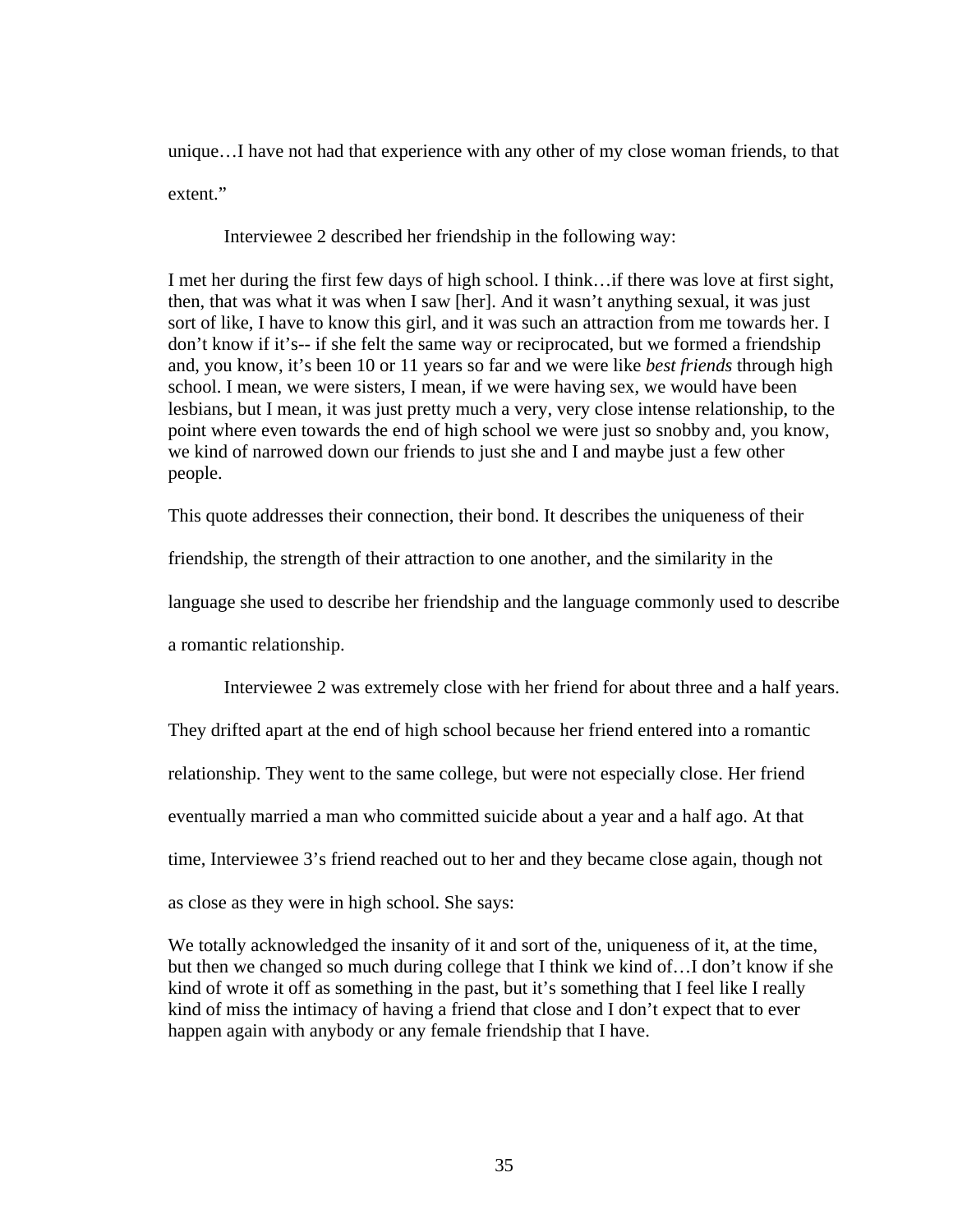She also said, "She's one of the few people that—one of the few friends that I really, truly cherish and my life would be a lot emptier without her." Clearly their friendship held elevated meaning in their lives. For Interviewee 3, this was an once-in-alifetime experience.

 Interviewee 4 has been in her friendship for three and a half years. They were roommates at first and then traveled abroad together for seven months. When they returned, her friend moved across country. Interviewee 4 did not have a job or know what she wanted to do. She eventually decided to move to join her friend and they now are roommates again. Interviewee 4 is in a long-distance romantic relationship and her friend has explicitly told her that she does not want the boyfriend to move to their city for fear that it will impinge upon their relationship. Interviewee 4 expressed ambivalence about this as well. She said,

I think of it as like a really nice, special friendship. I'm pretty sure that she'll always be a special person in my life just because of everything that we have shared up until this point and then, at the same time, I do kind of wonder about when one of us does have someone else significant in our lives, a significant other, kind of what—I don't know, I think that will be a hard transition whenever that happens. We'll see.

Interviewees 5 and 13 described friendships that were unique to this study. In these friendships, one of the members wanted the relationship to become romantic. Interviewee 5 described her 2-3 year friendship as, "very close," "very tight," and "lovely." She said that they spent "tons and tons of time together." The friendship changed dramatically after her friend expressed romantic interest in her. Interviewee 5 did not share her interest and tension grew between them. Eventually they had a huge argument and stopped talking. She described the friendship this way: "I think it has meant a lot. It has affected the way that I think about my friendships and also my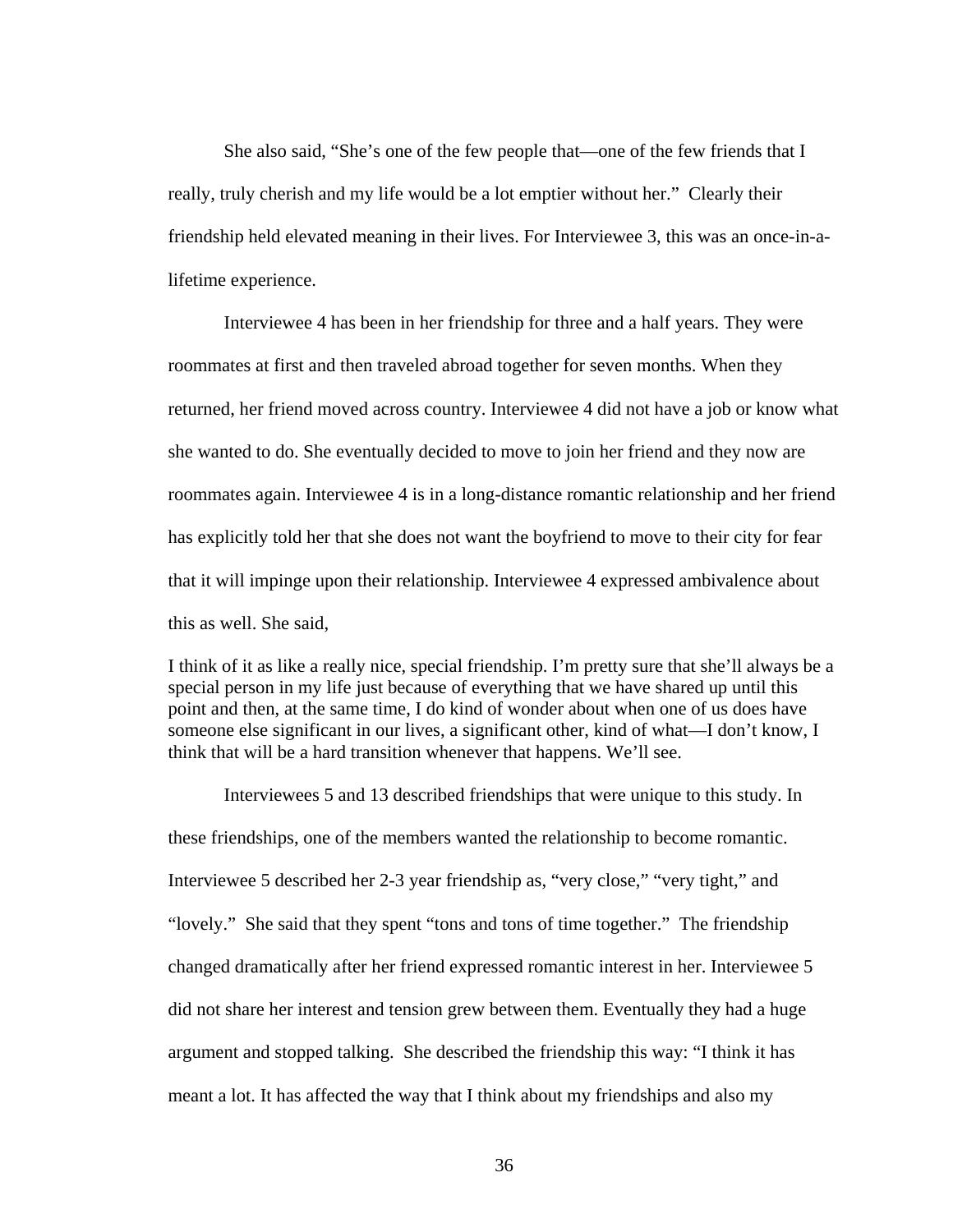romantic relationships too…a lot." Interviewee 5 conveyed her affection for her former

friend with intensity and non-verbally expressed how much this relationship meant to her.

Interviewee 6 and her friend have been friends for seven-and-a-half years. She

says, "It just kind of feels like we've always known each other." They met during their

first year of college. She shared,

Basically, she walked up to me and was like "Hey, I think we should be friends, come walk with me." And we walked off and by the end of the walk, we were like, "You're my best friend in the whole world." Yeah, it's like an amazing story. And we've basically talked to each other every day since, unless we can't connect.

Here is a story that Interviewee 6 shared which demonstrates the quality of their

# friendship,

[My friend] just broke up with her boyfriend and she was talking-- I mean everyone around us knows that we're intimate friends like this. So she broke up with her boyfriend and she was talking to her dad and I wasn't there, she related this story to me, and she was saying to her dad, "Oh my god what if I never find anyone like him and what if I've made the worst decision ever." And her dad was like, "Well if [Interviewee 6] were a boy, would you pick this guy or would you pick [6]?" And she was like, "I'd pick [6], you know I'd pick [6]. [6] is my partner." And so that's basically-- I mean we talk about it all of the time. Like, we know that we're each other's partners. That's how we say it. Like when we obsess about boys, we say, "I'm never going to find a partner like you're a partner to me."

Later in the interview, she said,

Sometimes I'm scared that I'll never….like I wonder, can I be with a man like I am with [my friend]? I've talked to my mom about it--you know, what does this mean? This is my best relationship, this is like the love of my life, and then my husband will just be like the second.

Clearly this friendship is exceptionally meaningful and completely special in her life.

Interviewee 7 spoke about her friendships with two women. The three of them

were best friends and roommates in college. They had a two bedroom house, but chose to

all sleep in one bedroom. She said that none of them wanted to be apart from the others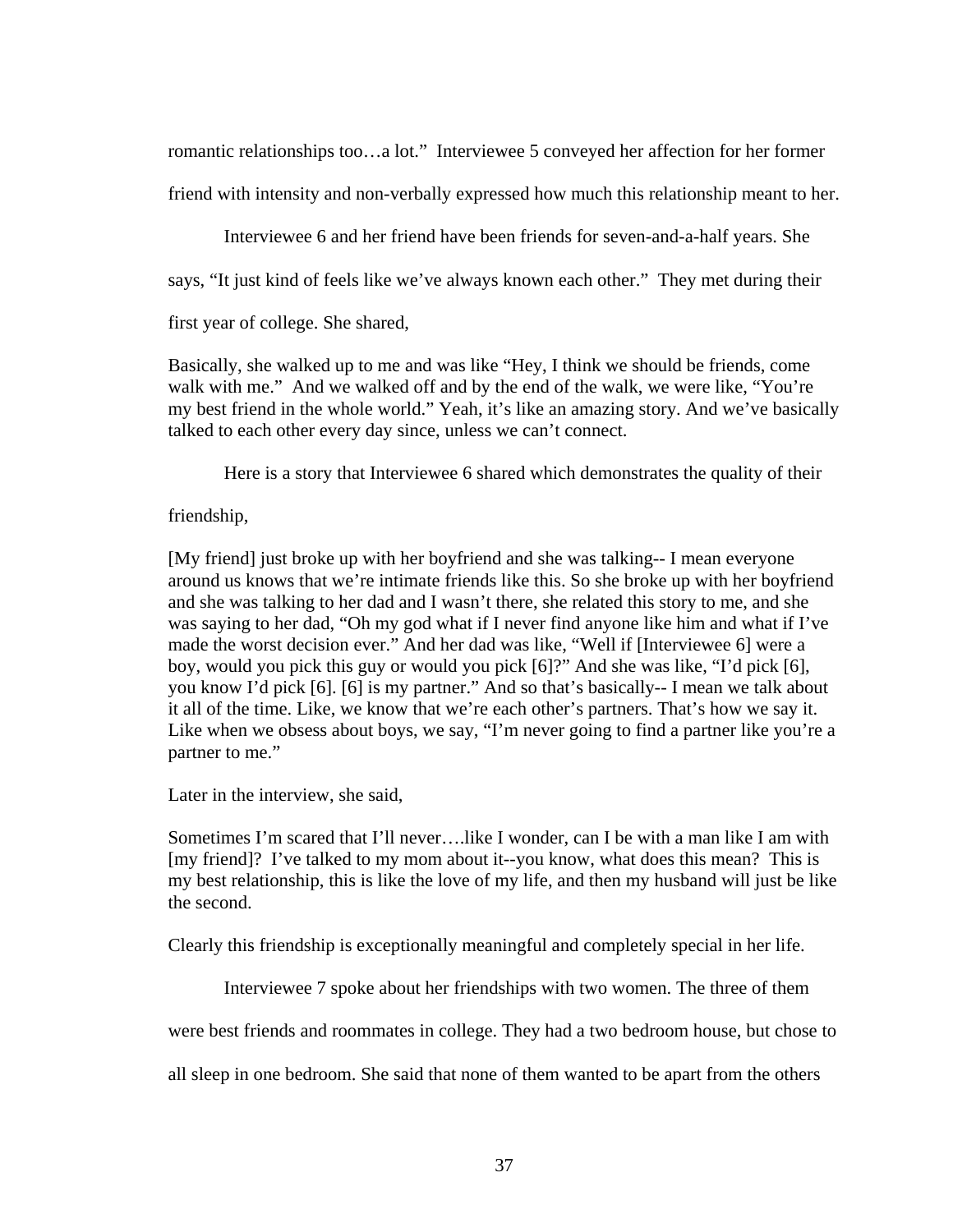and that there were rumors they were lesbians because they were always together. These women were all Afro-Caribbean and Interviewee 7 said that she thinks that part of what enabled them to be so close was their shared heritage. Interviewee 7 said, "Those friendships changed my life." Seven years later, she is still extremely close with one of the women and less close, but very much connected to the other. Interviewee 7 also spoke in general terms about the significance of women's friendships in her life.

 Interviewee 8 spoke about a friendship she began in graduate school. She has been involved in this friendship for about five years. She and her friend connected a great deal around their shared identity as bisexual. They refer to each other as "sister," as a "soul companion," and as "half." Their term "half" evolved from "half-pint," a term from Little House on the Prairie, but Interviewee 8 joked that it also symbolized "otherhalf." In fact, she said, their classmates often joked with them by asking where their other halves were. Interviewee 8 said that she and her friend often told each other, "I feel like I've known you from a past life."

 Interviewee 9 described a friendship she has had for about six years. She says about her friend, "I love her so much; she's one of my best friends." At the same time, she characterized this relationship as one with significant amounts of conflict. The uniqueness of this friendship is evident particularly in the way that these friends usually make their relationship primary over their dating relationships. So far, they have been able to stay connected despite their many conflicts, described below. This speaks to the meaningfulness this friendship holds for each of them.

 Interviewee 10 and her friend connected after they had each broken up with longterm, serious boyfriends. They met while they were each in relationships, but Interviewee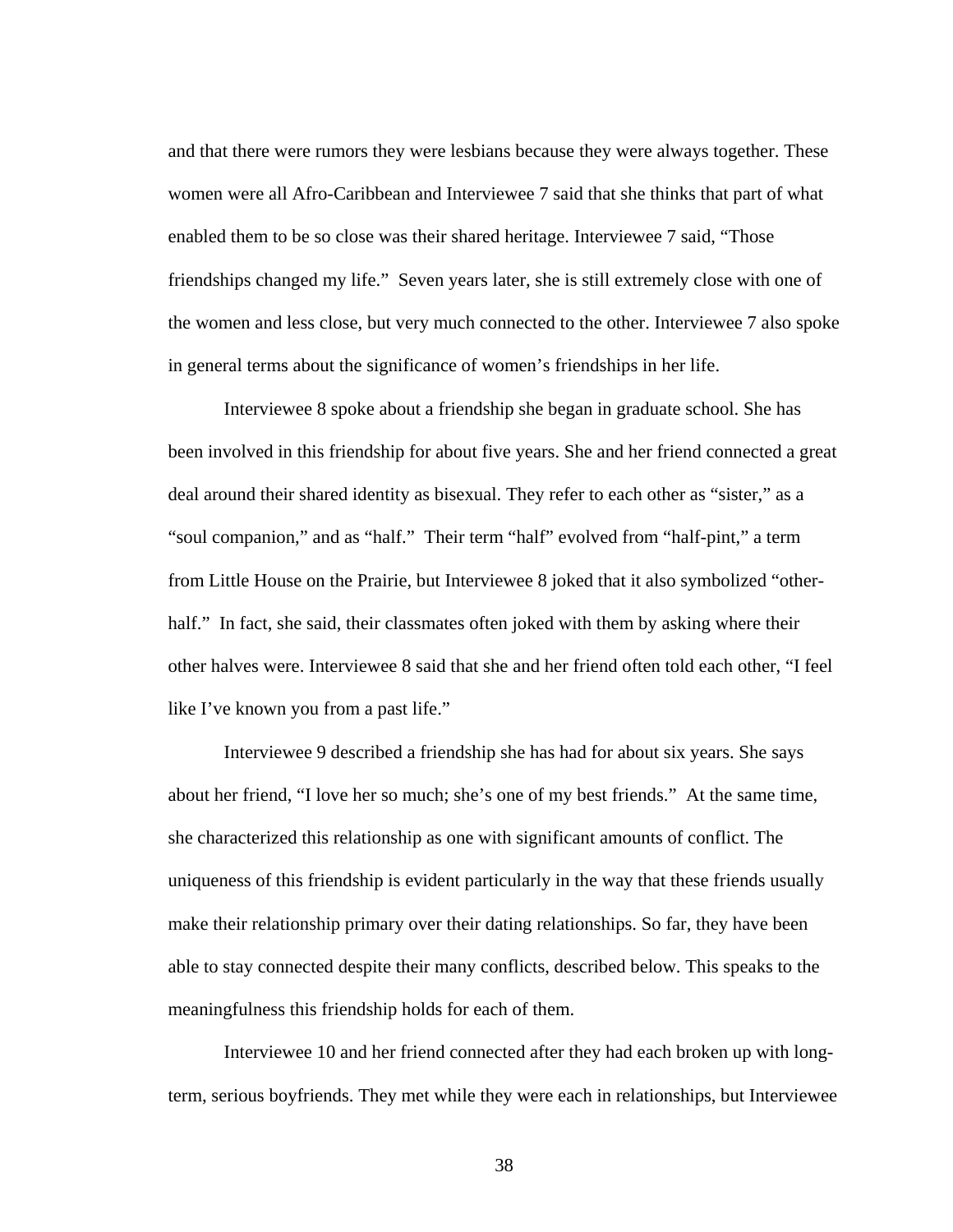10 shared that they were only able to connect after their romantic relationships had ended and that space and energy was opened up. She says, "I guess for me, calling her my best friend is more meaningful than when I said that other people are my best friends. She's like my real best friend." The following quote about what Interviewee 10's friends think about their relationship captures the intensity and uniqueness of it:

We became a unit and there was a group of friends that we formed together. They often ask me, how is she? Because they know how connected we are. So it became the [Interviewee 10 and her friend]-show a lot of times. And at parties, we would be running off and be having our own fun in the corner. People were always intrigued, I think, by the amount of energy that we had together. And the amount of fun and laughter and just stuff we were up to together.

 Interviewees 11 and 14 have been friends for 17 years. They met when they were both participants in a psychotherapy group and united over challenges they faced in the group. They describe their relationship as very much centered on emotional and spiritual growth. Their friendship is exceptionally unique in terms of the degree of commitment they share, which is described in detail below. When asked about the meaning that Interviewee 11 gives to her relationship, she struggled to find the words. She said, "What meaning does it have? Gosh, what meaning does life have without it? I don't know. I don't know. She's family. She gives life meaning."

 Interviewee 12 and her friend are both social workers. They met through a mutual friend and eventually worked at the same agency. They became pregnant and took maternity leave around the same time, which cohered their friendship. They have been friends for 26 or 27 years. She says, "So I think that our husbands see that our connection is the primary connection and I think that they kind of feel peripheral." Their relationship is absolutely central in their lives. She also shared, "I just feel loved because of my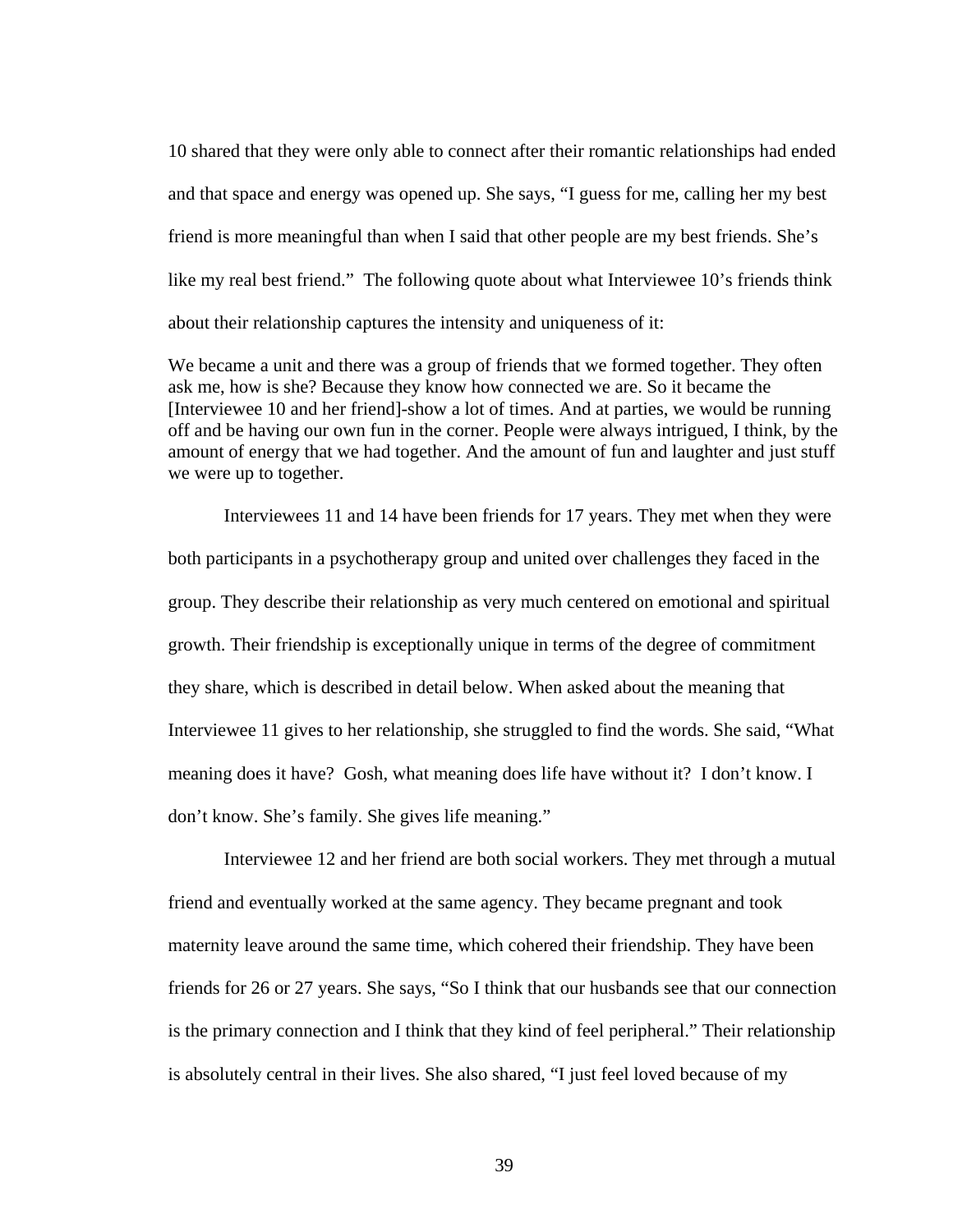friendship with her, at a real core level, in terms of unconditional acceptance." They are trying to negotiate retirement so that they will be able to live near each other.

 Interviewee 13 and her friend have been friends for eight years. They went to high school together, but did not become friends until college. They lived together in college and became "best friends." For four years, they were "the most important people really in each other's lives and each other's confidants and biggest supporters in some ways and play companions." Their relationship shifted after the first four years. This is elaborated below.

 Clearly the connection and bond described by these women transcends general friendships. Their emotional attachment, openness and understanding reflect an intimacy that is rare and uncommon to non-sexual relationships.

### *Commitment*

 Though commitment in these friendships was never explicitly asked about, it emerged in 60% ( $n = 9$ ) of the interviews. For example, the fact that interviewee 4 is not sure if she wants her long-distance boyfriend to move to the city where she and her female friend live speaks to her commitment to her female relationship. Interviewee 7 spoke about how important it was for her and her two friends to like each other's partners. She was one of several participants who spoke as if their friendships were primary and their romantic relationships were secondary.

Interviewee 6 said the following about her friendship,

I hope it's forever. We've made a pledge with each other that we can't live far enough away that it wouldn't be a doable weekend trip. That's like the agreement. We have to commit that whatever happens, we can see each other quasi-regularly, that our kids will know each other. That's important to us.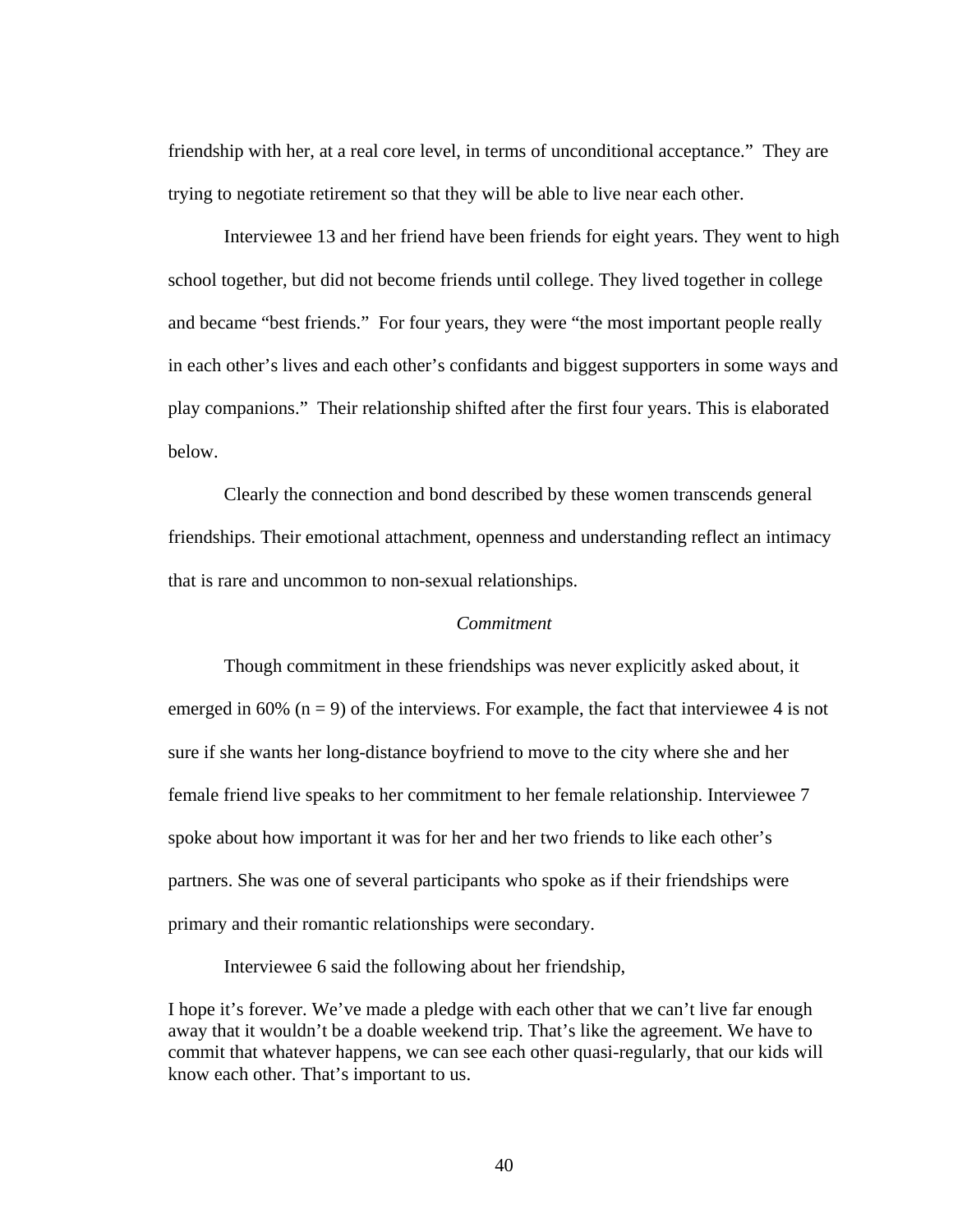Additionally, the way that Interviewee 6 and her friend refer to each other as their "partners" speaks to their commitment to one another.

 The commitment that Interviewee 9 shares with her friend can be seen through the internal struggle that she is having about the possibility of leaving the relationship. She said that at first, she and her friend handled conflicts by avoiding them. Now, Interviewee 9 wants to talk about conflicts and does not know if her friend can handle that. She is aware that she is frequently not getting what she wants out of the relationship, yet she does not want to give up on the friendship.

 Interviewee 10 and her friend created an exceptionally unique way to both commit to their friendship and to communicate the meaningfulness of it to the rest of the world. They married each other at the Burning Man Festival in the Nevada desert. She describes this:

The trust that I have with her is above and beyond any other friendship. And so being able to rely on somebody in a way that I don't rely on others and the way that she's shown up consistently for me, made me want to dedicate myself to her in a very specific, powerful way. And I think that us getting married at Burning Man was a declaration of just how strong we really wanted to dedicate ourselves to each other for the rest of our lives. And we committed to that. So in the sense of it being a powerful friendship, it's one where we have committed to one another forever, and I don't feel like it will ever dissipate, where as my other relationships might. She's definitely the one person who's still there. I know that I can count on her forever, even though we live thousands of miles apart. I don't talk to her as much anymore. We've been best friends for almost 7 years and our lives have changed a lot, she doesn't live near me anymore, but every time I talk to her, we're still right there in that same place.

The commitment reflected in this friendship is exceptionally powerful.

Interviewees 11 and 14 also have an extraordinarily strong sense of commitment

in their friendship. Interviewee 11 said this about her friend, "I consider her my sister.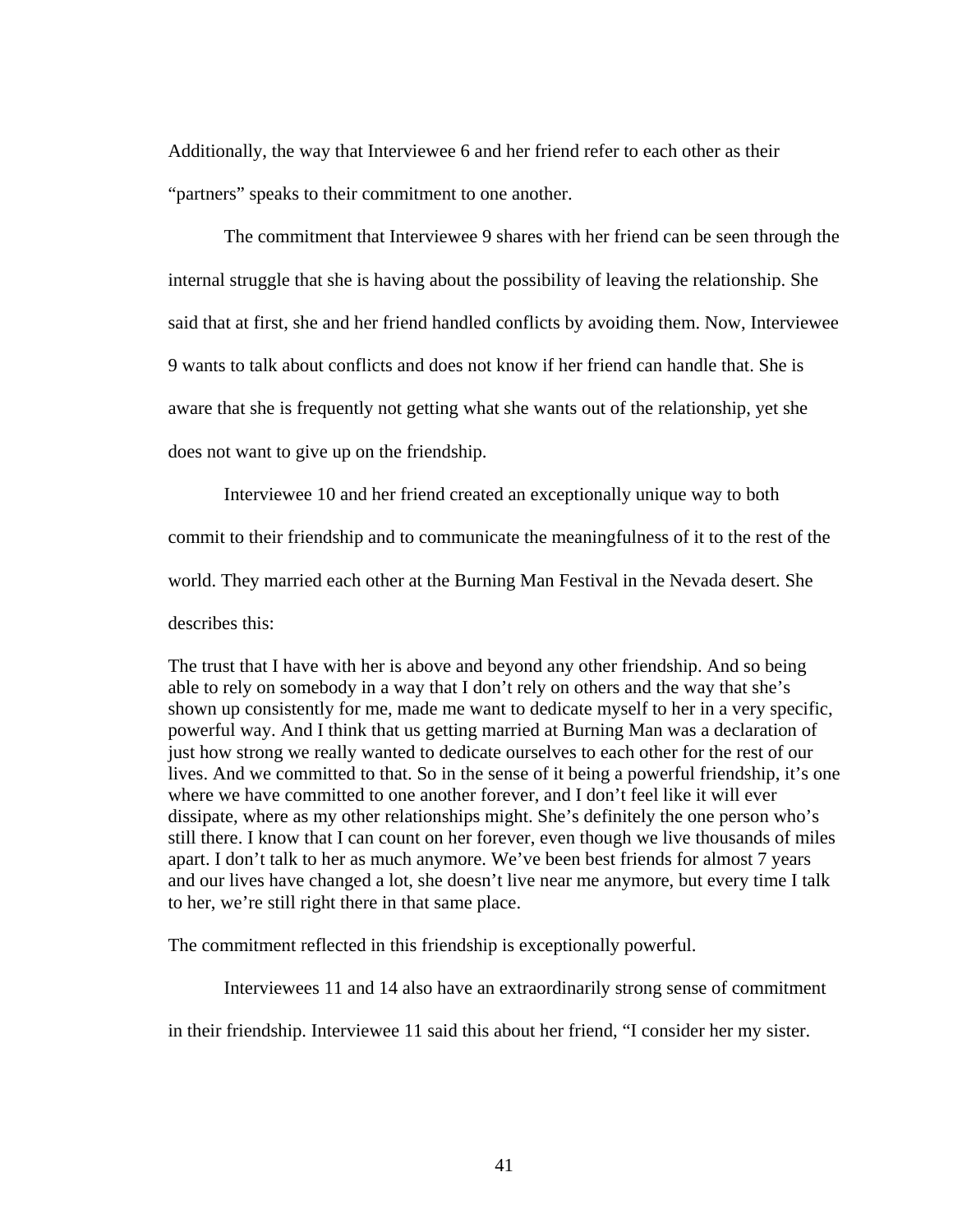She is my family of choice." She says that the level of commitment in their friendship is

what makes it different from other friendships. Interviewee 14 shared,

We're very committed to our relationship. When things come up...we're going to work through it—which is nice, to have that security of a commitment in a friendship. I mean we really are more like family than like friends. She's taken me into her family and vice versa--as far as her son and my son call each other brother…I think we both have spoken how important our relationship is, how committed we are, especially when we are going through something difficult between us. Because you know, growth happens, and old baggage gets in the way. But I think, especially, even though it's hard, I think we keep choosing each other, over and over again, over the years, you know? We continue to choose our friendship.

Interviewee 11 said this,

….to me, that is what the difference is. I mean, that level of commitment that if you need me and it takes two or three years to resolve whatever this is, I'm going to be here. That's a huge level of commitment. It's the same as my marriage…And I don't have any other, nor have I ever had any other friends….now I've had really, I have a lot of intimate friends and a lot of close friends, but I don't have anyone that I have this spoken commitment with, that I have with her, where we both understand that no matter what, you know, we're in this and we're going to deal with life together…that's why I was saying the conflict resolution is just part of it, because you have to be willing to come forward and say, "You know, this is making it real uncomfortable to continue, to maintain the relationship with you, and so we need to address this because the relationship is important."

The sense of commitment in Interviewee 12's friendship is likewise strong. She

shared that she and her friend spent large amounts of time together when they were younger and their children were younger, whereas now, they see each other less frequently. The way they negotiate this, she said, is to preserve Saturday mornings for each other. She called it, "an inviolate time on our calendar." The commitment in their friendship is also apparent by the way and she and her friend's children each refer to their mother's friend as "aunt." They are integrated into each other's families. They would like to be able to deal with retirement in a way that allows them to be close to their children as well as each other.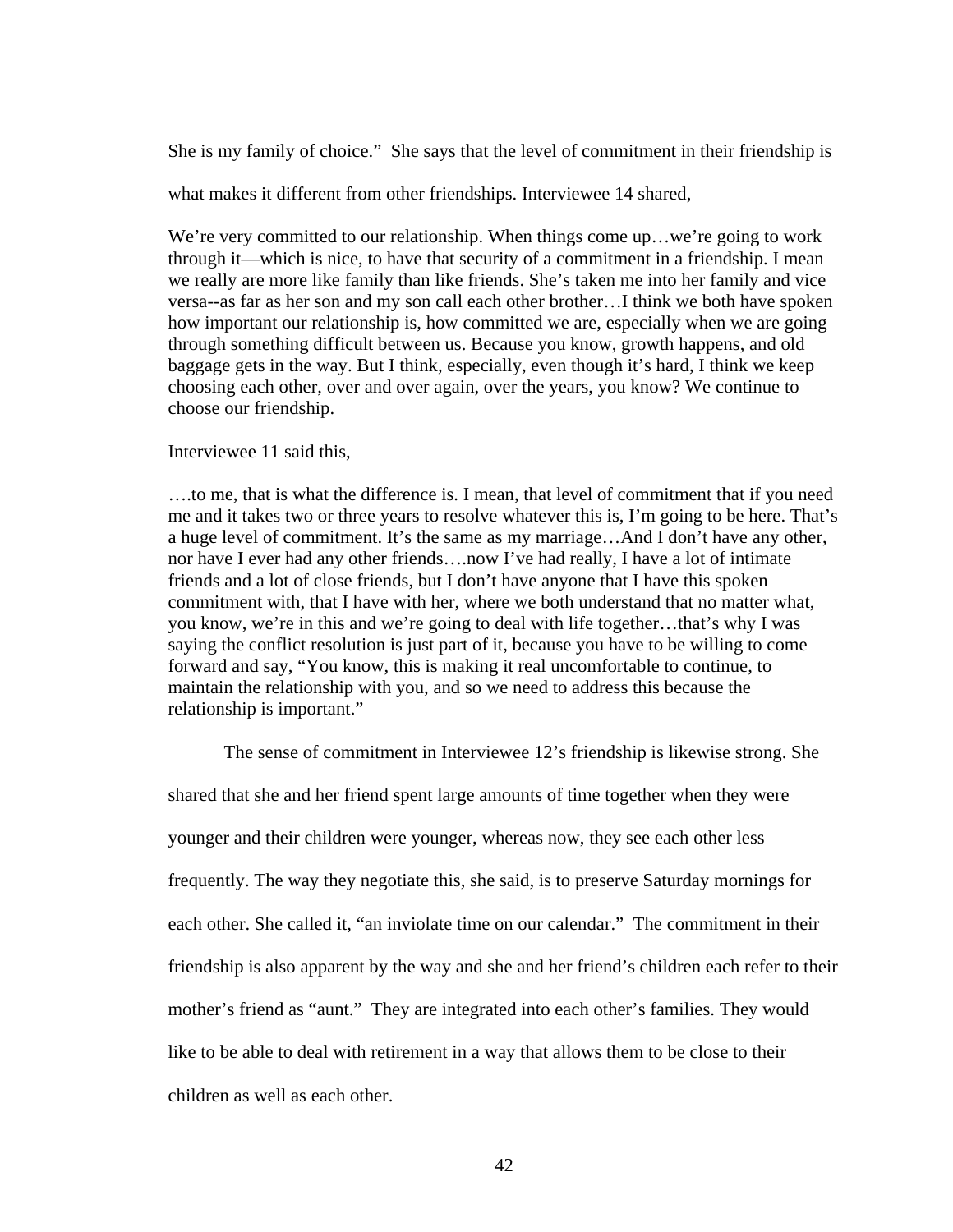Interviewee 13 and her friend had a different kind of commitment. She described this commitment in their friendship before it shifted when they had a series of conversations about the possibility of becoming romantically involved.

Our friendship was the most important thing, and to her, it was more important than her boyfriend. And so I always felt secure and that's why it was a very threatening friendship [to her friend's boyfriend]…I know that because we really were best friends in all of that deepness that that implies, that there was definitely a—well, we're going to remain. Other people might come and go, but we'll be together, which, by us having that conversation about getting together in a different way, is gone, basically...Well, I always thought in my mind, I always thought [she] and I would end up living together when we were 50—that that would be like somehow we'd end up together, and at that time, not sexually either. Just as, we'll end up together, that's how it's supposed to be.

The way that the commitment changed in Interviewee 13's friendship is described below.

# *Emotional Growth/Identity Development*

Several of the participants spoke about how their relationship enhanced their

personal growth. Similarly, they described ways in which their identity development had

expanded because of their friendship.

Interviewees 1 and 3 spoke about being united around a shared belief in

something greater (environmental activism). Interviewee 1 said, "[Our friendship was

something] I really grew through…and it was a very important time in my life."

Interviewee 3 described feeling highly validated by the relationship. She said,

Well, I think that she really helped me form and develop my own personal identity at a very vital time…she affirmed me, really. It was a time when I was feeling and thinking different things and she came along and said, "Oh, this is how you see yourself, absolutely, then I see you that way, too." Basically. And that was very healthy for me.

Interviewee 2 said, "I could talk to her about the most existential things, and the

most ridiculous things and it [was] ok." She and her friend connected over their

similar sensibilities of stuff like music and clothing and the things that define you in high school, but I think, there was even sort of a deeper sensibility about just life in general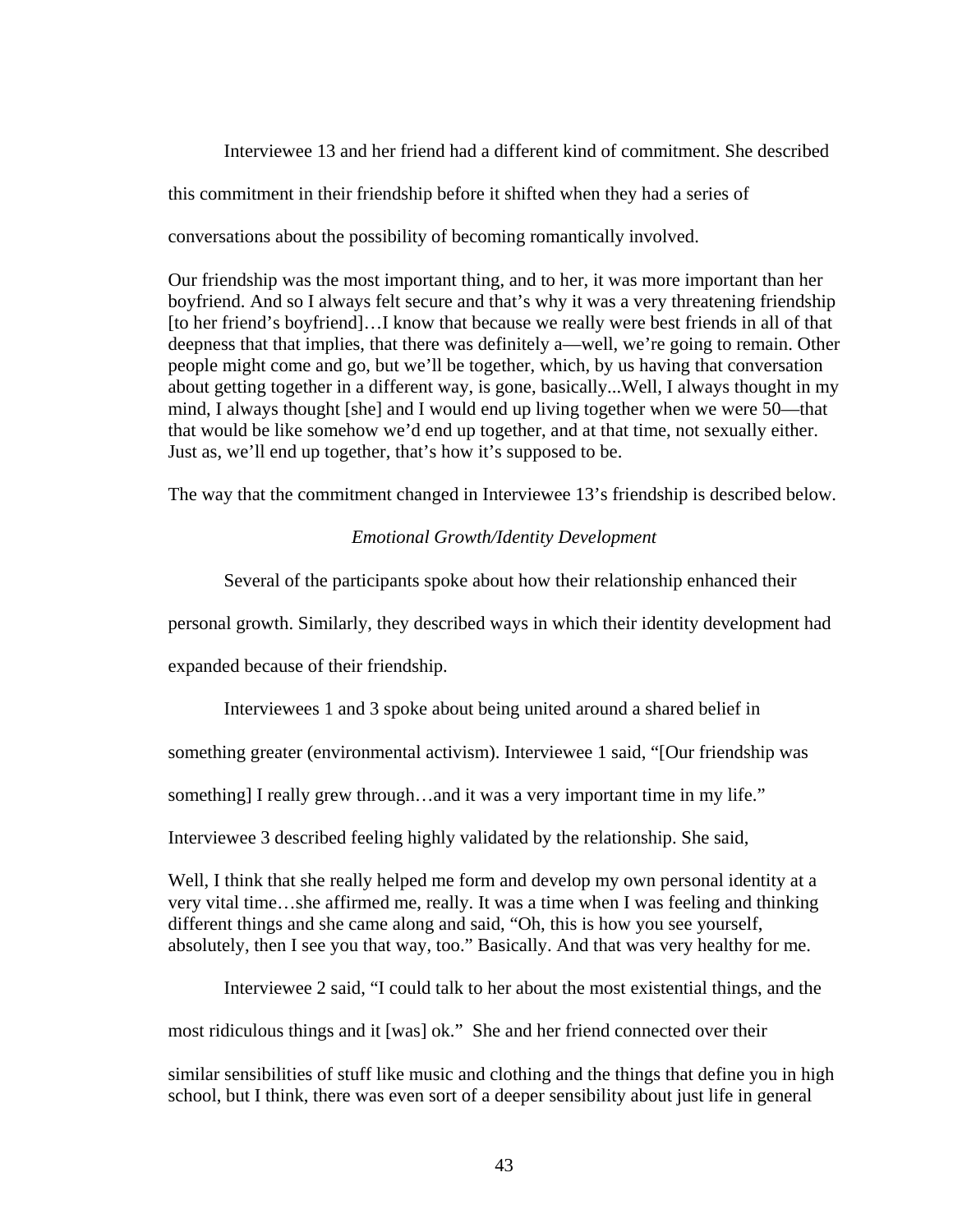that we'd connect on. Especially now, we just have very—we think along the same lines, like very similarly about a lot of things, like growing up, and our 20s and what we're going through now and we kind of have the same attitude and approach towards things that come our way.

Here, she is speaking about "the things that define you in high school" and her friendship

was one of them. It was both part of her identity and it enabled her to form an identity.

Interviewee 6 said this about her friend:

She's my savior. I feel like she has taught me so much about myself and I can think of so many times, where I was in some sort of—I'm very high strung, so I have my little breakdown moments, you know, at least once a year, and she'll be like, I mean I can't imagine anyone else handling me the way that she handles me, and that's just invaluable to me, for sure. And it's…I feel like she's very wise and not only that, but I feel like she thinks I'm wise in the same kind of way, which is so…I mean I feel like she pushes me, but she also verifies me and my thinking at the same time. I think both of us are going to be therapists, too. She just went to get her Psy D. I don't know if that makes a difference or not, but I feel like we have the language and the vocabulary to have more psychodynamic…I don't mean that as in the theory, but as in the dynamic conversation about ourselves. Like some people just don't have the vocabulary to really understand the depth of what you want to convey. That's nice too.

In this way, it comes across that having a shared language helps these friends to more

adequately mirror and validate each other, which in turn, enables them to grow and

develop.

Interviewee 7 joked that she has her friend programmed into her phone as her therapist. She said that even though one of them currently lives in New England and the other lives in the South, they still call each other frequently, and especially anytime there is trouble and they need the other for support. It is this degree of "I'll-drop-everything-tohelp" support that makes these friendships unique and enables the women to grow individually.

Interviewee 8 spoke about how meaningful her friendship was in helping her sort out one piece of her own identity development.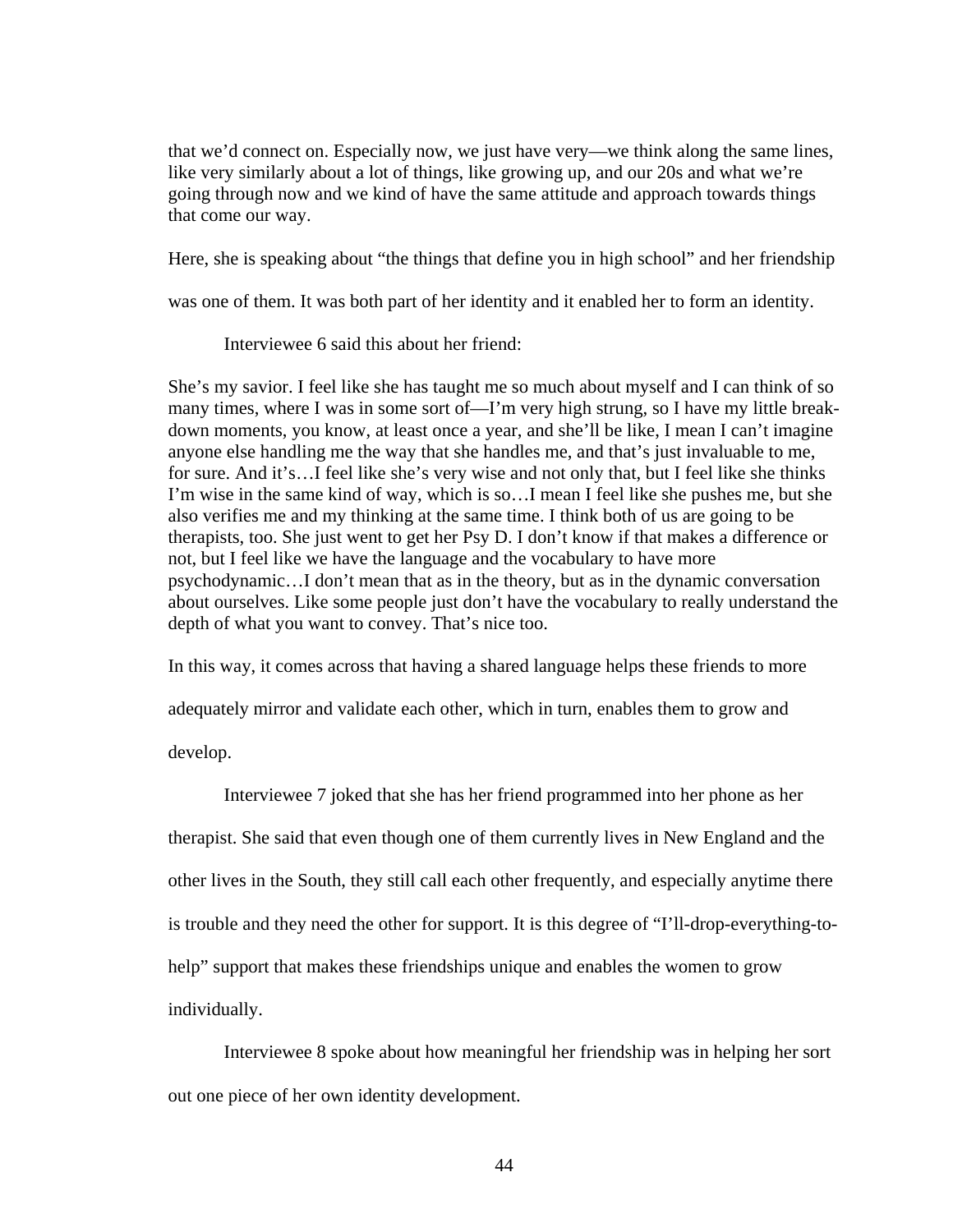Oh it's very meaningful. I think the sexual orientation piece really…discussing it so much and so openly…with someone who was so safe, was so helpful in helping me to accept my own sexual identity and not only accept it, but let it be something that's always changing--you know changing and flowing and progressing and moving. It doesn't have to be static. That's something that I really learned from her—about my own personal growth. So I feel it's been really healing in trying to be more self accepting. I'm really grateful for that.

Interviewee 8 also spoke about the emotional growth that was fostered by the

friendship. She said,

She's someone who I feel is growing while I'm growing too. It's really nice to be with someone who's not insecure—she's got her insecurities and so do I, but like allowing me to grow and really being invested in my personal growth where I can do the same for her.

Interviewees 11 and 14 repeatedly stated that their friendship was founded on and

continued to encourage the emotional growth of each of them. It came up again and again

in their interviews. To give one example, Interviewee 14 said,

Well, I can't imagine what it would be like without her. I can't. I can't imagine. I'd be ok, but it just wouldn't be the same. It just would not be the same. I feel like I've had a much richer life because she's been in it. I've been really blessed and I know how special it is. So, it's been good. It's been very good. I don't know that I could have grown as a person as much had she not been in my life. Yeah, I'm not sure that I would have…that I would have stretched as much.

Interviewee 12 mentioned emotional growth when asked what meaning her

friendship has held for her. She said,

I think my friendship has made me a better person because she's one of a few people in my life who will be really, really honest with me and confront me about stuff and vice versa. So that when we're confused or we're upset or angry or anything, we really go to each other to sort it out and we know that we will say to each other those hard things that no one else may say like, "I think you're wrong here." Or, "you're in denial." Or, "This is your pattern that you've had over the years." There aren't many people who would take that risk. So, I think as a result, I'm a better person.

Interviewee 13 spoke to the growth process her friendship allowed,

It was and it has been very influential in shaping. I did a lot of growth with her, in terms of the way that we were able to learn to communicate better and better together in some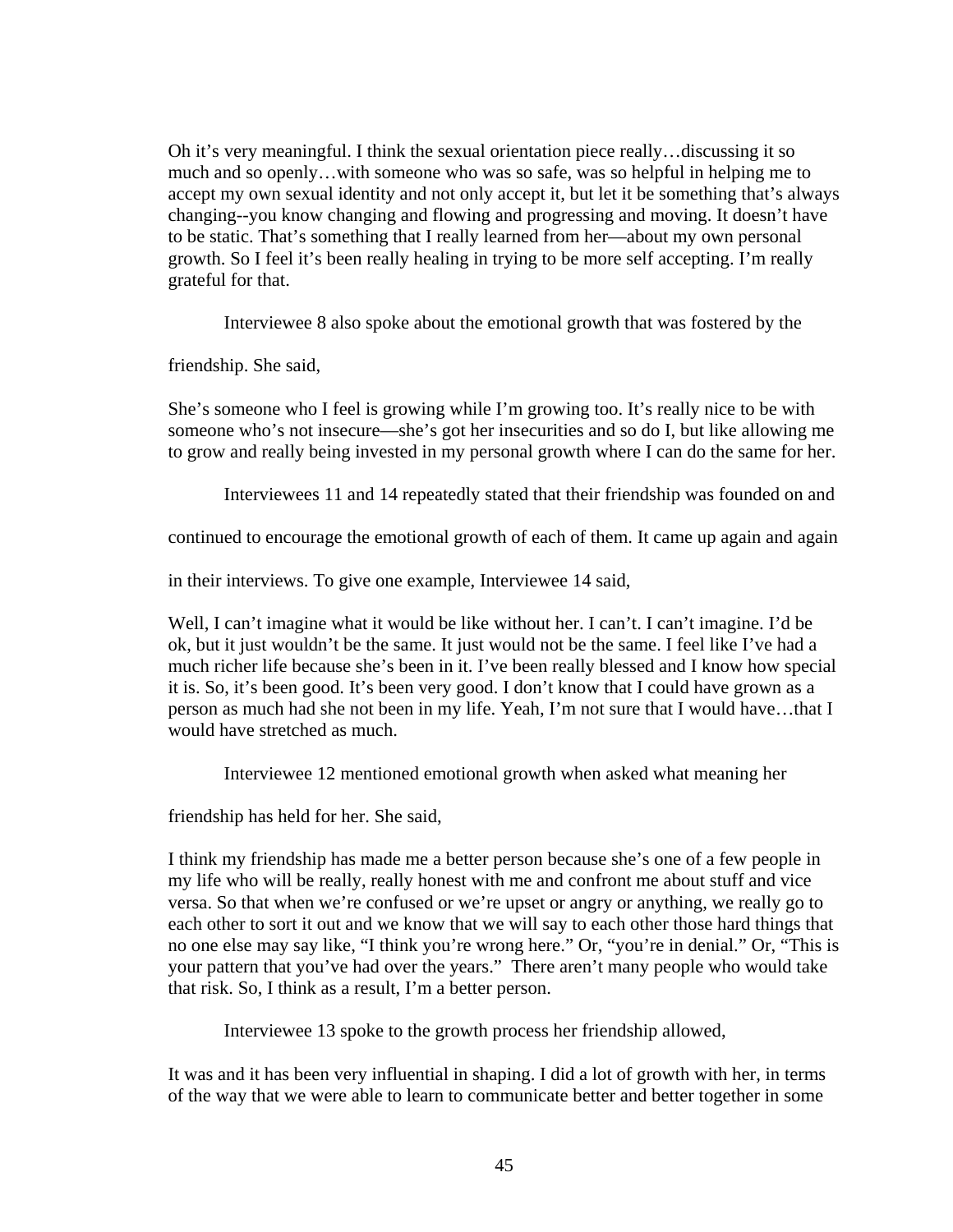ways…I think the friendship has served a certain developmental stage as well. You know, I became friends with her when I was just turning 20 in the final years of University and then graduating and kind of that continuity, and perhaps some people get married right out of college and it provides them with that security and yeah, so I think developmentally, it was significant in terms of getting in touch with myself.

A significant number of participants in this study reported how their nonsexual intimate friendships fostered their emotional growth and helped to advance their identity development and formation. Hence, it appears that these non-sexual, intimate friendships have contributed significantly to participants' sense of self.

#### Similarities to Romantic Relationships

 Each of the friendships discussed by the participants was nonsexual. However, many of the participants either explicitly compared their friendships to romantic relationships or used language to describe their friendship that is usually reserved only for describing romantic relationships.

This was very much the case in the friendship that Interviewees 1 and 3 shared. They communicated their love for one another and the pain in their relationship through poetry, which is often used between lovers to convey feelings, but seldom between friends. Additionally, when asked how their friendship affected other friendships, Interviewee 1 said, "It was almost like when you first start dating someone and your friends are kind of envious or jealous that they don't see you as much." Interviewee 3 said, "You know, for the time that we were together, I don't even remember anyone else." Interviewee 1 also mentioned that her roommate had said, "You guys act like boyfriend and girlfriend."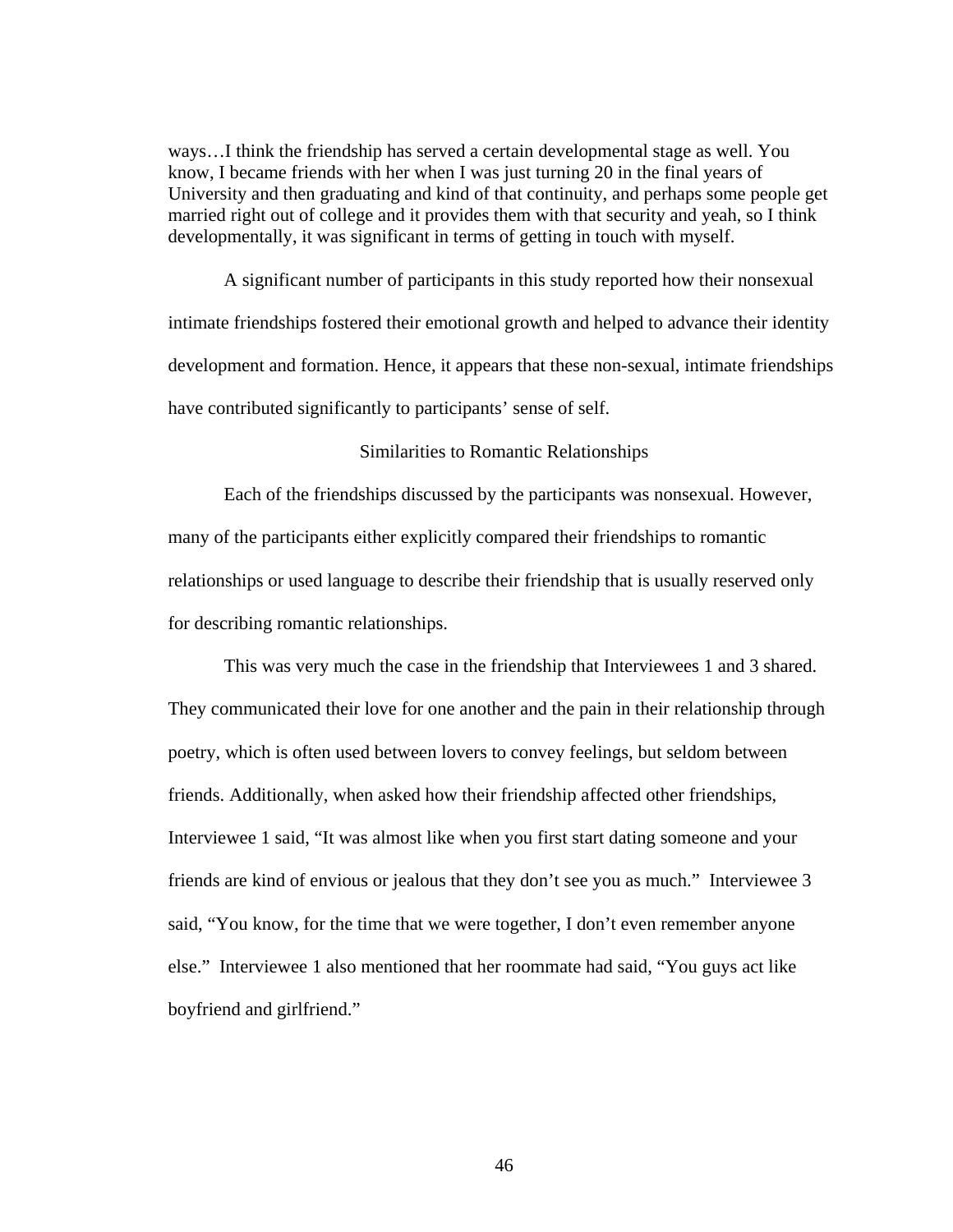Similarly, other participants described friends commenting about their friendships being similar to dating relationships. Interviewee 9 mentioned that her friends would say to her, "You two have such a rocky relationship; it's like a love affair."

 Interviewee 2 used a great deal of language in describing her friendship that was similar to language used to describe a romantic relationship. She called it "love at first sight," said, "If we were having sex, then we would have been lesbians," and she called their falling out a "break-up." She also described how she and her friend would talk about others and say, "Oh they probably think we're lesbians." But, she said, "I never took that to heart, because I was just like, ok, if they think that, they think that."

Friends, family, and the two women involved have compared Interviewee 4's friendship to a romantic relationship. Interviewee 4 mentioned a boyfriend had asked her, "What's up with you and [your friend]? Are you two together?" She told her friend, and they both thought it was funny and laughed together. Interviewee 4 said that she and her friend joke that their three-and-a-half year friendship is "the longest relationship that any of us had." She also noted that her mom said, "Oh, you two spend a lot of time together, you have a pretty nice set-up." This happened after Interviewee 4 had mentioned that her friend was going to go pick up their dry cleaning. They help each other with the tasks of daily living. Even these details are suggestive of a romantic relationship.

Interviewee 5 theorized a bit about these relationships and how they compare to dating relationships.

Well, I've definitely had other women friends where it was a very close friendship and very tight and a lot of emotional intimacy in a friendship. And, I've also had friends that you know were like the attached-at-the-hip people, "We're like a unit. And we always show up together." I think that happens a lot, where you have a best friend who you pal around with, but to have it also be a very emotionally intimate and intense relationship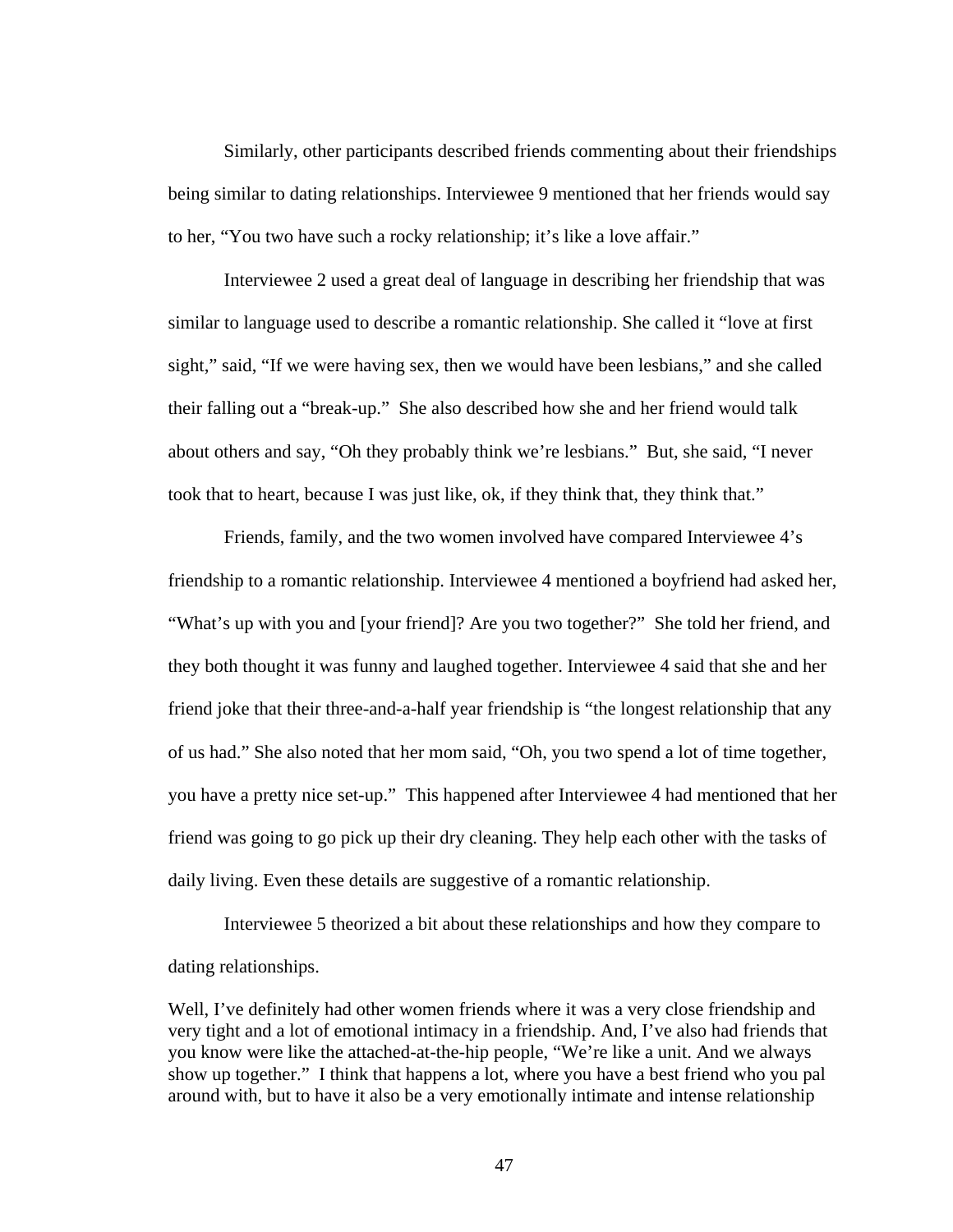makes it feel almost like dating somebody…. I'm not a serial dater or a serial monogamist, so I spend long stretches being single and my women friends are very, very important to me, so literally, just the time that I have, just the emotional space in my life, like there are long periods in my life where I have lots and lots of space and lots and lots of time and we spend lots and lots of time together and I think that doesn't often happen for people. I think there are some people who date a lot and who have really solid, longterm relationships and the rest of their friendships—there's a really clear hierarchy. You know, they're not as important. They don't take up as much time or space for that person. Especially, and it's interesting, because in this current space in my life, because I've lived in Raleigh for the past three or four years of my life and I've been dating some and not a whole lot, but more often and more consistently than ever before in my whole life and it's interesting because I have a wonderful group of woman friends, but I don't know that I would label any one of these as quite so intense as the ones that I had when I wasn't dating very much. And I'm sure that's part of it, just that dating takes up emotional energy.

Interviewee 6 also used a lot of language to describe her friendship that is usually

reserved for romantic relationships. For example, she refers to her friend publicly as her

"partner." She stated, "Everyone knows we're in love." Here is another example of

language that interviewee 6 used which is suggestive of a romantic relationship:

So we lived together two years, and then we were separated for two years and then we were back together for a year here in DC, which is one of the reasons I moved here. But now she has moved away to NY and it was horrible, it was like breaking up. Like we got all angsty and we would like randomly cry and we couldn't separate out all our stuff…our stuff had been intertwined for like five years or whatever—yeah it was bad. And we split it all up, so now she lives in NY.

The image of these two friends crying as they separate their belongings is powerfully evocative of a dating relationship.

 Additionally, Interviewee 10 uses language to describe her friendship that is suggestive of a romantic relationship. They refer to each other as "wives" because they were married at the Burning Man Festival. (Notably, Interviewee 10's friend is also in a heterosexual marriage.) This word is powerful and conveys to others and to themselves the significance of their friendship.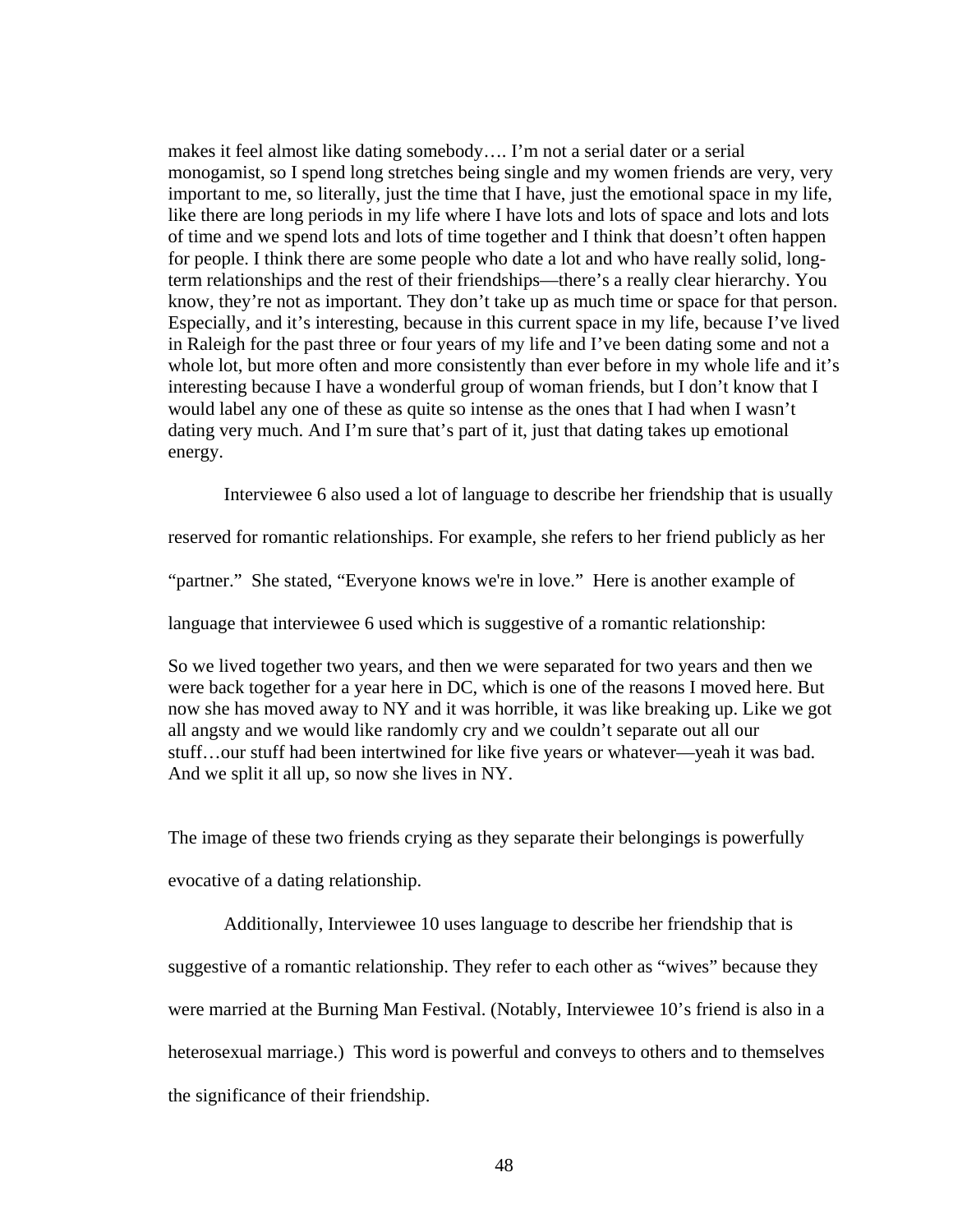#### Interviewee 10 also says:

And I guess [our friendship] really developed…when we both broke up with our significant relationships at that time…and we connected over the break up of a past relationship. So, we saw in one another, you know, taking that lovers place. So we would call each other and talk. We would go to movies together. We would rent videos together. We'd cook together. We'd do all these things that we might be doing with the person that you used to live with. We tended to rely on one another to fill that gap and we helped get each other through a really rough time.

In this way, her friendship fits the model that Interviewee 5 described above.

 All together, eight out of the fourteen participants either outright compared their friendships to romantic relationships or used language to describe their friendship that is usually reserved only for describing romantic relationships.

### *Sexuality within the Friendship*

Several of the participants described questioning whether there was an underlying sexual component to the friendship. Additionally, two of the interviewees described what happened in their friendships when one of the friends wanted to shift the friendship to a dating relationship and the other one did not. Again, this was not something explicitly asked in the interviews; rather, it emerged on its own.

Two of the participants who identified as heterosexual shared that they explored the idea of dating their friend. Interviewee 2 said, "I think that we both kind of questioned maybe like what our sexuality was." Interviewee 6 shared that she and her friend actually kissed one night. She said that as soon as they started kissing, they knew that the chemistry was "off" and they stopped. She shared that since then, they have talked about why they cannot date each other.

Interviewee 8 and her friend had conversations about the sexual ambiguity in their relationship: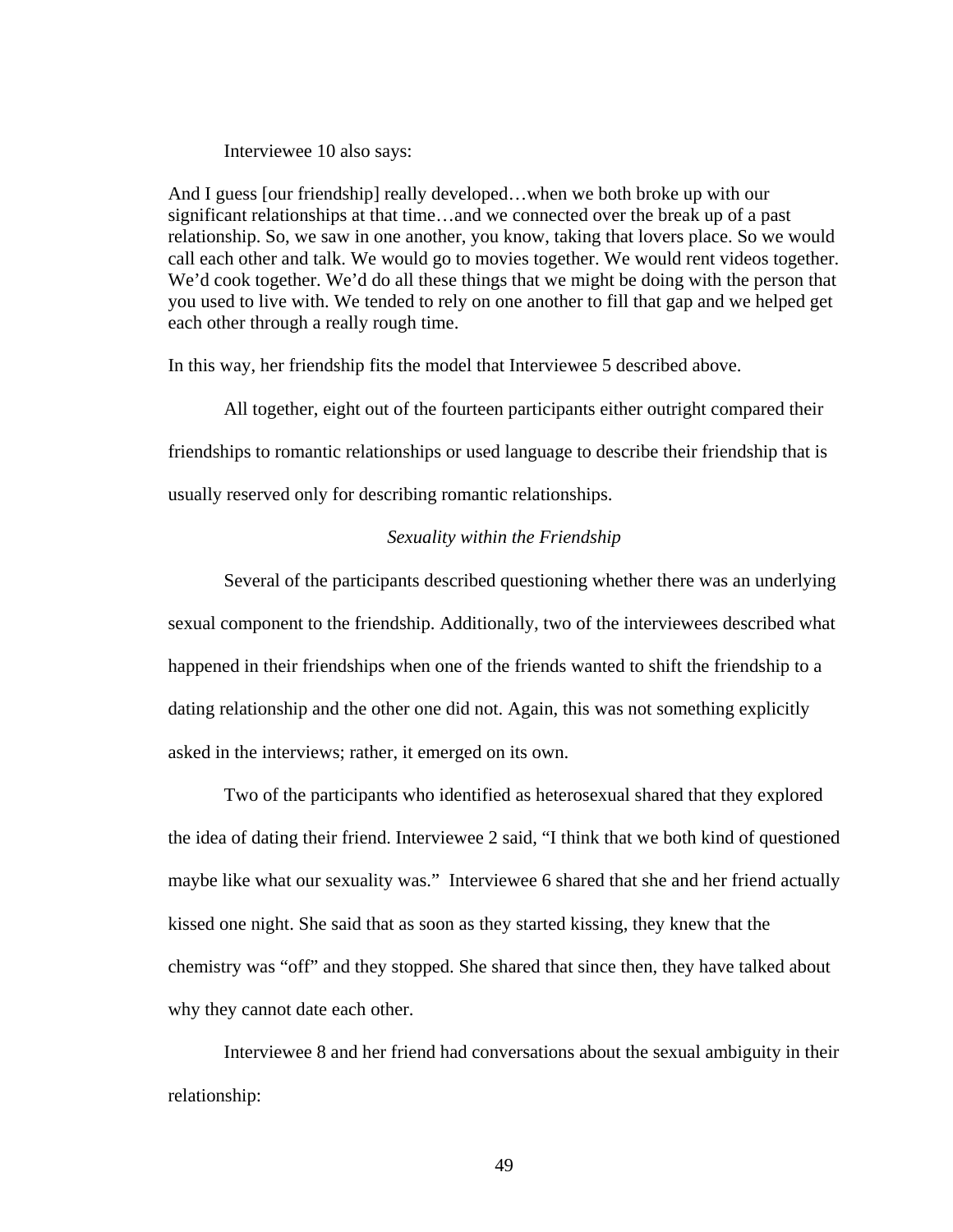In the beginning of our friendship, it did feel a little awkward, like, is there sexual tension here? Or, is there not? And then we discussed it, I initiated a conversation with her. I'm like "you know, I'm kind of feeling this way and I'm wondering…" I don't know if it's part of the intimacy that I was experiencing with another woman, or if there's something really there. And we talked about the intimacy thing and how close she feels to me, too, but it doesn't feel sexual. And that was a really good conversation.

Interviewee 5 and her friend's friendship unraveled when her friend disclosed romantic feelings to her. Interviewee 5 said that her friend went through the coming out process during their relationship. She dated her first girlfriend, and then broke up with her because she said that her true feelings were for Interviewee 5. Interviewee 5 did not share these feelings. Because they lived together, they were not able to give each other space and Interviewee 5 said that she became annoyed at the amount of processing conversations that her friend wanted to have. Finally one day, Interviewee 5 said that she had an angry outburst at her friend and they stopped talking after that. Now, they see each other and talk only seldom.

Similarly, the exploration of turning their friendship into a sexual relationship proved to create significant difficulty in Interviewee 13's friendship. Here is the story in her own words:

On my bus ride home across the country, I realized that I wanted to, that I felt attracted to [friend] and I hadn't thought that before, even though we had been really intimately in relationship for many years. So, I got home and I felt really uncomfortable seeing her again and I didn't know what to do. Finally, like a month and a half later, I said something about it and she said that she had similar feelings. We proceeded to do this kind of three month dance of not doing anything about it because we didn't want to ruin our friendship. And it was really painful. And then, this guy, who we had both known for a really long time…was quite clear with her that he was very interested in her. One night I didn't go to this party because I wasn't feeling well and she went and he was there. They kissed at the party. And so then it became this discussion between the two of us briefly, you know, what's going to happen, and I said, you just go for it if you want to. And so she did. And [they] have been together now for like three years.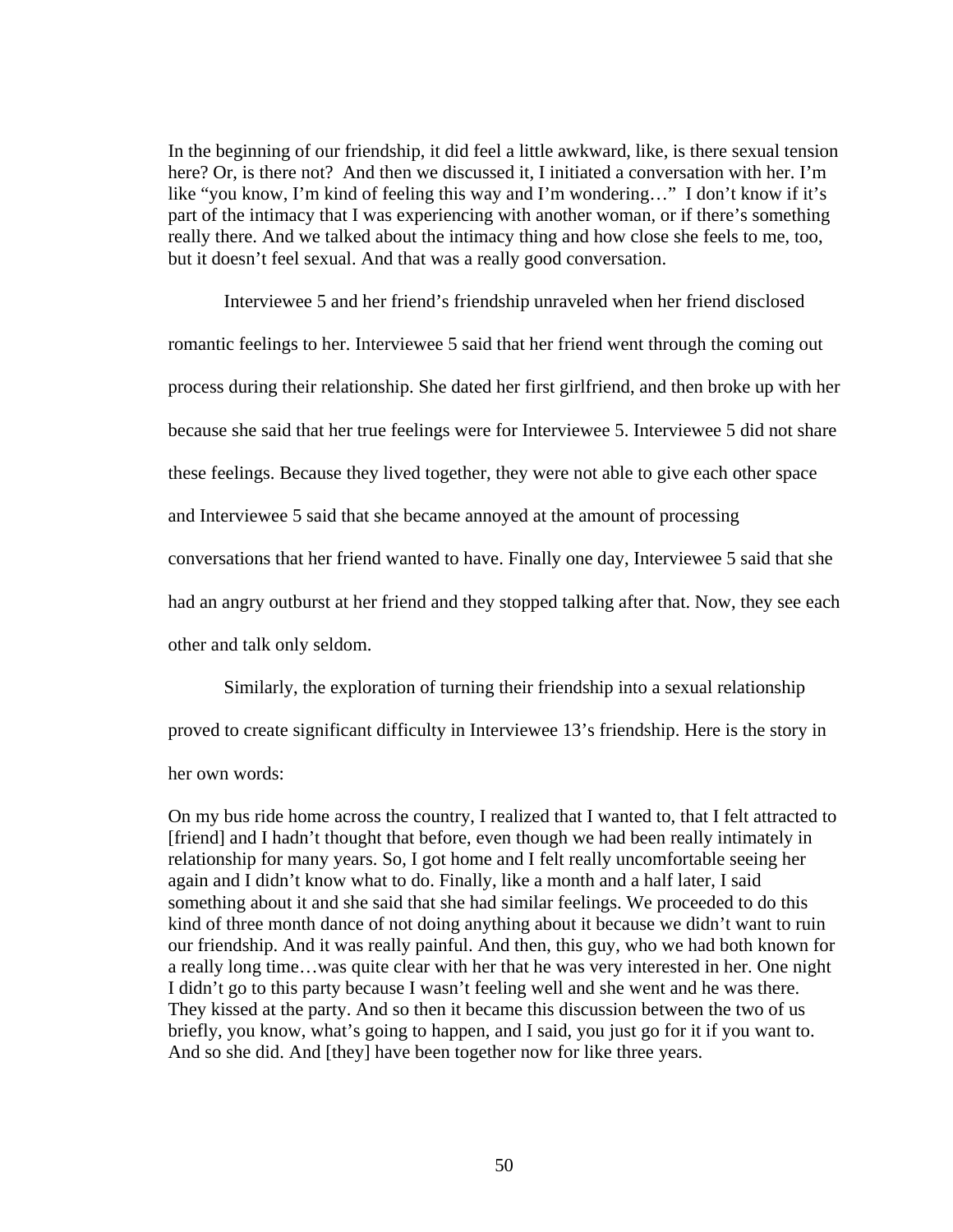This caused significant amounts of pain in Interviewee 13's life. She shared that for three years she had a hard time talking about this without crying. She felt angry and bitter towards her friend for being in her relationship. They kept in contact, but were not nearly as close. With time and effort on both of their parts, she thinks they are coming through it and are more able to be in relationship again. She said:

So I feel like I'm back now to being able to be her friend, but I don't know if we'll ever be as intimate as we were—well unless we live closer to each other—you know, I mean we spent like all of our time together basically.

#### *Jealousy*

Ten out of the fourteen women interviewed admitted to feeling jealous of their

friend's other friendships or romantic relationships at one time or another. Interviewee 1

described feeling jealous and angry at Interviewee 3's boyfriend. She said that he was

unreasonably threatened by their relationship. Interviewee 3 said that she was jealous of

Interviewee 1 and of her passion, but not jealous of anyone she dated.

Interviewee 2 described her jealously towards her friend's boyfriend,

She started going out with this guy that I knew, and that was around and that hung out with us, but he was so jealous of our relationship that he hated me and I hated him too. So, it wasn't like all of the sudden this new guy came in; it's just sort of like, they hooked up, and like, they just got so wrapped up in each other. And I was really hurt by it, you know, that really hurt. And I was so jealous of him and he was jealous of me, and so she, I guess, I mean, I don't know if she chose, but she chose to be with him and our relationship kind of fell apart, actually, towards the end of high school.

What happened next in their friendship is described in the Break-Up section below.

Interviewee 6 described the jealousy she felt in the following way:

Well, when I worked [at a wilderness program that required me to go into the backcountry for week-long shifts] I got jealous of her boyfriend. I was jealous of him because you know I'd disappear for a week. That was like the hardest point…because we would like miss whole chunks, and you know it's so hard to really explain to someone what your life is like out there, so it was like this weird world that she was not a part of at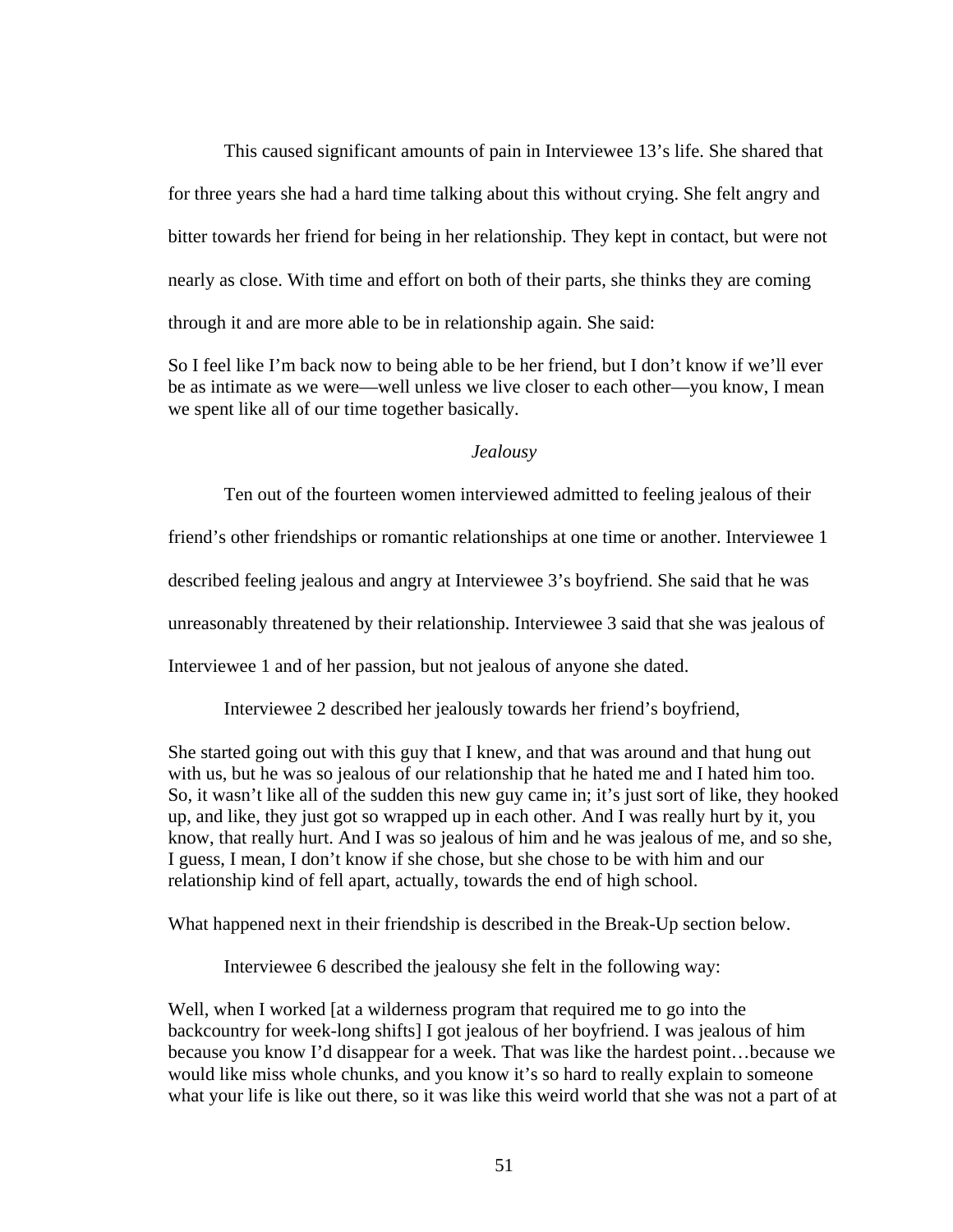all. That was our hardest point. So that was why when I decided to go back to school, I decided to come back here because we needed to reconnect a little, but then I would be jealous of her boyfriend. Because I felt like he got all of the juicy bits. Like if she came home and had a bad day, she would like tell him about it and I would get the 5 second synopsis at the end of the week.

The fact that Interviewee 6 felt jealous when her friend would share the details of a bad

day with her boyfriend and not her speaks to the significance of their connection.

Interviewee 8 shared a bit about her jealousy. When she met her friend, her friend

was partnered with a woman. Over the course of their friendship, her friend and her

partner broke up, and her friend started dating a man.

When she broke up with her female partner and began dating a man and went through that whole, you know, getting swept up in it, she would call me with all the details, but otherwise I didn't really hear from her--that did hurt my feelings and I did feel really possessive and I felt really ignored or not valued as much and of course intellectually I understood, you know, she's swept up, she'll come back when she's ready. I did air that to her. We have a very open relationship and we did talk about, "I'm feeling kind of jealous, I hardly see you, you talk about him all the time, and I'm feeling a little threatened by that." And she responded really positively to that.

 Interviewee 9 said that she often felt as though her friend was jealous of her. Interviewee 9 is bisexual and her friend is straight. She said that her friend was always putting their friendship first, ahead of the men she dated. When Interviewee 9 went abroad and returned home in love with a woman, her friend was jealous and angry that Interviewee 9 was putting her girlfriend ahead of the friendship. Also, there were times, she said, where her friend would say, "Why aren't you attracted to me? Why don't you want to make out with me?" It was not that her friend was attracted to her, only that her friend wanted her attention exclusively.

 Interviewees 11 and 14 described feeling jealous of each other at various different points in their friendship. Their jealousy was fairly minimal. Interviewee 11 has been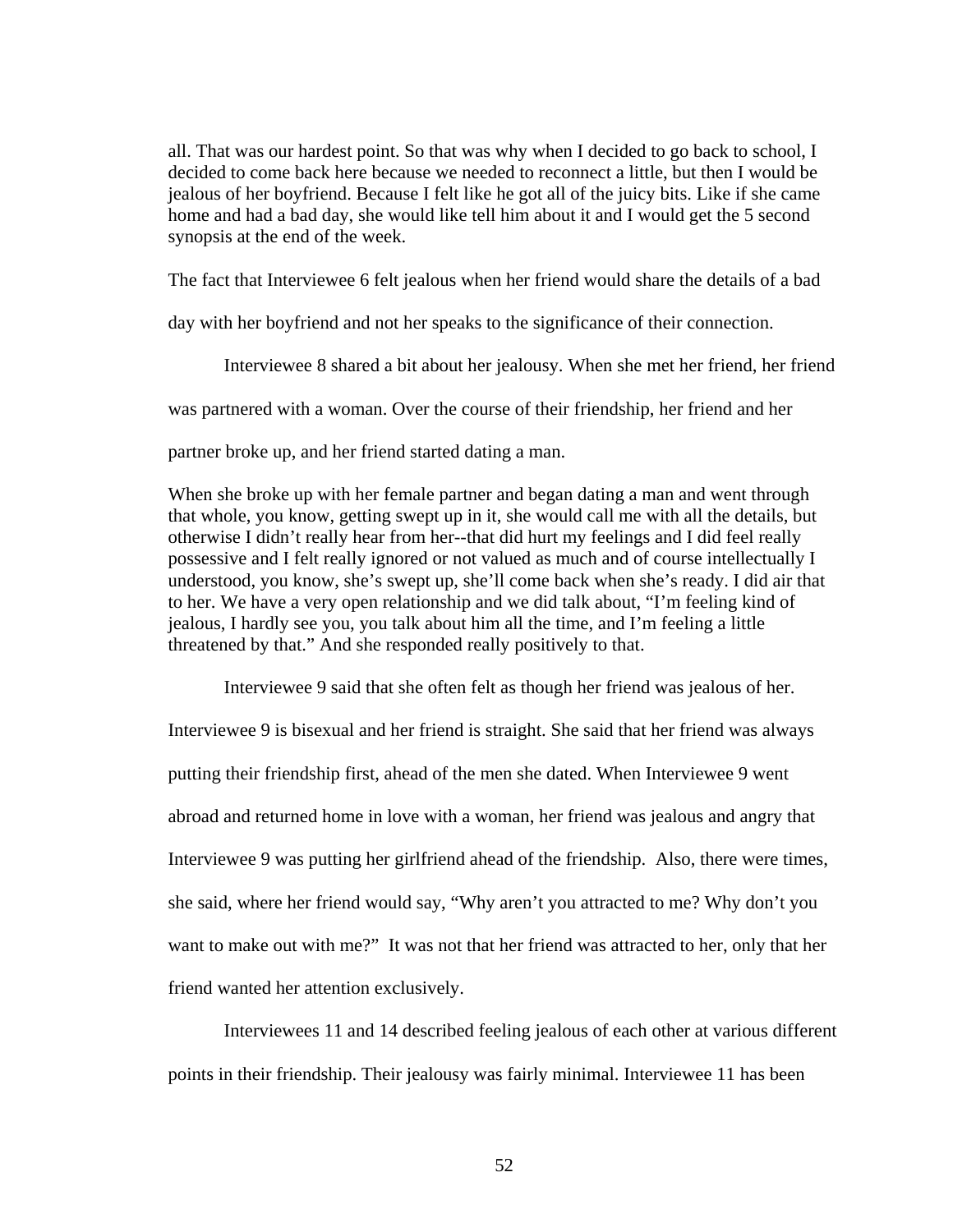married for 25 years and she shared that, "my friendship enhances my marriage and my marriage enhances my friendship." Both she and interviewee 14 (who is a single mother) did not express that they felt any jealousy toward their friend's romantic partners.

 Jealousy came up for Interviewee 13 around her friend's boyfriend. She shared, "There were lots of times when I was jealous or kind of bitter about them being together." After their conversation about their friendship becoming romantic and her friend subsequently beginning to date a man, they both moved to the same city. Interviewee 13 thought that there they would be able to work on their relationship and connect again as friends. Instead, her friend's boyfriend moved there as well and Interviewee 13 described that year as "just painful basically."

## *Break-Ups*

Some of the participants described endings or shifts in the friendship that were similar in nature to break-ups from dating relationships.

Interviewees 1 and 3 had a break-up after they had shared an intense friendship for about a year. Interviewees 1 and 3 both agree that Interviewee 3 left their friendship for a boyfriend that she eventually married. Interviewee 3 said that the intense part of their friendship ended because "a boyfriend takes up the same kind of space." She said, "It used to be that we had a kind of schedule together and we knew each other's schedules and all of the sudden, I had incorporated myself into [boyfriend's] schedule and I disappeared." They have been friends for 6 years since their "break-up." They both describe their current friendship as distant, with "a really long phone call every once in a while." Interviewee 3 says that their friendship is more of a "nod to our history" than an active friendship.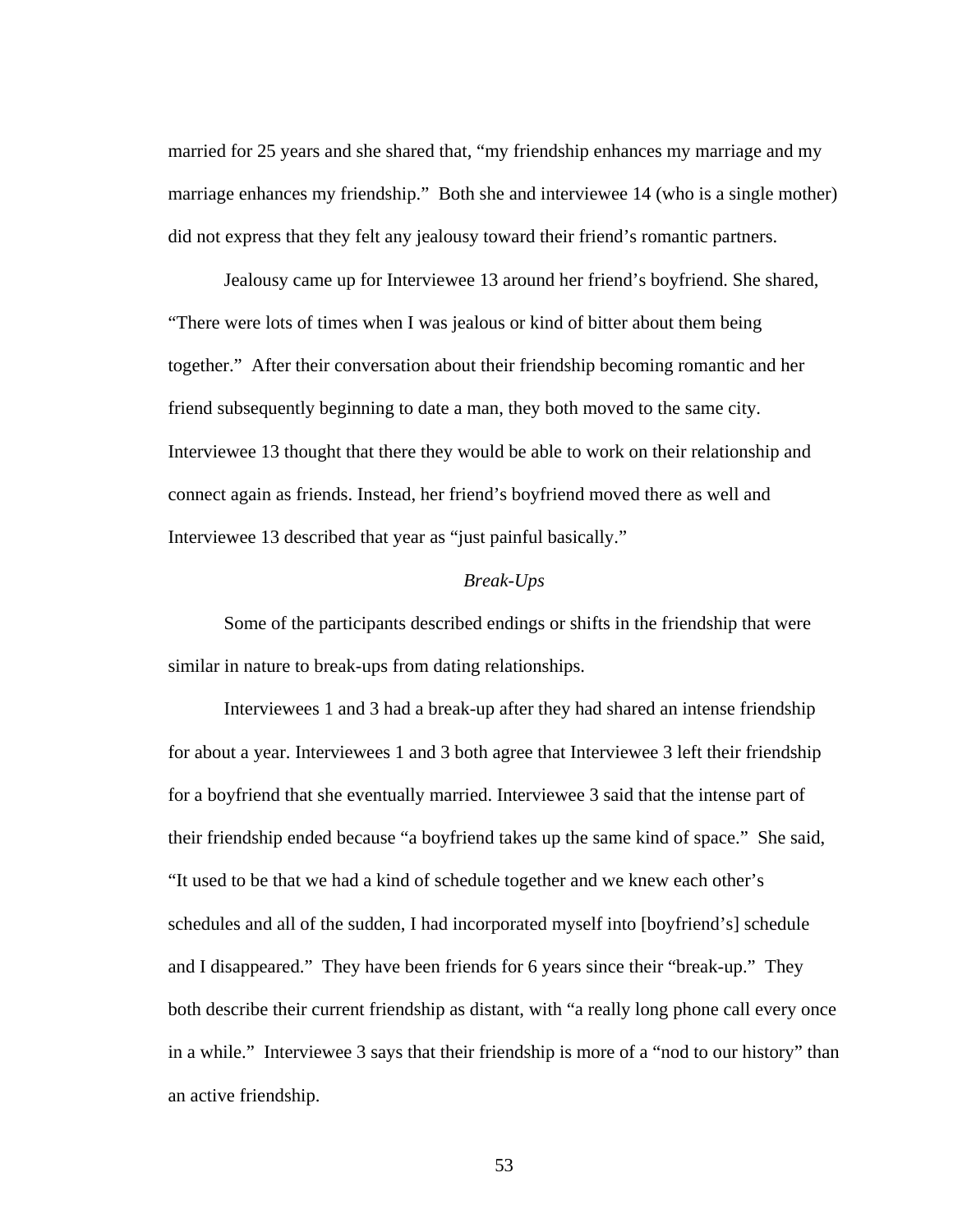Interviewee 2 actually used the term "break-up" when she described her separation from her friend:

I don't know if she chose, but she chose to be with him and our relationship kind of fell apart, actually, towards the end of high school. We really like had a break-up. And it was like during graduation and everything. We weren't speaking to each other. It was kind of miserable, actually. So I consider that our break up...I think, that boyfriend… was the only relationship that has ever really dampened—you know, kind of destroyed ours.

 When she talked about the process of the break-up, she said, "I just remember, one day just really crying my eyes out, just mourning, knowing that things have changed at that time. Like I remember just acknowledging that something had changed and it was a different time." Interviewee 2 and her friend eventually became close again, though she says they are not as close as they once were.

Interviewee 5 and her friend had a clear break-up. She and her friend had been close for two or three years when her friend came out as a lesbian. Her friend dated a woman briefly and then told her that her true feelings were for her. Interviewee 5 did not return her friend's feelings and their relationship became highly conflict-ridden. She said that they had many "DTRs" and emotional processing discussions. (DTR is an abbreviation for Discussion of The Relationship and is a term commonly used in reference to romantic relationships.) Interviewee 5 grew frustrated with these conversations because she felt that they were not appropriate for friends to be having. Finally, one day, the friend became jealous about something and Interviewee 5 said, "Basically, I yelled at her, and it was the first time I had gotten really angry and yeah we didn't talk for a couple of years after that."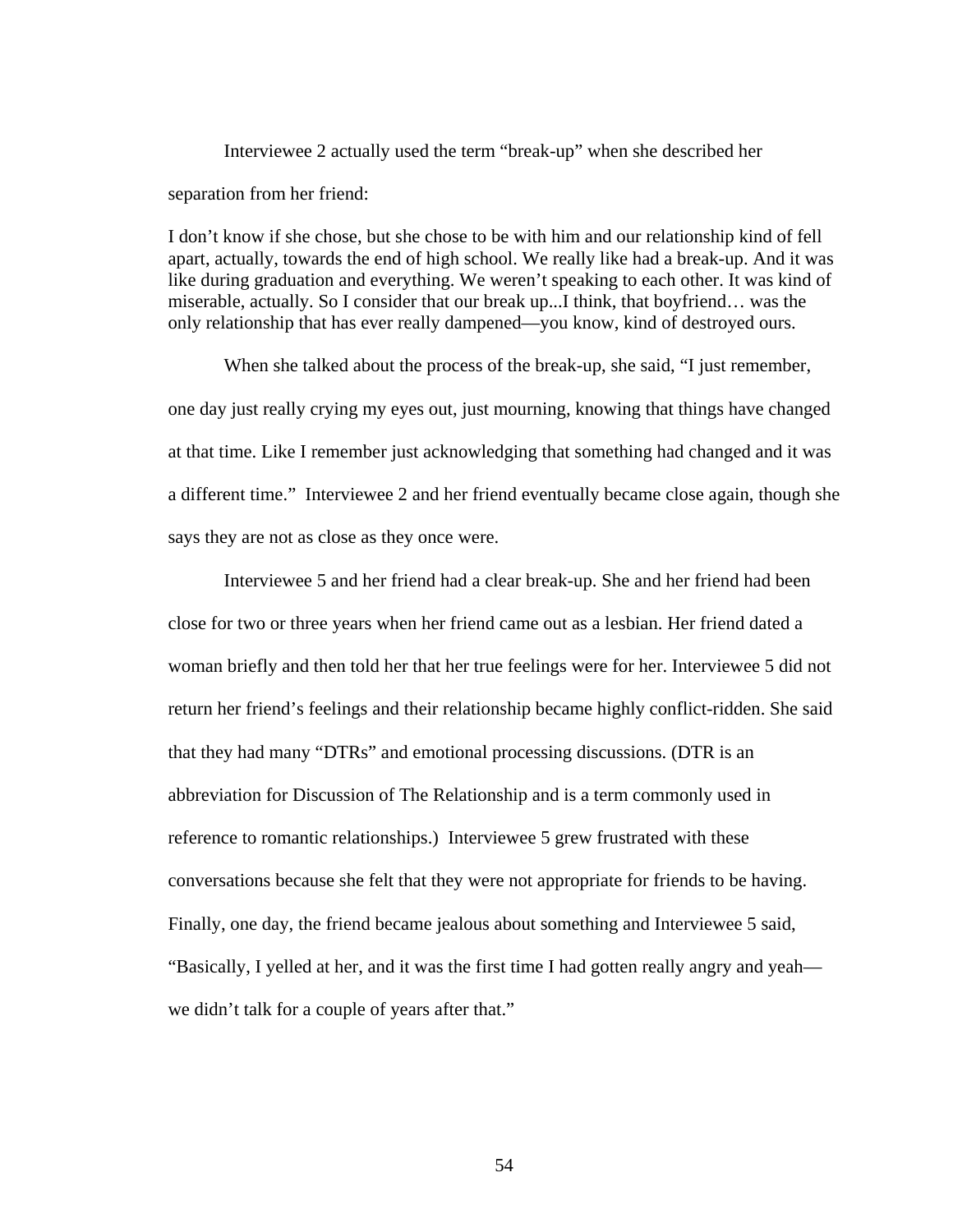The concept of "Break-ups" were not described by the majority of participants; however it was addressed by roughly a third of the participants, which brings attention to the concept.

## *Shifts and Changes*

Several of the participants described shifts or changes that happened in their

friendships over time. These shifts occurred for various reasons that were sometimes

based on external factors and were sometimes specific to the particular relationship in

which they occurred.

The introduction of geographic distance into the relationship was something that

came up in the interviews over and over again. Interviewee 8 spoke about this very

phenomenon:

[The relationship has shifted] since I've moved, with the geographic distance. I don't have as much energy and time to talk on the phone as I used to. I feel it takes away from the intimacy not seeing someone…not having a physical presence there. So yeah, I definitely feel that it's shifted. I feel close to her, but I don't feel as close as I did, while I was seeing her 3-4 times a week, you know with classes and stuff.

Interviewee 10 and her friend went through a shift in their relationship when her

friend got married. She says:

She's married now and I helped her plan her wedding, which was part of the ritual of letting her go and seeing her move into a new space when our roles were starting to be different for one another. And that was good. So the fact that we've been able to move through the change of our relationship through ritual and through significant experiences and she makes sure that I'm there to share them with her and that just naturally shifts our relationship a little bit as it grows. It's less superficial than it is when you first get to know somebody and it's definitely more of a sisterhood that just is forever. It is, it's deeper and it's different, but it's still the same.

She spoke of the power of ritual to mark these changes and shifts that occur naturally in

friendships.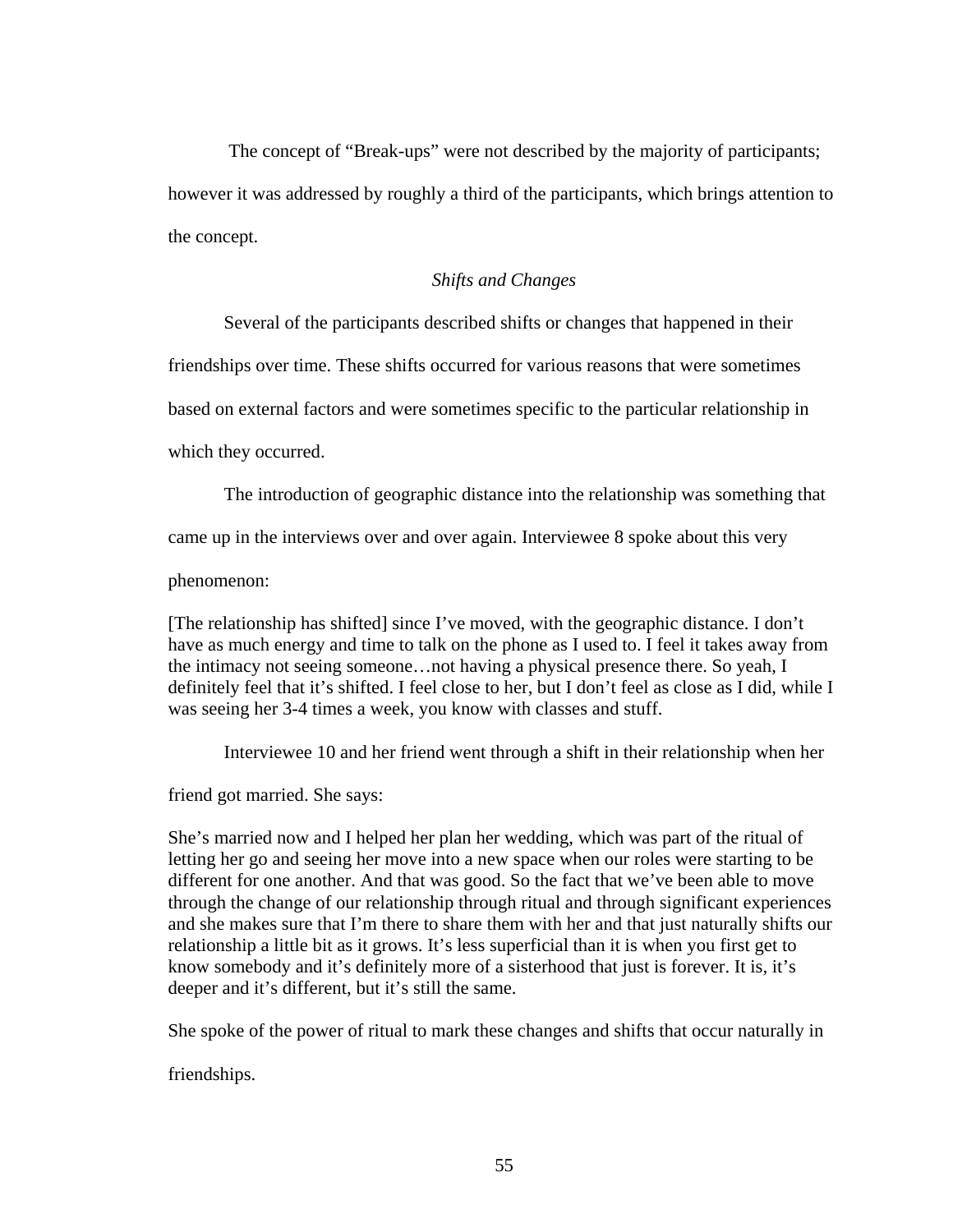Interviewees 11 and 14 say that their friendship has been through many shifts and

changes over the course of their 17 years together. Interviewee 11 shared:

I think it shifts. I think it's a changing entity and that's what makes it healthy…I think there're times that we spend much more time together and have much more contact than other times. There's an ebb and a flow in our relationship where we'll come closer, closer meaning the intensity or the frequency of our contact with each other is heightened, and then there'll be a natural moving away from that where the intensity and the frequency of seeing each other or talking with each other decreases and then increases. So I think that it's very natural for that to do that.

Interviewee 14 said:

Oh, we've definitely had shifts. I mean, 17 years is a long time. I mean her children are grown and out of the house and I have a 7-year-old that she supported me in being a single mom by choice and so shifts, yeah? Those are big shifts. They're just life shifts. I think those things are major ones that we've been though and it definitely affected the relationship, but I guess we're definitely still getting through it. I think we have survived and are surviving. Yeah, we've definitely had shifts. I mean, that's a long time, so of course there's been life events.

Interviewee 12 also mentioned how her friendship has "evolved":

When we were younger and didn't have children, or had very young children, we actually spent a whole lot more time together--because we would take the kids places. The nine months we were on maternity leave, because we both worked, we spent every day together all day long. But as our kids grew older and as our work progressed, we spent less time together. But one of the things we do is we protect Saturday mornings together and we go exercise and we have breakfast and that's sort of like an inviolate time on our calendar. Things evolve, for instance, she's been divorced and remarried during our friendship, so we've had different relationships as couples and as families. But at this point, we've evolved to where we celebrate all the major holidays together as families. You know, that wasn't part of our early, early friendship, but it evolved fairly quickly

Interviewee 13 and her friend's friendship went through major shifts. They were

close, intimate friends for about four years. This was followed by three months of

discussing the possibility of shifting their relationship into something romantic. Then, her

friend decided to begin a relationship with a man and they had a painful, distant year.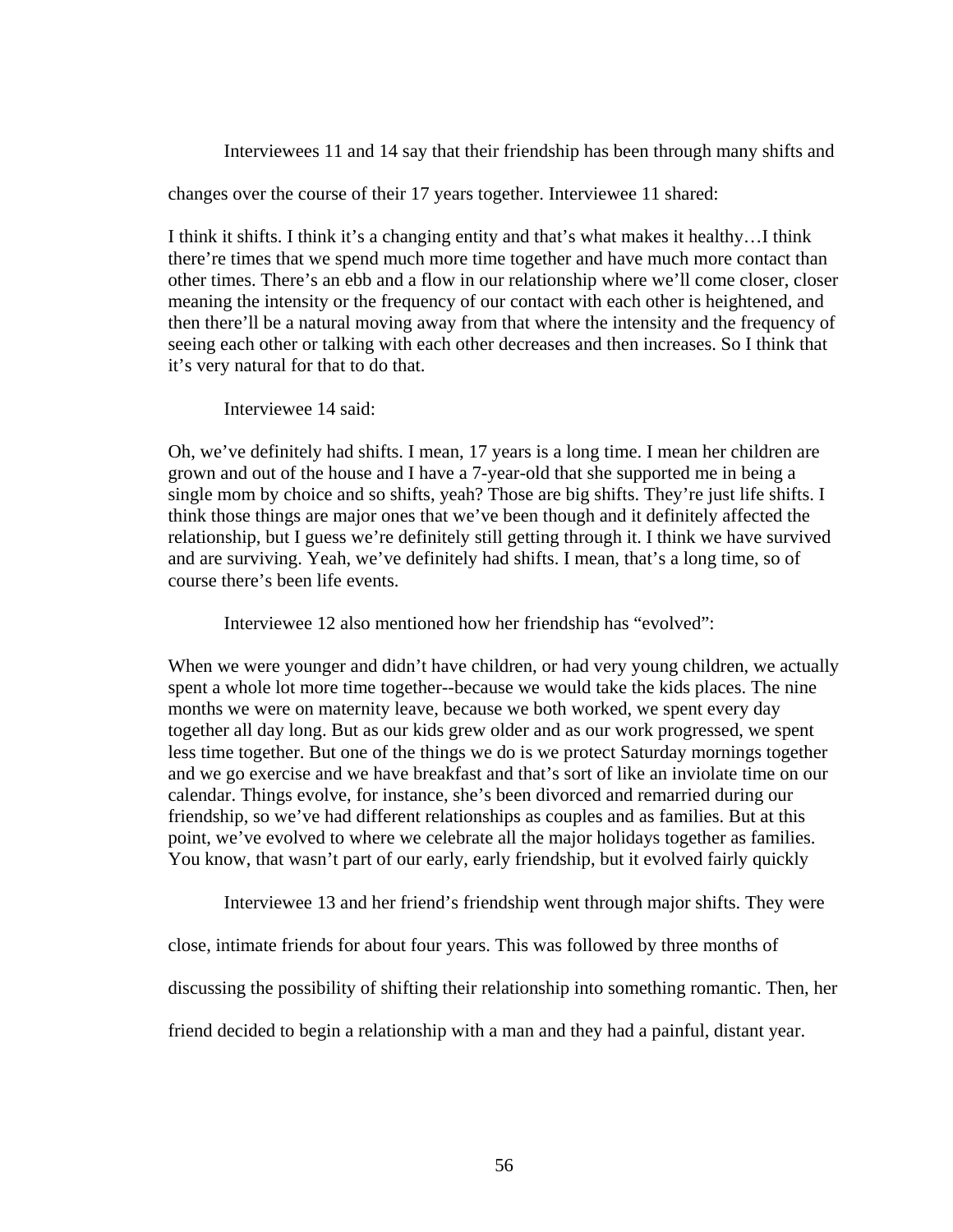This was followed by three "painful" years. She says, however, that currently they are moving towards being able to be friends again.

# *Indescribability or Lack of Language*

Many of the participants struggled to put the quality of their relationship into

words. There was a certain indescribability to their friendships. They also reflected on the

fact that there are no words or categories for these types of friendships.

Interviewee 1 spoke about the lack of a term for these friendships:

I think it makes it hard (laughs), at least harder to explain and harder to even dare to talk to anybody about it and because no one's really talked about it or heard about and there's really no name for it, nobody really talks about it. Which, I think is another reason why I hadn't thought about the depth of our relationship until I got your email, so, thank you. I almost want to call [interviewee 3] and say, hey, you need to take this survey!

Her comments suggest that she experiences a sense of validation in finding out that there

are others who have had friendships like hers.

Interviewee 4 also felt that sense of validation. She said that she had received the

recruitment email and thought, "There's a word for us! We're not the only people who

have this weird, kind of undefined relationship kind of a thing."

Interviewee 6 said,

Definitely other people don't get it. It's kind of hard sometimes. Sometimes, when I try to describe it, people think I'm being juvenile. People are like, "Right, like your best friend. Like BFF or whatever." And I'm like, "No, you don't understand." So, it is hard. It's hard to be isolated in it, but at the same time, I feel so lucky that I have it, so, it's like our own private little treasure. Yeah, people don't get it. Like I said, I talk about her all the time and I mention her in class, but I don't think people really understand what the deal is. People, like our boyfriends know, people like our other good friends, people who have seen us intimately interact with each other know that it's different, definitely.

Interviewee 8 also spoke to the lack of language for these friendships,

The closest thing I can think is a sister, that's the only thing I can think of, because... there's no label for it. It feels kind of like family, there's that comfort, there's also a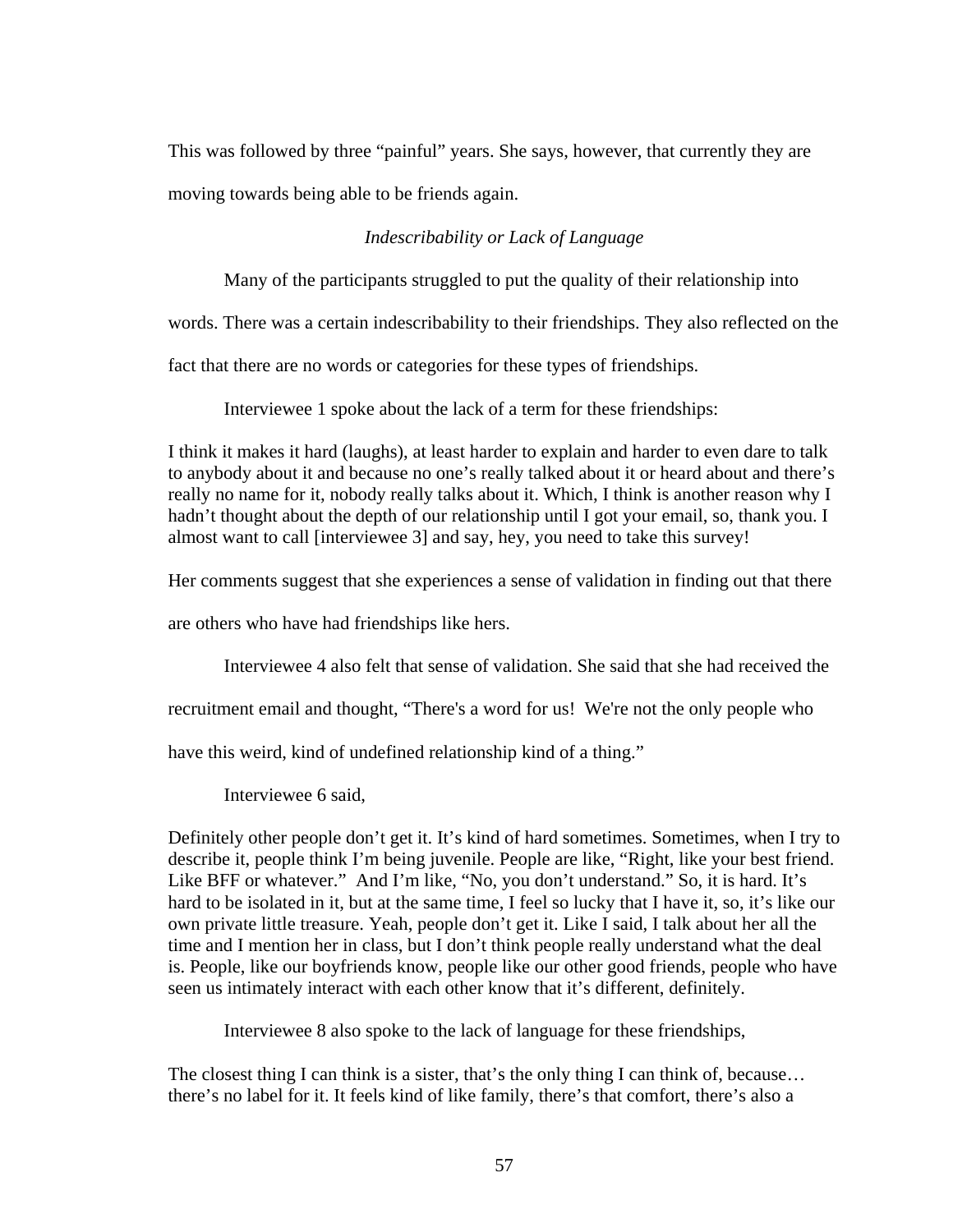slightly sexual thing. You know how intimacy can get…it's such a blurred line and then sometimes you can feel moments of that. And, that's not something you have for a sister, you know, maybe you could, but something that's really foreign to me. So this whole concept of not having a label is really stifling, it feels really, you know, I don't know how to describe it. It would be nice if I could just use one word to describe the quality of the friendship, but I can't. Best friends? She's one of my best friends…The thing that keeps coming to mind for me, but I know that this would be misconstrued in society, is "soul companion".

Interviewee 10 discussed her frustration at not being able to convey the

significance of her friendship and the way that marrying her friend eased this for her.

So I guess the word "best friend," we use that, but that's more the word we use to the outside world. Internally, we refer to each other as "wives" or as "soul sisters." I mean, people would think we were weird if we referred to each other as that in the outside world, so yeah, I'm definitely frustrated with the fact that there isn't a term…I was just so glad that we actually got married at Burning Man, that we had the opportunity to go do that. It just felt so natural, and people were just like laughing and though that was really funny, but they totally got that we would go do something like that because we're just this happy couple running around all of the time. Subsequently, some girlfriends from similar circles recognized how cool that was and they ended up getting married at Burning Man, too. So we've had several groups of girlfriends get married at Burning Man. Because I just thought it was the coolest ritual. I mean it doesn't matter who you marry. You can marry both of your best friends, which one of my friends did out there. It's a ritual of acknowledgement which doesn't really happen here in our everyday lives and acknowledging a deeper level of meaning and friendship that you have with somebody.

Thus, their marriage conveys both to themselves and to others the significance of their

friendship and of their commitment to one another.

About the lack of language to describe these relationships, Interviewee 11 said,

…we use [the term "best friend"] but not really, and then we'll use the word sister and… the word "best friend" is tough to wrap your brain around because then it seems like there's this hierarchy of people in your life and then that gets all sticky and gicky and so I like that you're exploring that there are no words, really. I've already used it a couple of times, but I call her family and my sister by choice, which just puts her in a different kind of…I mean I just have a commitment to her that goes beyond other friendships. There's a level of commitment to her that she knows she would have to, you know, do something really bad, you know like, something intentionally horrific, which I can't foresee. So there's just a level of commitment that's different.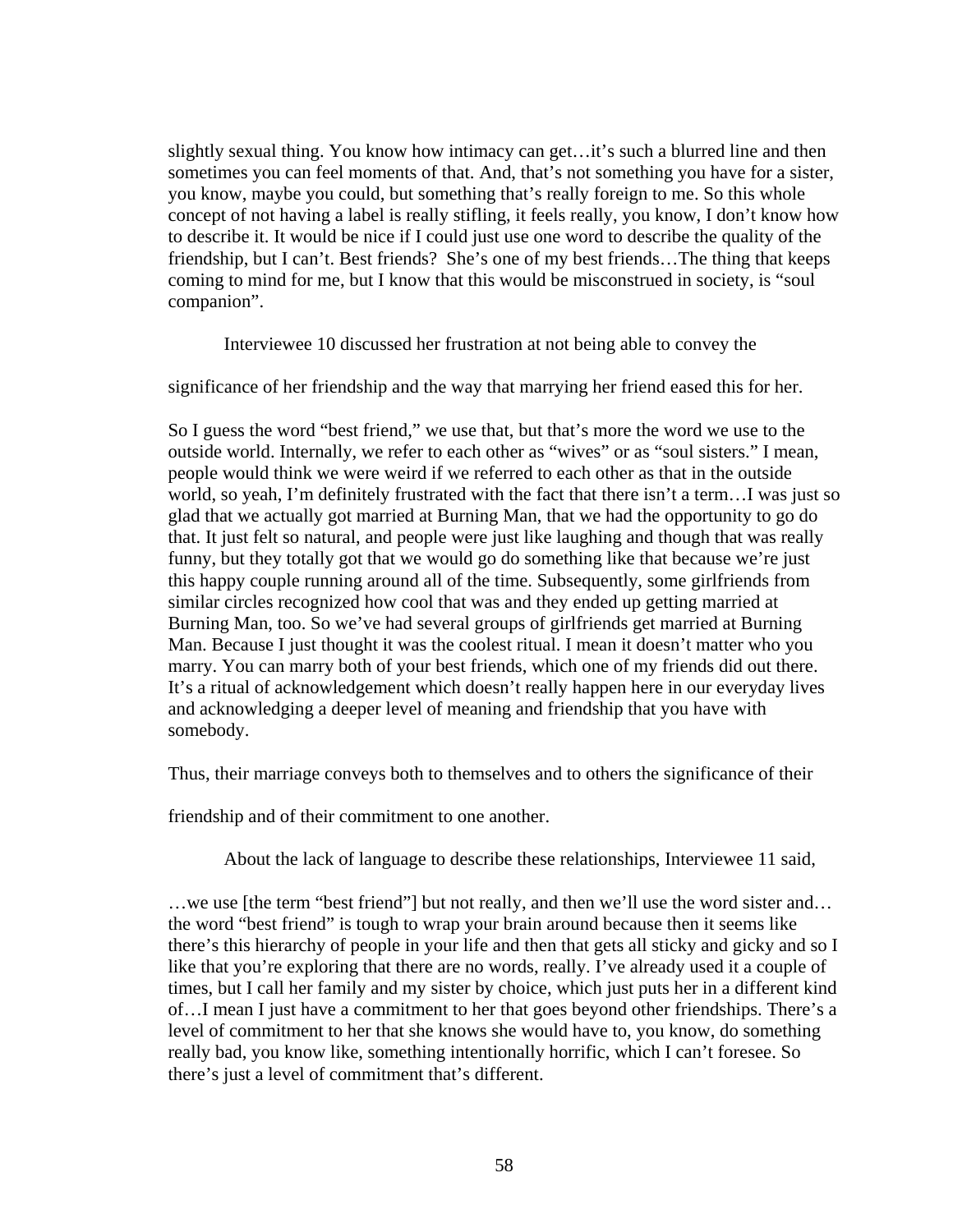Interviewee 14 had this to say,

People who can be intimate with someone probably recognize it more than someone who can't. Because, if you were maybe younger and didn't have--or weren't committed to another person or other people…you might not recognize it. But I do think other people in the past who we have known would think, "I wish I had that." But I will say that…[my friend] has people who would consider her their best friend, and I have too--I have friends from the past, a couple of them who would probably consider me their best friend, even though they're not my best friend. So, I don't know what that is, but I do think that there are people who might think, "I wish I had that." Not necessarily with one of us maybe with one of us, I don't know, but I do think it's recognizable as something special.

Here are Interviewee 12's thoughts on the matter:

I think in our society, we just don't value those relationships. We don't have labels for them, we don't have rituals around them. There's no way to publicly affirm them. So, I think it's interesting, but I do think that there's a message in our society that friendships are secondary to love interests. And in some ways, our society just sexualizes everything and I think emotionally, friendship can be as powerful as that other relationship.

Interviewee 13 said this about the lack of language for her friendship.

I don't think other people quite knew how to categorize it. It's true that there were people who thought, "Well, why don't you get together?" And other people who just thought we were good friends and men who were threatened. Because there was an intensity that isn't what's really, what is shared.… I'm just trying to think about any books that I've read that have heroines who have great female companions and maybe there aren't models for what that is, but it feels like there should be. Because…it's so significant.

Some of the participants did compare their friendships to friendships from

television or literature. For example, Interviewee 2 said, "We wanted to be Kate and Ally when we grew up, you know, like no men. We'll just have kids and we'll live in a basement apartment somewhere in New York and make music." Interviewee 14 said, "I call us Oprah and Gayle….I say, 'I'm her Gayle.'" Interviewee 12 said, "I think of Anne of Green Gables, where they talk about a 'bosom buddy'—that's what it was like."

Six of the participants used the word "sister" or "sisterhood" to try to capture the quality of the relationship. There was a sense that these relationships were as important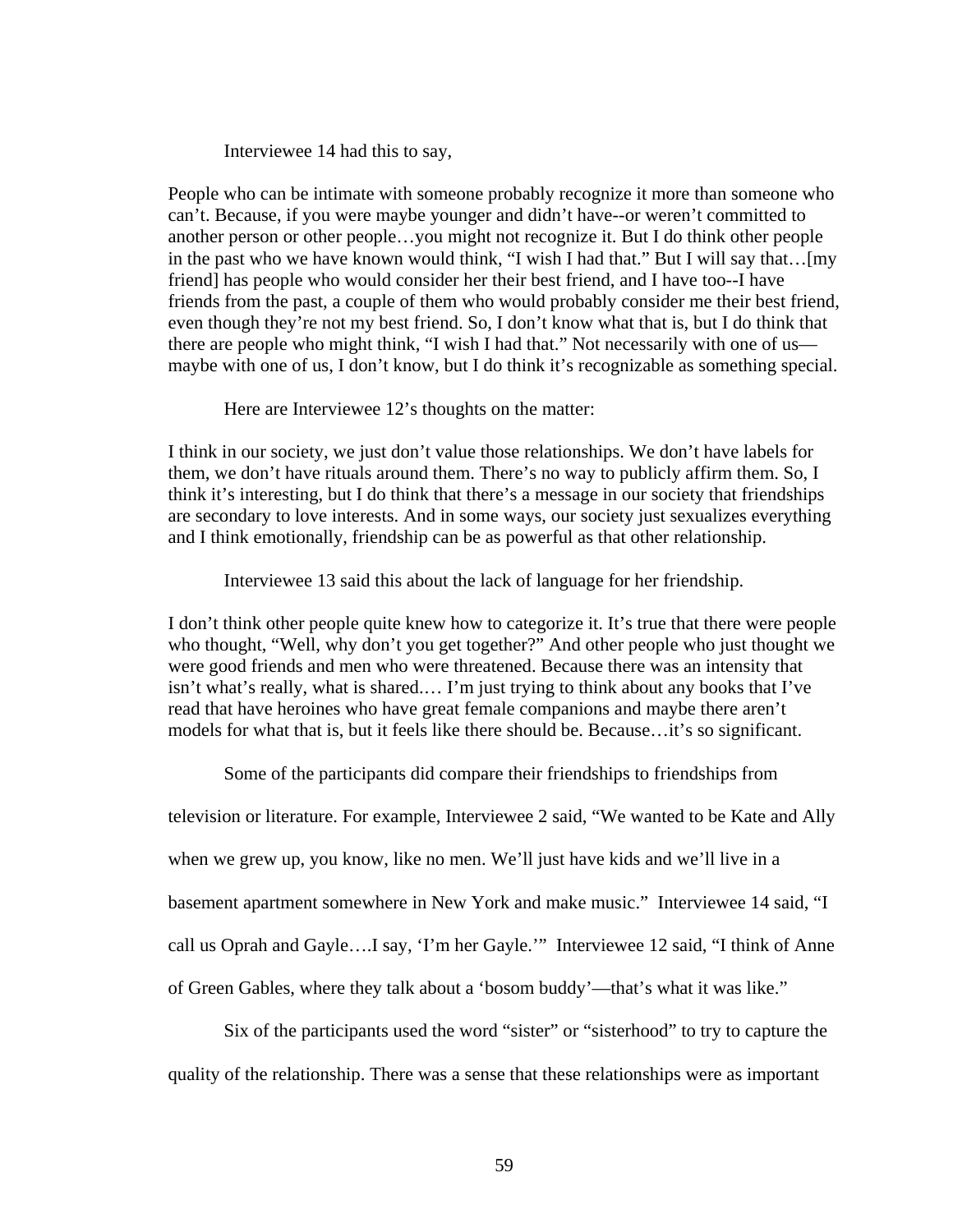and as committed as family members are to one another. Six of them also outright said that their friendships were as important to them as family was or said that their friend was "part of the family."

Thus, the participants struggled to find words that genuinely captured and defined their nonsexual, passionate friendships.

#### *Summary*

This chapter discussed the major findings in this study organized by theme. The study attempted to answer the question: how do women conceptualize, define, and make sense of their nonsexual, passionate friendships with women. The themes that evolved included friendships as special and unique, heightened sense of commitment, enhanced emotional growth and identity development, a mirroring of romantic relationships without sexual intimacy, experimentation, jealousy, shifts and changes, and finally, insufficient languages to describe the breadth of the relationship.

 Possible explanations for and interpretations of these themes as well as questions for future research are discussed in the following chapter.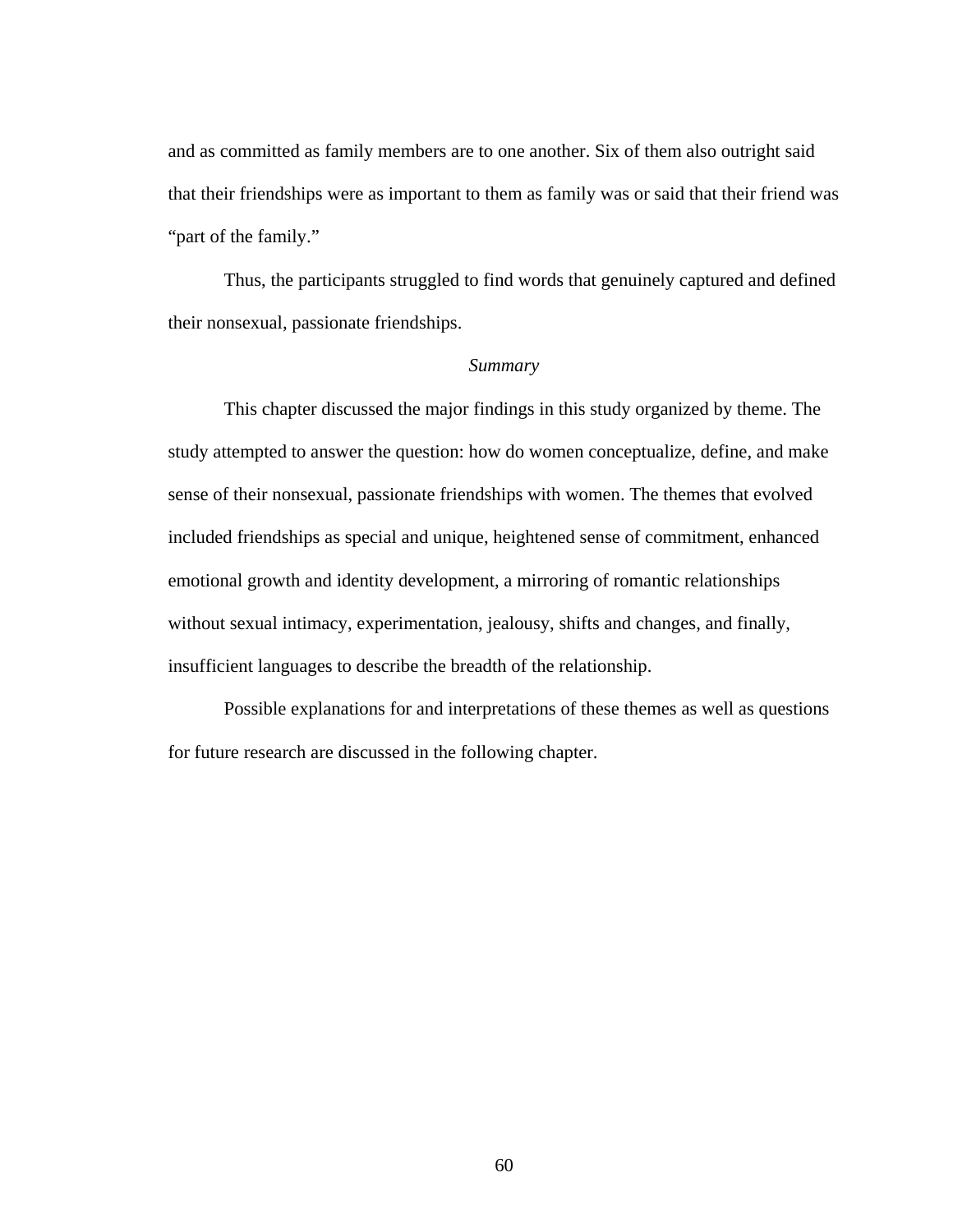## CHAPTER V

### DISCUSSION

 This study explored nonsexual, passionate relationships between women. It attempted to answer the following research question: How do women conceptualize, define, and make sense of their nonsexual, passionate friendships with other women? The findings indicate that women who experience passionate friendships consider such friendships to be unique, meaningful, and committed. Participants also addressed the issue of inadequacy within the language to capture the essence of their friendships. There were similar themes to traditional intimate relationships such as emotional growth and identity development fostered by the friendship, jealousy, sexuality, break-ups, and shifts and changes in emotional states as well as closeness and distance over the course of the relationship. There also was a blending of the language used to describe non-sexual intimate friendships and the language used to describe sexual relationships.

 This chapter reflects upon these findings, considers strengths and limitations of the study, and discusses implications of the study for social work practice as well as suggestions for future research.

### *Relationship of Study Findings to Existing Literature*

 The findings of this study parallel existing literature on female relationships. This study especially expands upon and supports the work of Lisa Diamond (2000, 2002, 2003, 2004, Diamond & Dubé, 2002, Diamond, Savin-Williams, & Dubé,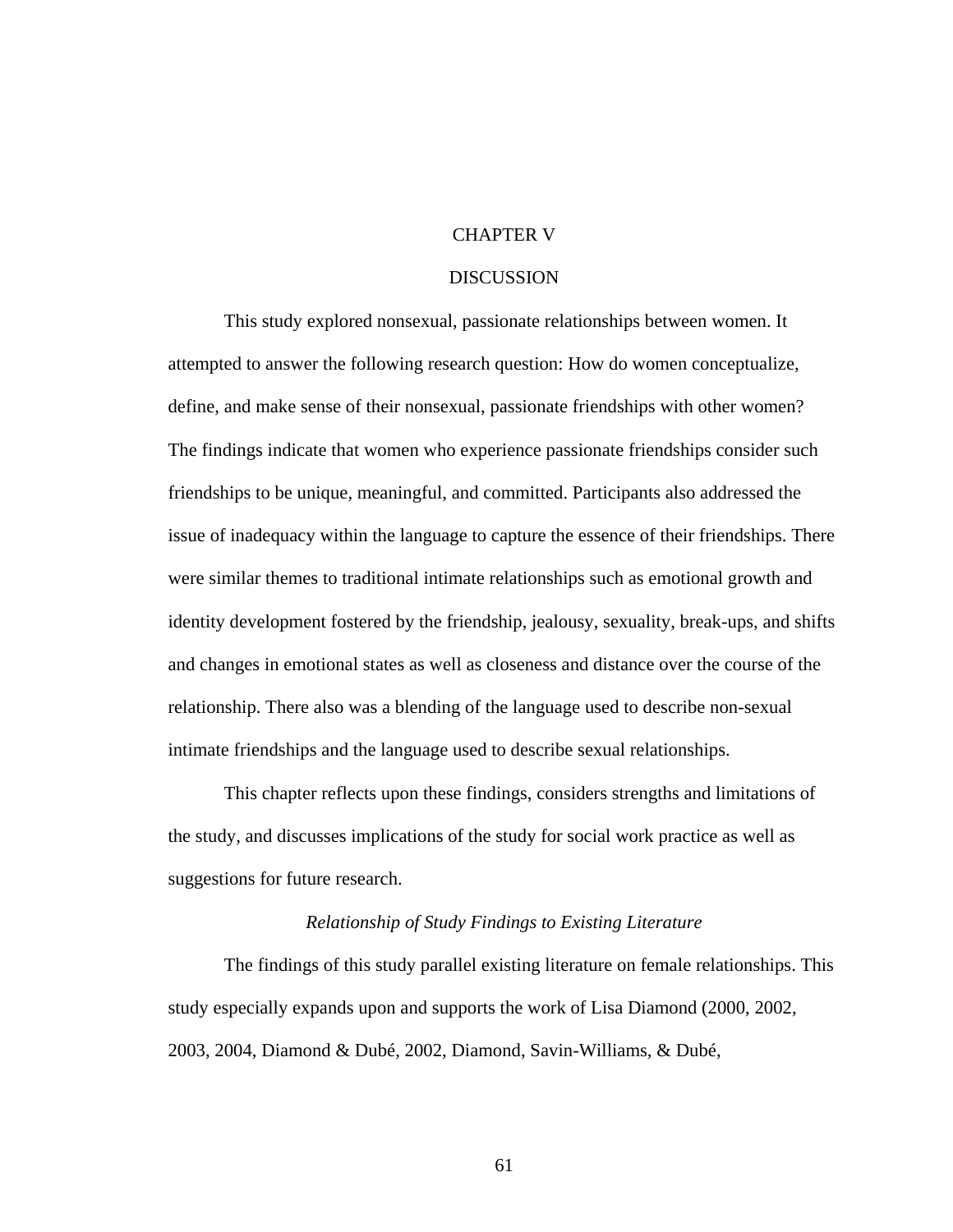1999), who is the main researcher in the area of passionate friendships. Furthermore this study adds to the body of work on friendships, companionship, intimacy, love, and attachment.

One of the questions posed by the Literature Review was: Do nonsexual, passionate relationships fulfill the same attachment needs for adults as their passionate, sexual relationships? Although attachment needs were not a focus of this study, the findings suggest that nonsexual, passionate friendships do seem to fulfill the attachment needs of their participants. Based on the participants' narratives, there is evidence of proximity seeking and separation distress; and safe haven behavior and secure base behavior can be inferred. Further research is necessary, however, to confirm this observation. For this study, nonsexual passionate friendships were strong examples of attachments in the lives of the study's participants.

In examining the difference between friendship and romantic love, this study created more questions. Regan and Berscheid (1995) found that most young adults believe that although platonic love exists, one cannot be "in love" with someone unless a sexual attraction exists. The results of this study refute these findings. Many of the participants in the current study described being very much "in love" with their nonsexual friend. Some of the participants even discussed or explored sexual attraction and found that their intimacy was not based upon sexual desire. These findings confirm the work of Diamond (2003, 2004), who found that there are both chemical and cultural differences between romantic love and sexual desire; and confirms that passionate friendships occur between women regardless of their sexual orientation (Diamond, Savin-Williams, & Dubé, 1999).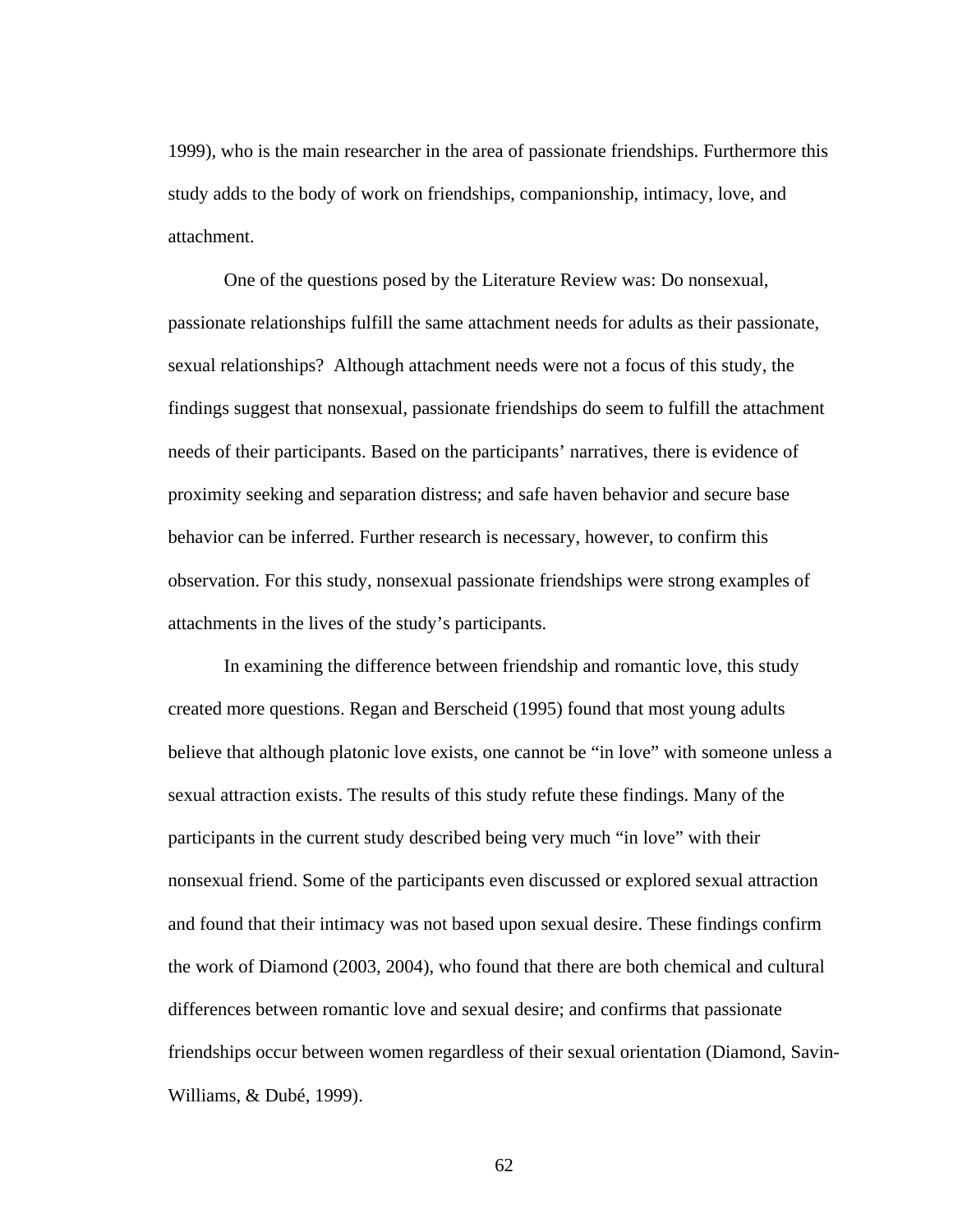The current study challenges the literature that polarizes distinctions between "just friends" and lovers. Current findings contradict researchers who draw a separation between friendship and passionate love (Davis and Todd (1982), Floyd and Parks (1995), Hatfield and Rapson (1987), Hendrick and Hendrick (1987), and Sprecher and Regan (1998), but supports Diamond's (2005) findings that underscore the often blurry lines that separate friendship attraction from romantic/sexual attraction. The participants in this study describe their friendships with some of the qualities of companionate love, commonly associated with friendship, and some of the qualities of passionate love, usually associated with romance and sexuality. Some of the participants, especially those who have been involved in their friendships for extended periods of time, mainly describe a companionate love, and some of these participants describe that love in more passionate terms as they speak about the formation of their friendship. Further research is necessary to explore this phenomenon.

 The current study further supported Diamond's declarations that passionate friendships are a category of friendship worthy of study in and of themselves. Diamond (2002) reported that there is a common assumption that intense, intimate, passionate friendships experienced by adolescent girls who grow up to be lesbians or bisexual women are really just expressions of repressed or denied sexual attraction. Diamond's work and the current study show that there is a great deal more contained in these intimate friendships than repressed sexual energy (Diamond, 2002).

The findings of this study also support Diamond, Savin-Williams, & Dubé's, (1999) observations that women benefit from these type of relationships as well as their reports that adolescents involved in such relationships gain "high level[s] of intimacy,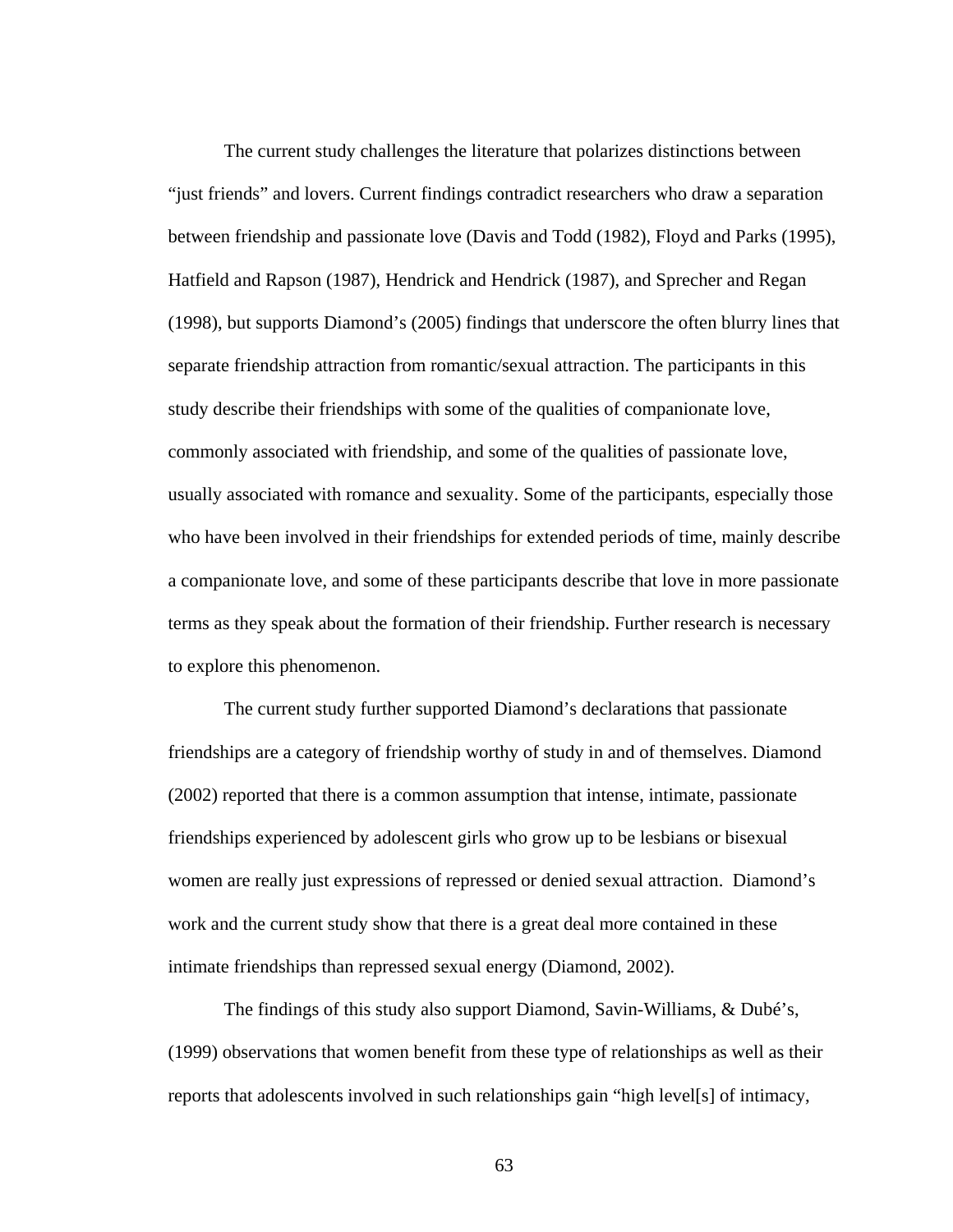companionship, and affectionate physical contact, as well as a sense of stability and trust" (p. 195). According to Diamond, Savin-Williams, & Dubé (1999), women involved in nonsexual, passionate friendships also display the attributes of attachment: proximity seeking, separation distress, using their partner as a safe haven, and using their partner as a secure base from which to explore. These qualities were confirmed through the voices of this study's participants.

### *Strengths of This Study*

A major strength of this study is that it used qualitative methods for capturing data. This study was exploratory and sought to understand non-sexual intimate relationships and what makes them unique. A quantitative study would provide information on the prevalence of these friendships and some descriptive data, but would lack the interaction and voice of participants that a qualitative study captures. Qualitative methods provided rich narratives and expanded the scope for understanding these friendships.

The study sample had strengths and limitations. One strength is that it contained two pairs of friends. This allowed the researcher to hear "both sides of the story" and to tease out distinctions and similarities, and it expanded the narratives. Additionally, the sample contained a broad range of length of friendship, as well as diversity in age, race, and sexual orientation.

Other strengths of this study included validity and reliability measures. Firstly, research reviewers provided feedback on the questions contained in the interview guide and assessed them for clarity, relevance, and structure. This feedback was used to revise the questions. Also, to address reliability issues, the current researcher piloted the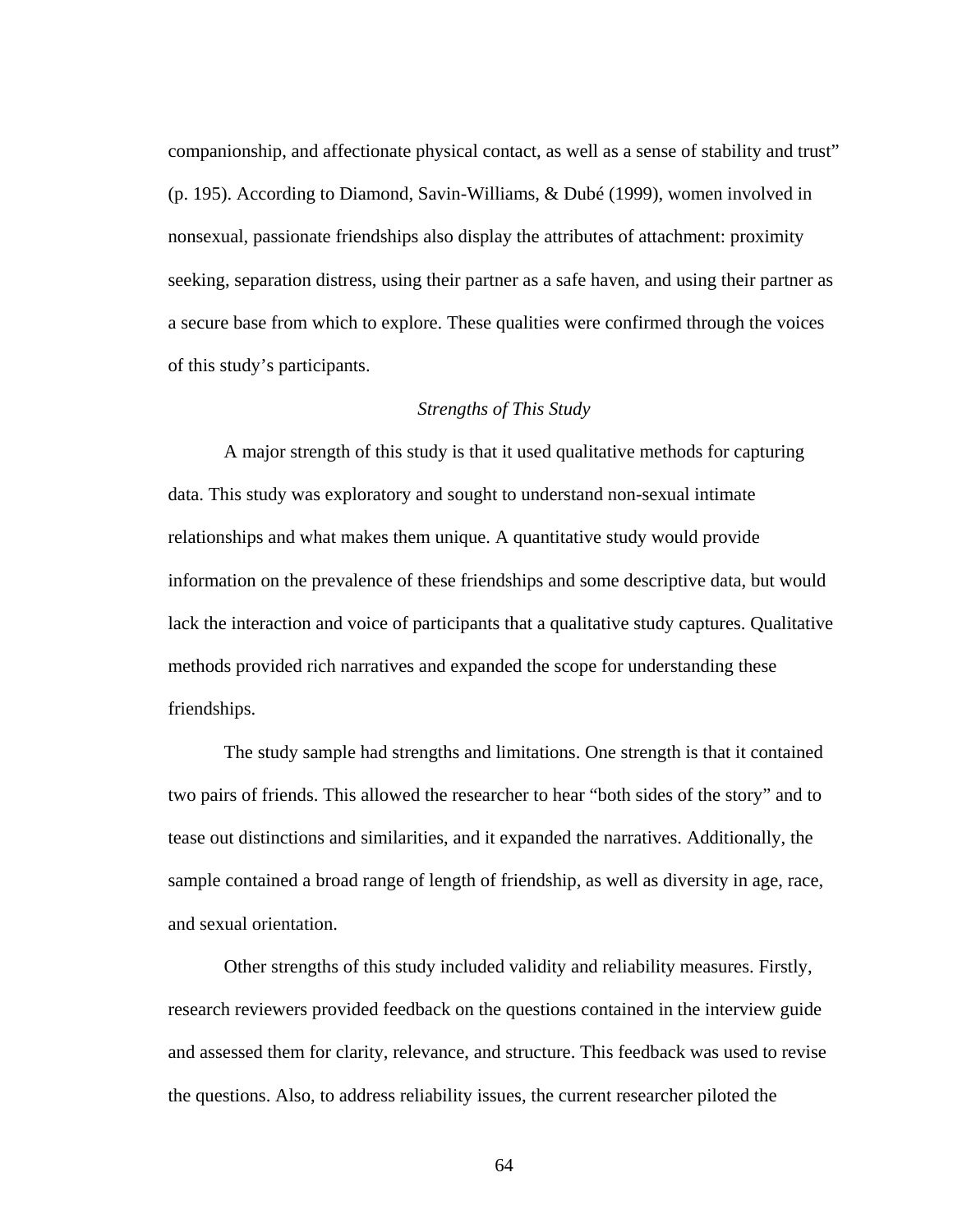interview questions with one subject that was not part of the study. The subject provided feedback to help the researcher further refine the questions and technique. Use of a journal log provided additional safeguards and controls for bias and assured reliability and validity of the data collected. This log contained written notes that recorded the researcher's own reactions and reflections after each interview as a way of monitoring and reducing bias. Lastly, the research advisor served as a second reader of translated data to validate study themes, findings, and implications. Her findings were matched with the researcher's findings for reconciliation.

#### *Limitations of this Study*

 Some of the limitations to this study include the sampling method as well as the sample itself. The researcher used a non-probability, convenience sample of fourteen women who have experienced a nonsexual, passionate friendship with at least one other women. Time constraints, location, finances, and feasibility factors led the researcher to use a word of mouth/snowball technique for this study's recruitment of participants. Using this type of sampling method introduced some bias into the study, although this was carefully monitored and minimized through research precautions outlined earlier in this thesis.

Other limitations to this study were participant demographics. The majority of interviewees were in their 20s, White, and heterosexual. All were middle- or uppermiddle-class. The first participants who responded to recruitment methods were homogeneous, causing the researcher to seek out more heterogeneity. This was achieved. Collecting a more diverse sample population for this study required more time than the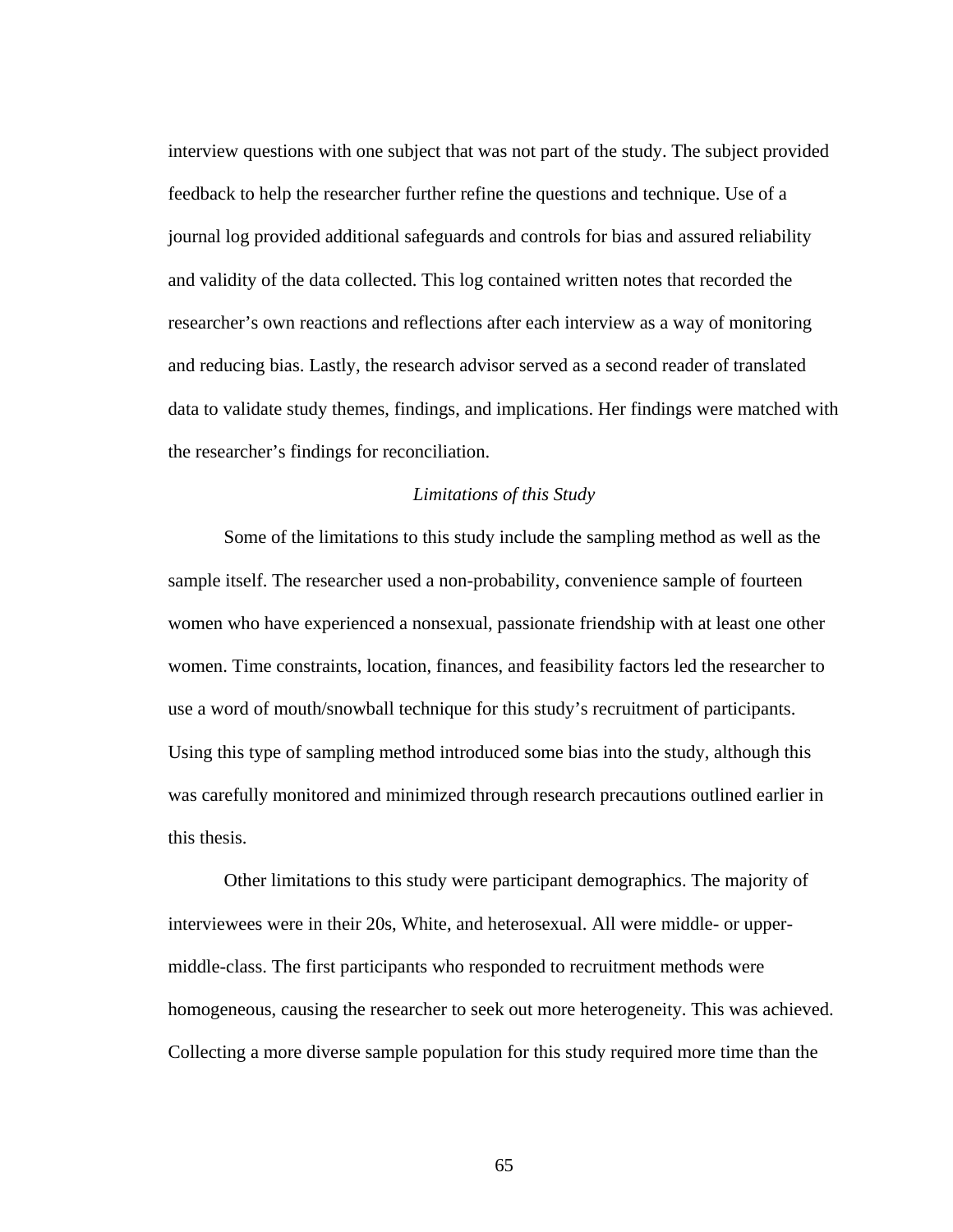current study allowed, but would have provided more range of experience and more richness in interviewee narratives.

Though clear themes emerged from the data, generalizability in this study is limited by its small sample size to only the current study.

#### *Implications of this Study for Social Work Practice*

The findings of this study have contributed to the literature on women's relationships and to clinical social work practice theory. The findings are helpful for clinical social workers in their work with clients who have been involved in these relationships as well as informing their work in developing relationships with their clients. Understanding what it is like for women to have these intense, powerful experiences and lack the language to describe them will enable clinical social workers to more adequately validate and mirror their clients. Also, having a framework for these relationships in all of their uniqueness, meaning, and depth, will allow clinicians to be more attuned to their clients' individual experiences.

# *Questions for Further Research*

It is desired that this study will spark further interest and research on nonsexual, passionate relationships between women. Some interesting questions include: How do these relationships manifest cross-culturally? What attachment and dependency needs do these friendships serve for their participants? What are the different meanings of these relationships for women in different generations? Do men engage in nonsexual, passionate friendships? How are they the same? How are they different? Do these friendships hold different meanings or significance for heterosexual and for queer women?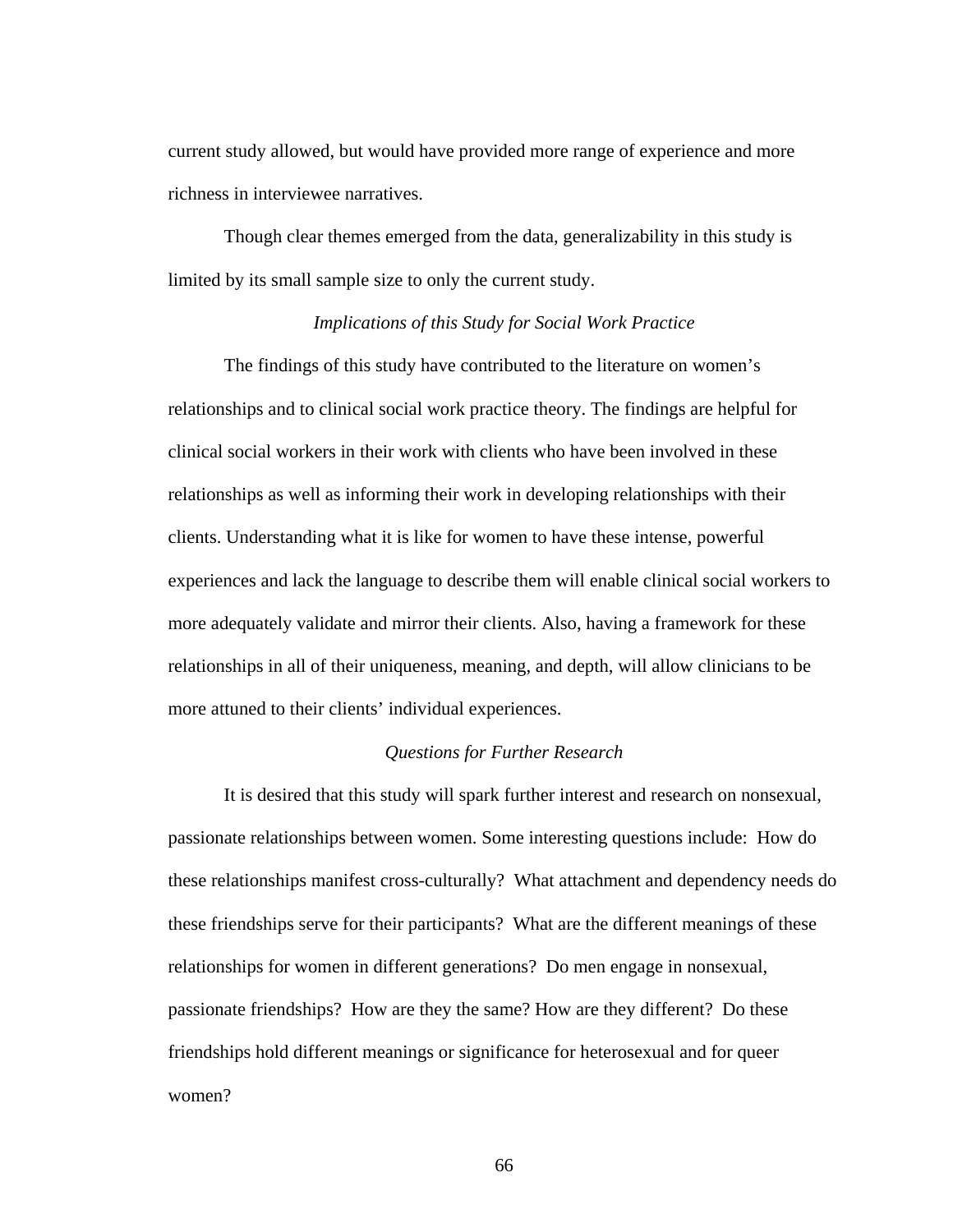Empirical research could be conducted to validate several of the findings of this study. For example, how common are nonsexual intimate friendships among women in the U.S.? Are there certain demographics in which these relationships are more common? Is the occurrence of women who question their sexuality as a result of having one of these relationships statistically significant? How common are these relationships in women with partners? In single women?

### *Summary*

This study explored the following research question: How do women conceptualize, define, and make sense of their nonsexual, passionate friendships with other women? The findings were complex and suggest that much more research is needed in order to better understand these relationships between women, as well as how women struggle to name and describe their friendship. At the start of this research project, this researcher had hoped to come up with a name that adequately captures the quality of these friendships. Yet, at the end, this researcher is still left without a name or words to define these friendships. Rather, the researcher is left with a quote from a *Ms. Magazine* article, "Words offer shelter. They help love stay. I wish for a word that two friends could live inside" (Kennedy, 2001). What words best shelter or frame these complex, intimate friendships? The need for ongoing research is necessary to answer this question.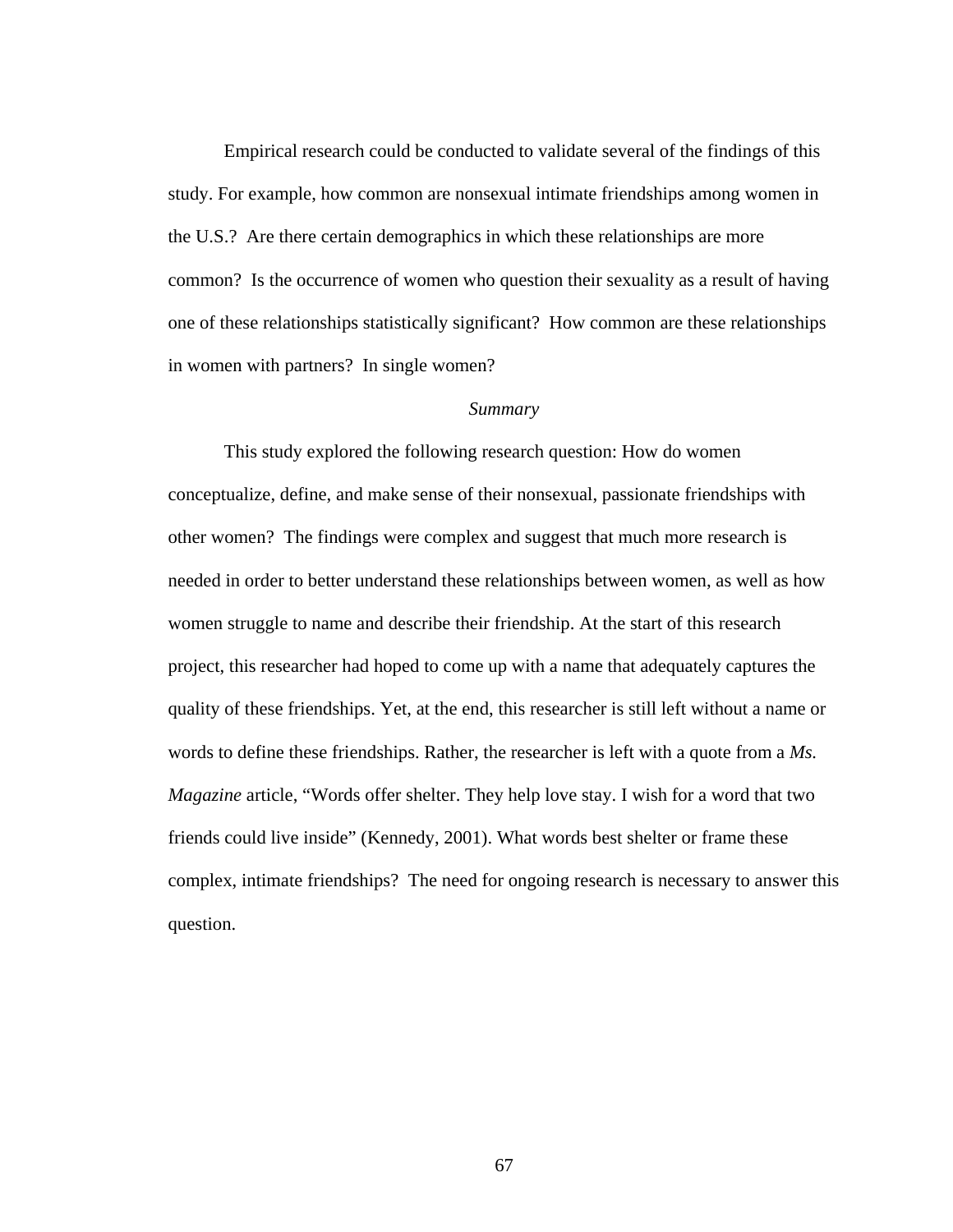#### References

- Ainsworth, M. D. S. (1989). Attachments beyond infancy. *American Psychologist, 44,* 709-716.
- Bowlby, J. (1973). Affectional bonds: Their nature and origin. In R. Weiss (Ed.), *Loneliness: The experience of emotional and social isolation* (pp. 38-52). Cambridge, MA: MIT Press.
- Bowlby, J. (1980). *Attachment and loss: Vol. 3. Loss: Sadness and depression.* New York: Basic Books.
- Bowlby, J. (1982). *Attachment and Loss: Vol. 1. Attachment*. New York: Basic Books.
- Buhrmester, D. & Furman, W. (1987). The development of companionship and intimacy. *Child Development, 58*(4), 1101-1113.
- Davis, K. & Todd, M. (1982). Friendship and love relationships. *Advances in Descriptive Psychology, 2,* 79-122.
- Diamond, L. (2000). Passionate friendships among adolescent sexual-minority women. *Journal of Research on Adolescence*, *10*(2), 191-209.
- Diamond, L. (2002). "Having a girlfriend without knowing it": intimate friendships among adolescent sexual–minority women. *Journal of Lesbian Studies, 6*(1), 5-13.
- Diamond, L. (2003). What does sexual orientation orient? A biobehavioral model distinguishing romantic love and sexual desire. *Psychological Review, 110*(1), 173- 192.
- Diamond, L. (2004). Emerging perspectives on distinctions between romantic love and sexual desire. *Current Directions in Psychological Science*, *13*(3), 116-119.
- Diamond, L. (2005). From the heart or the gut? Sexual-minority women's experiences of desire for same-sex and other-sex partners. *Feminism & Psychology, 15*(1), 10-14.
- Diamond, L. & Dubé, E. M. (2002). Friendship and attachment among heterosexual and sexual–minority youths: Does the gender of your friend matter? *Journal of Youth and Adolescence, 31*(2), 155-166.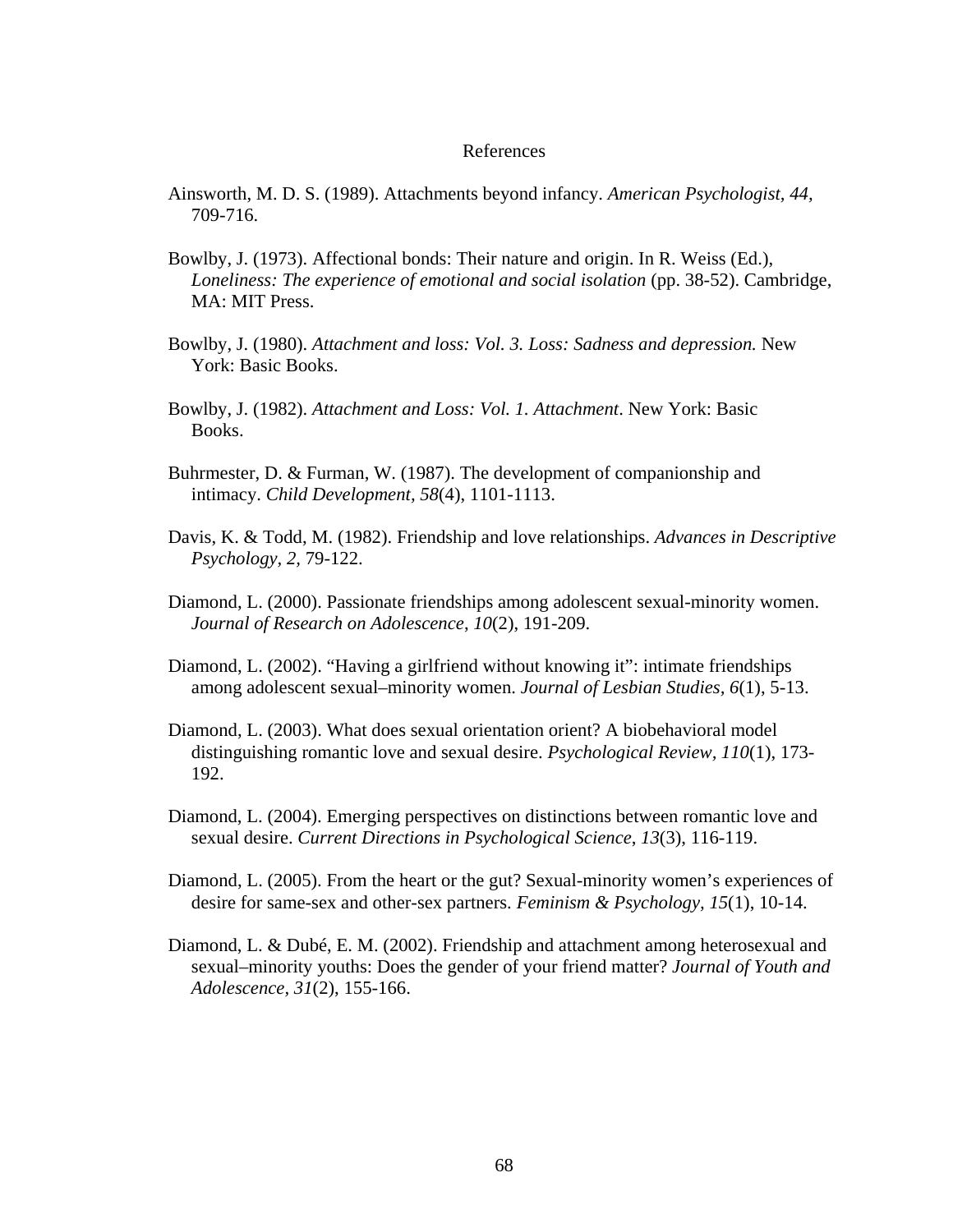- Diamond, L. & Lucas, S. (2004). Sexual-minority and heterosexual youths' peer relationships: Experiences, expectations, and implications for well-being. *Journal of Research on Adolescence, 14*(3), 313-340.
- Diamond, L., Savin-Williams, R. C., & Dubé, E. M. (1999). Sex, dating, passionate \ friendships, and romance: Intimate peer relations among lesbian, gay, and bisexual adolescents. In. W. Furman, B. B. Brown, & C. Feiring (Eds.), *The development of romantic relationships in adolescence* (pp. 175-210). New York, NY: Cambridge University Press.
- Faderman, L. (1981). *Surpassing the love of men: Romantic Friendships and love between women from the renaissance to the present.* New York: Morrow.
- Faderman, L. (1993). Nineteenth-century Boston marriage as a possible lesson for today. In E. D. Rothblum & K. Brehony (Eds.), *Boston marriages: Romantic but asexual relationships among contemporary lesbians, (pp. 29-42). Amherst: University of* Massachusetts Press.
- Faderman, L. (2000). Romantic friendship. In B. Zimmerman (Ed.), *Lesbian histories and cultures*. (pp. 648-649). New York: Garland Publishing.
- Faderman, L. (2004). Romantic friendship and Boston marriage. In M. Stein (Ed.), *Encyclopedia of lesbian, gay, bisexual, and transgender history in America* (Vol. 1, pp. 46-49). New York: Thomson Gale.
- Fehr, B. (2004). Intimacy expectations in same-sex friendships: A prototype interaction-pattern model. *Journal of Personality and Social Psychology, 86*(2), 265- 284.
- Floyd, K. & Parks, M. (1995). Manifesting closeness in the interactions of peers: A look at siblings and friends. *Communication Reports, 8*(2), 69-76.
- Floyd, K. & Parks, M. (1996). Meanings for closeness and intimacy in friendship. *Journal of Social and Personal Relationships, 13(1),* 85-107.
- Hatfield, E. & Rapson, R.L. (1987). Passionate love: New directions in research. *Advances in Personal Relationships, 1,* 109-139.
- Hatfield, E. & Rapson, R.L. (1993a). Love and attachment processes. In M. Lewis & J. M. Haviland (Eds.), *Handbook of emotions* (pp. 654-662). New York: Guilford Press.
- Hatfield, E. & Rapson, R.L. (1993b). Love, sex, and intimacy: Their psychology, biology, and history. New York, NY: Harper Collins.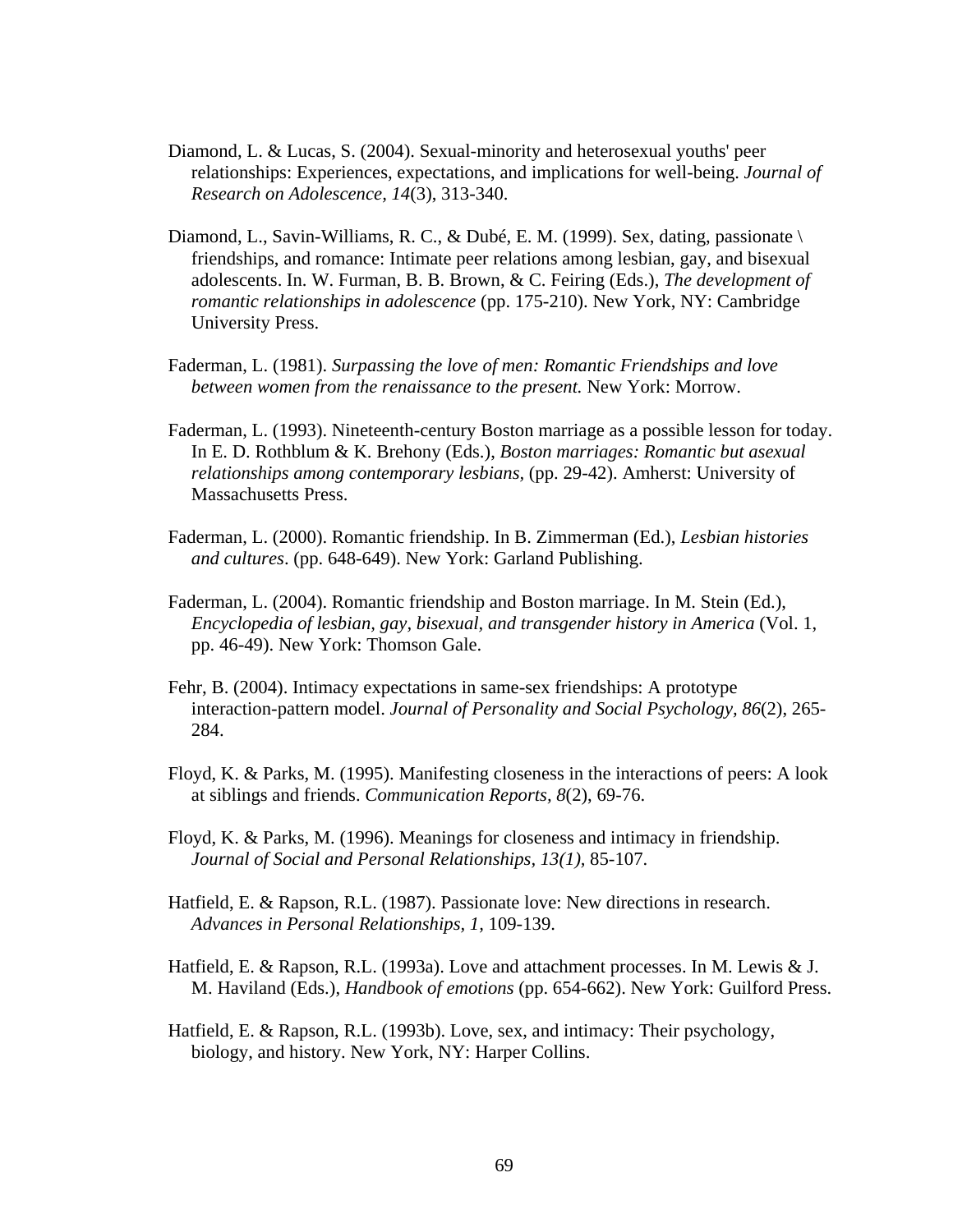- Hatfield, E. & Rapson, R.L. (1996). Love and sex: Cross-cultural perspectives. Boston, MA: Allyn & Bacon.
- Hatfield, E. & Rapson, R. L. (2002). Passionate love and sexual desire: Cultural and historical perspectives. In A. L. Vangelisti, H. T. Reis, & M. A. Fitzpatrick (Eds.), *Stability and change in relationships.* (pp. 306-324). New York, NY: Cambridge University Press.
- Hatfield, E. & Rapson, R.L. (2006). Passionate love, sexual desire, and mate selection: Cross-cultural and historical perspectives. In P. Noller & J. A. Feeney (Eds.), *Close relationships: Functions, forms and processes.* (pp. 227-243). Hove, England: Psychology Press/Taylor & Francis.
- Hazan, C. & Shaver, P. (1987). Romantic love conceptualized as an attachment process. *Journal of Personality and Social Psychology*, *52*(3), 511-524.
- Hazan, C. & Zeifman, D. (1994). Sex and the psychological tether. In D. Perlman & K. Bartholomew (Eds.), *Advances in personal relationships: A research annual* (Vol 5, pp. 151-177). London: Jessica Kingsley.
- Hendrick, S. S. & Hendrick, C. (1987). Love and sexual attitudes, self-disclosure, and sensation-seeking. *Journal of Social and Personal Relationships,4,* 281-297.
- Hill, M. (1993). A Matter of language. In E. Rothblum & K. Brehony (Eds.), *Boston marriages: Romantic but asexual relationships among contemporary lesbians* (pp. 4- 13). Amherst: University of Massachusetts Press.
- Kennedy, P. (2001). So…Are you two together? *Ms. 11*(4)*,* 74-79.
- Kitzinger, C. & Perkins, R. (1993). *Changing our minds: Lesbian feminism and psychology.* New York: New York University Press.
- Kogan, L. (2006, August). Oprah and Gayle, Uncensored. *The Oprah Magazine*, 7(8), 86- 190, 242-246.
- Nardi P. M. & Sherrod, D. (1994). Friendship in the lives of gay men and lesbians. *Journal of Social and Personal Relationships, 11,* 185-199.
- Neumann, C. E. (2004). Addams, Jane. In M. Stein (Ed.), *Encyclopedia of lesbian, gay, bisexual, and transgender history in America* (Vol. 1, pp. 46-49). New York: Thomson Gale.
- Rich, A. (2003). Compulsory heterosexuality and lesbian existence (1980). *Journal of Women's History*, *15*(3), 11-48.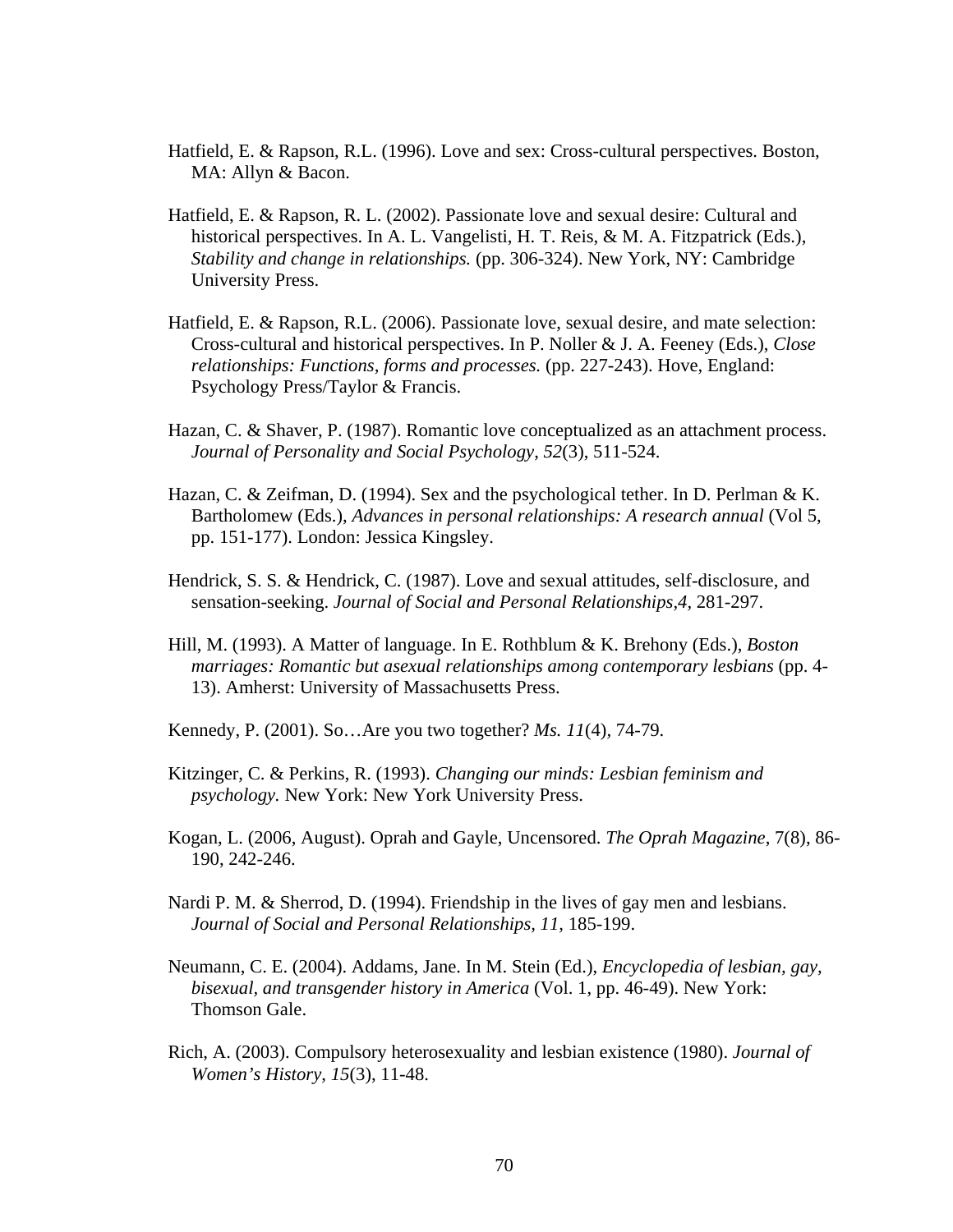- Regan, P. C. & Berscheid, E. (1995). Gender differences in beliefs about the causes of male and female sexual desire. *Personal Relationships, 2,* 345-358.
- Rose, S. (2000). Heterosexism and the study of women's romantic and friend relationships. *Journal of Social Issues, 52*(2), 315-328.
- Rothblum, E. D. (1994). Transforming lesbian sexuality. *Psychology of Women Quarterly,18,* 627-641.
- Rothblum, E. D. & Brehony, K. (Eds). (1993). *Boston marriages: Romantic but asexual relationships among contemporary lesbians*. Amherst, MA: University of Massachusetts Press.
- Rybak, A. & McAndrew, F. (2006). How do we decide whom our friends are? Defining levels of friendship in Poland and the United States. *Journal of Social Psychology, 146*(2), 147-163.
- Savin-Williams, R. C. & Berndt, T. J. (1990). Friendship and peer relations. In S. S. Feldman & G. R. Elliott (Eds.), *At the threshold: The developing adolescent* (pp. 277-307). Cambridge, MA: Harvard University Press.
- Shaver & Hazan (1987). Romantic love conceptualized as an attachment process. *Journal of Personality and Social Psychology, 52*(3), 511-524.
- Sprecher, S., Aron, A., Hatfield, E., Cortese, A., Potapova, E., & Levitskaya, A. (1994). Love: American style, Russian style, and Japanese style. *Personal Relationships, 1,* 349-369.
- Sprecher, S. & Regan, P. (1998). Passionate and companionate love in courting and young married couples. *Sociological Inquiry, 68*(2)*, 163-185.*
- Stanley, J. L. (1996). The lesbian's experience of friendship. In J. S. Weinstock  $\&$  E. D. Rothblum (Eds.), *Lesbian friendships* (pp. 39-59). New York: New York University Press.
- Tennov, D. (1979). *Love and limerence: The experience of being in love.* New York: Stein and Day.
- Vetere, V. A. (1982). The role of friendship in the development and maintenance of lesbian love relationships. *Journal of homosexuality, 8* (2)*,* 51-66.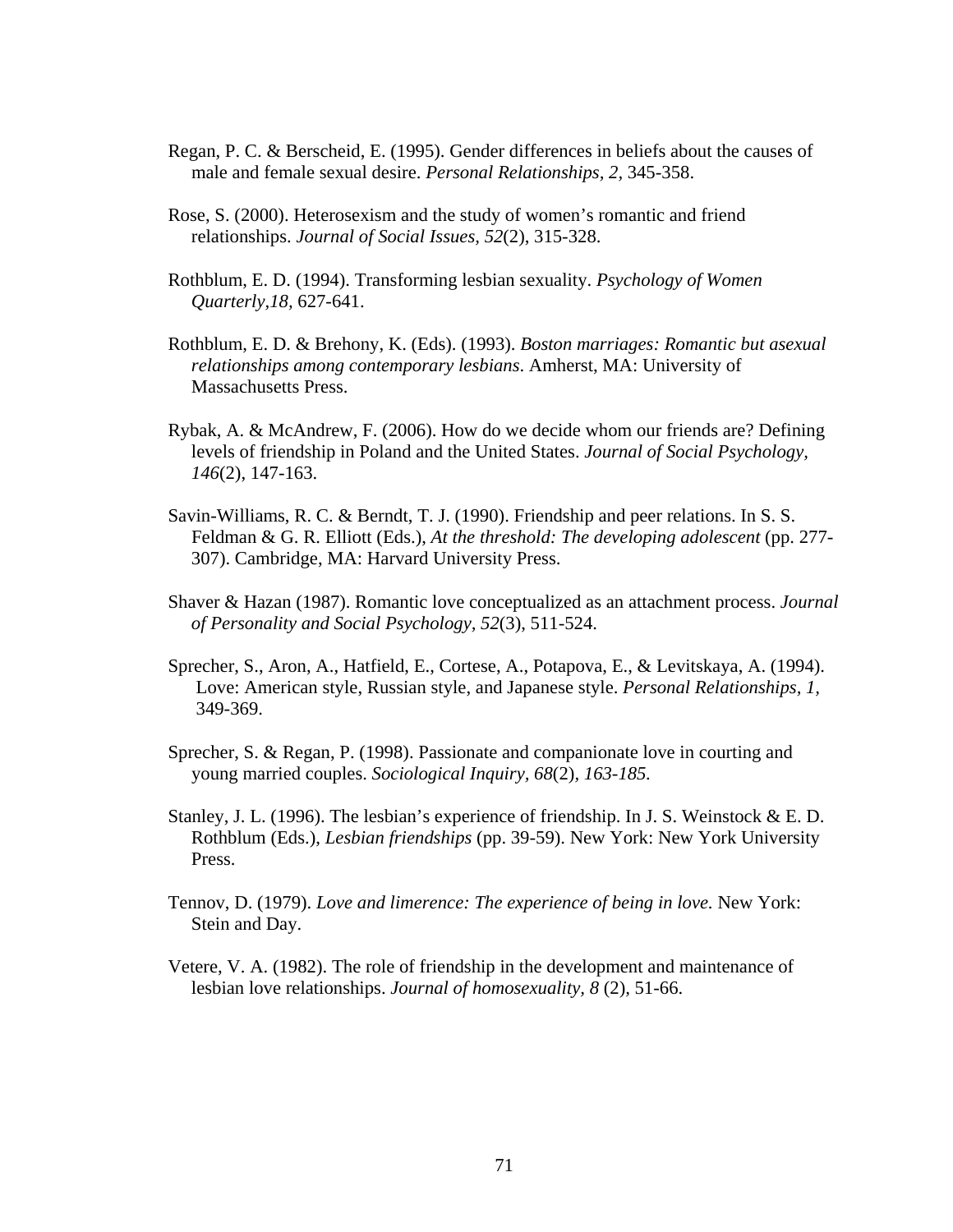#### Appendix A

### Informed Consent Form

Dear Potential Research Participant:

 My name is Linda Chupkowski and I am conducting a study of women's experiences with nonsexual, passionate friendships with other women. Passionate friendships are "unusually intense friendships…that appear as emotionally intimate as romantic relationships but lack explicit sexual interest, sexual activity, or both" (Diamond, 2000). This research is being conducted in partial fulfillment of the Master's of Social Work degree at Smith College School for Social Work. It is for a Master's thesis and future presentation and publication on this topic.

I am searching for women who are 25 and older, of any sexual orientation, of diverse racial and ethnic backgrounds, and from various class backgrounds to participate in this study. The main criterion for inclusion is current or past involvement in a nonsexual, passionate friendship with a woman friend. If you decide to participate in this study, I will ask you to sit for an interview with me that will require approximately 30-60 minutes of your time. The interview will include a few demographic questions, as well as questions about your relational experiences. It will include questions about your nonsexual, passionate friend and about other relationships such as romantic partners and non-passionate friends. The interview will be held in person or by telephone and will be audio tape-recorded.

 The primary risk of participation in this study is experiencing uncomfortable emotions that might arise from revealing, exploring, and processing personal experiences about another woman as well as examining your friendships and the impact of these

72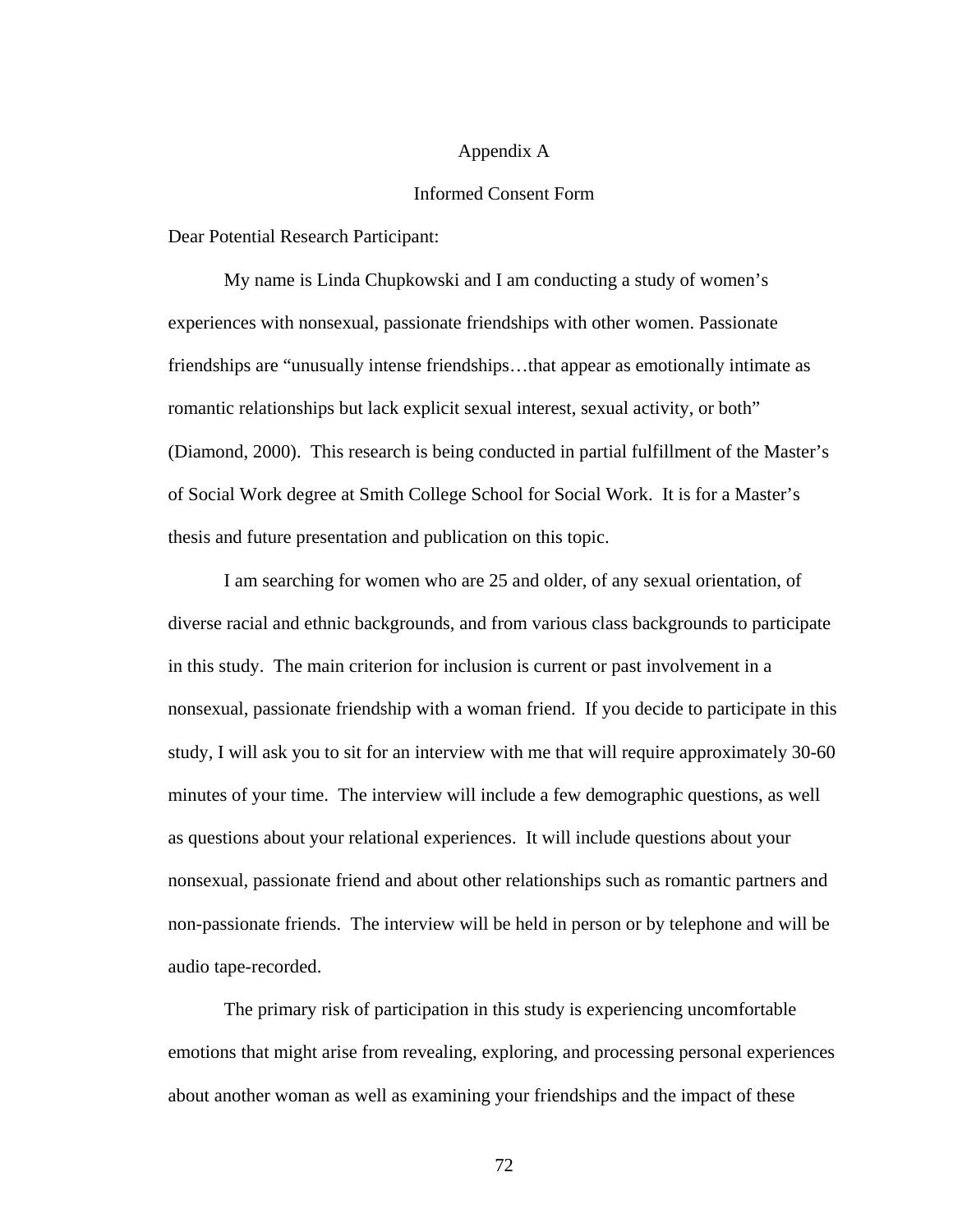relationships. All information obtained from the interview process will be held in strictest confidence. A list of resources will be included with the consent form for participants who may want to speak with a counselor or to explore their feelings following the interview.

 The primary benefit from participation in this study is contributing to a valuable body of scientific research about interpersonal relationships among women. Your participation also will add to that body of knowledge that explores the dynamics of female relationships. You also will be given the opportunity to reflect upon your personal development and your experiences with nonsexual, passionate friendships, and the meanings you give to them. Participants may experience greater self-awareness, greater understanding of significant relationships and their interactions in other relationships, as well as increased awareness of the power of language to shape one's experience. There will be no financial compensation.

All interviews will be audio-tape recorded and transcribed. Privacy will be maintained by assigning a random code to each participant's tape and matching consent form. All identifiable names and locations will be kept confidential. The signed consent forms will be coded and stored separately from other materials under lock and key. My research advisor will have access to interview tapes and transcriptions, but she will not have access to participant's names. Only I will participate in the transcription process. Tapes and transcriptions will be kept in a locked storage compartment by the researcher for three years, consistent with Federal regulations. After this three-year time period, all data, including notes, tapes, and transcriptions will be destroyed. When presenting collected information in my MSW thesis or in presentations or publication, data will be

73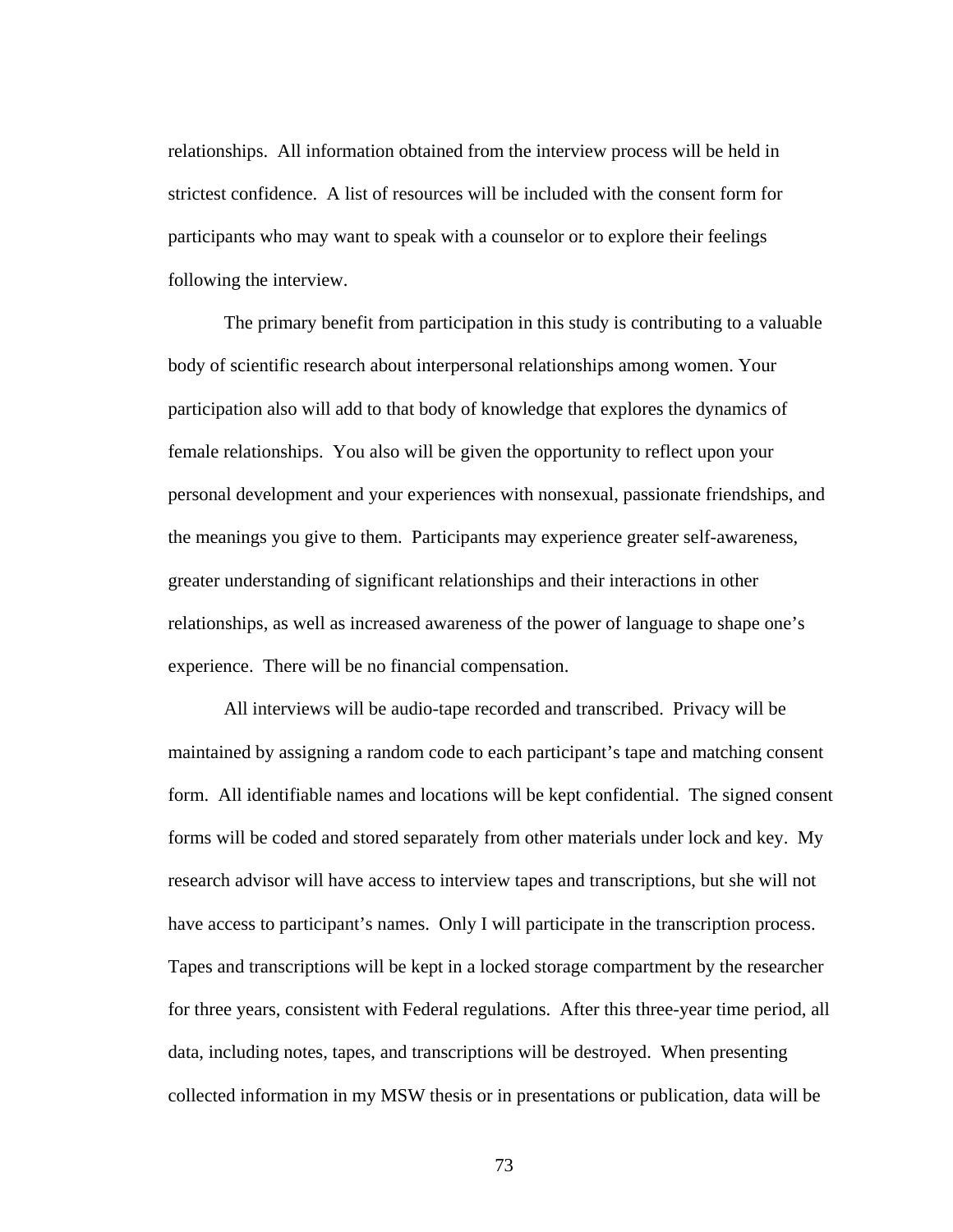presented as a whole and will not be linked to individual participants. When brief

illustrative quotes or vignettes are used, they will be purposefully disguised.

Your participation in this study is entirely voluntary. You may choose not to

answer any question. You have the right to withdraw from this study at any time: before,

during, or after the interview. If you do wish to withdraw from the study, please contact

me before March 15, 2007 when the report will be finalized.

 YOUR SIGNATURE INDICATES THAT YOU HAVE READ AND UNDERSTAND THE ABOVE INFORMATION: THAT YOU HAVE HAD THE OPPORTUNITY TO ASK QUESTIONS ABOUT THE STUDY, YOUR PARTICIPATION, AND YOUR RIGHTS AND THAT YOU AGREE TO PARTICIPATE IN THE STUDY.

\_\_\_\_\_\_\_\_\_\_\_\_\_\_\_\_\_\_\_\_\_\_\_\_\_\_\_\_\_\_\_\_\_\_ \_\_\_\_\_\_\_\_\_\_\_\_\_\_\_\_\_\_\_\_\_\_\_\_\_\_\_\_\_\_

\_\_\_\_\_\_\_\_\_\_\_\_\_\_\_\_\_\_\_\_\_\_\_\_\_\_\_\_\_\_\_\_\_\_ \_\_\_\_\_\_\_\_\_\_\_\_\_\_\_\_\_\_\_\_\_\_\_\_\_\_\_\_\_\_

| <b>Signature of Participant</b> |  |  |  |  |
|---------------------------------|--|--|--|--|
|---------------------------------|--|--|--|--|

Signature of Researcher

Date Date Date

If you have any questions or wish to withdraw your consent, please contact:

Linda Chupkowski (910) 309-5800 [Lindachup@gmail.com](mailto:Lindachup@gmail.com)

Referral Resources:

National Crisis Hotline: 1-800-273-TALK/8255

National Association of Social Workers Directory (202)-408-8600: <http://search.socialworkers.org/default.asp?df=CSW&fn=>

National Mental Health Assn. Provides free information on specific disorders, referral directory to mental health providers, national directory of local mental health associations. 1-800-969-6642 (M-F 9-5 EST)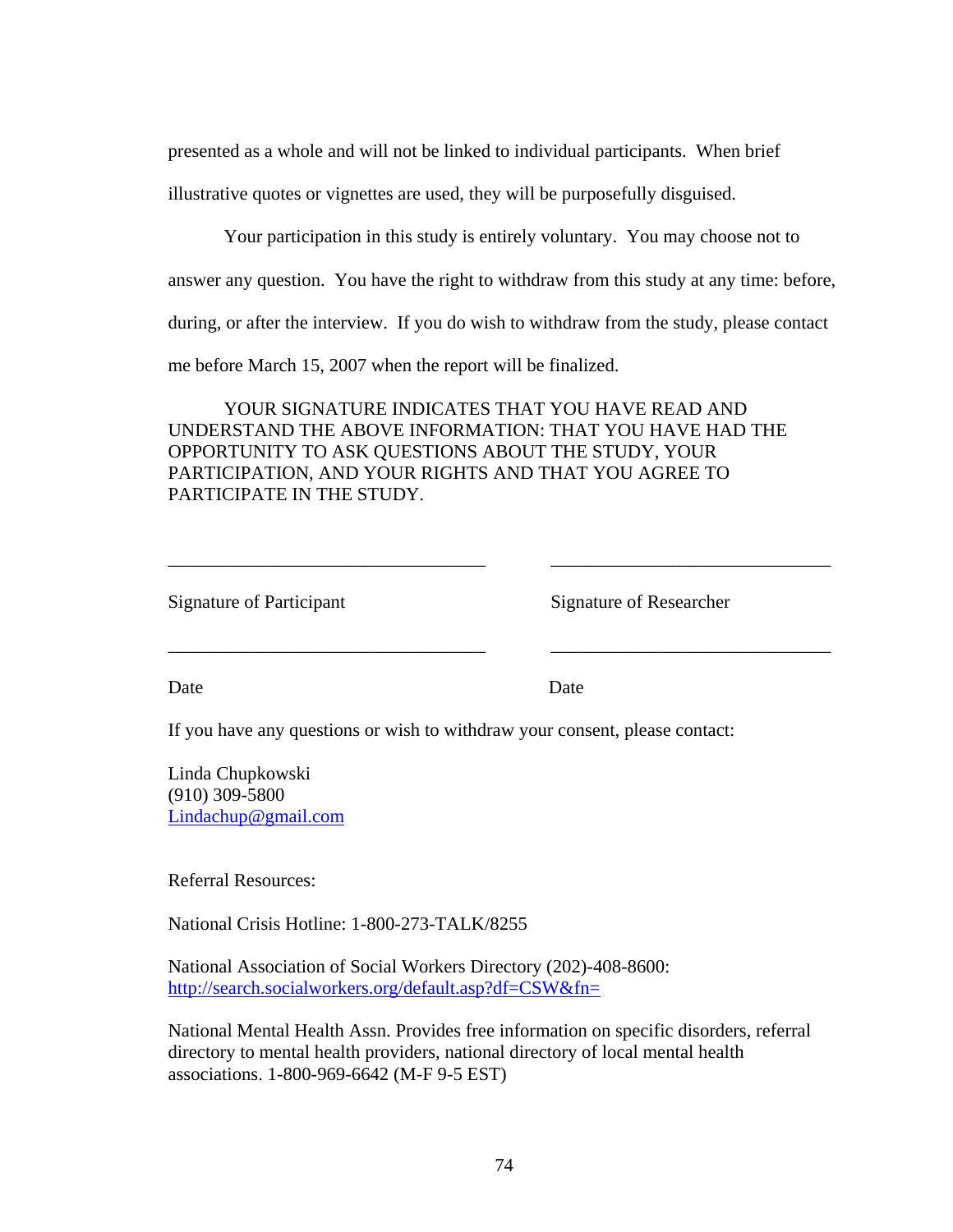Emory University Outpatient Psychotherapy Training Program (404) 727-0399 Tufts House 2004 Ridgewood Rd Emory University Sliding scale fee psychotherapy services to individuals in the community; therapists are psychiatry residents in  $2<sup>nd</sup>$ ,  $3<sup>rd</sup>$ , or  $4<sup>th</sup>$  years of training or psychology interns; offers insight-oriented and cognitive therapy. Will slide to \$35/session. Talk to Carol Levy, MN, MPH, about sliding lower. Hours 9-5.

Families First (404) 853-2800 1105 W Peachtree NE Atlanta, GA 30344 Individual, couples, family counseling; domestic violence. Will slide \$85-5. Three days a week open until 8:30. Short term therapy model. Racially and ethnically diverse staff.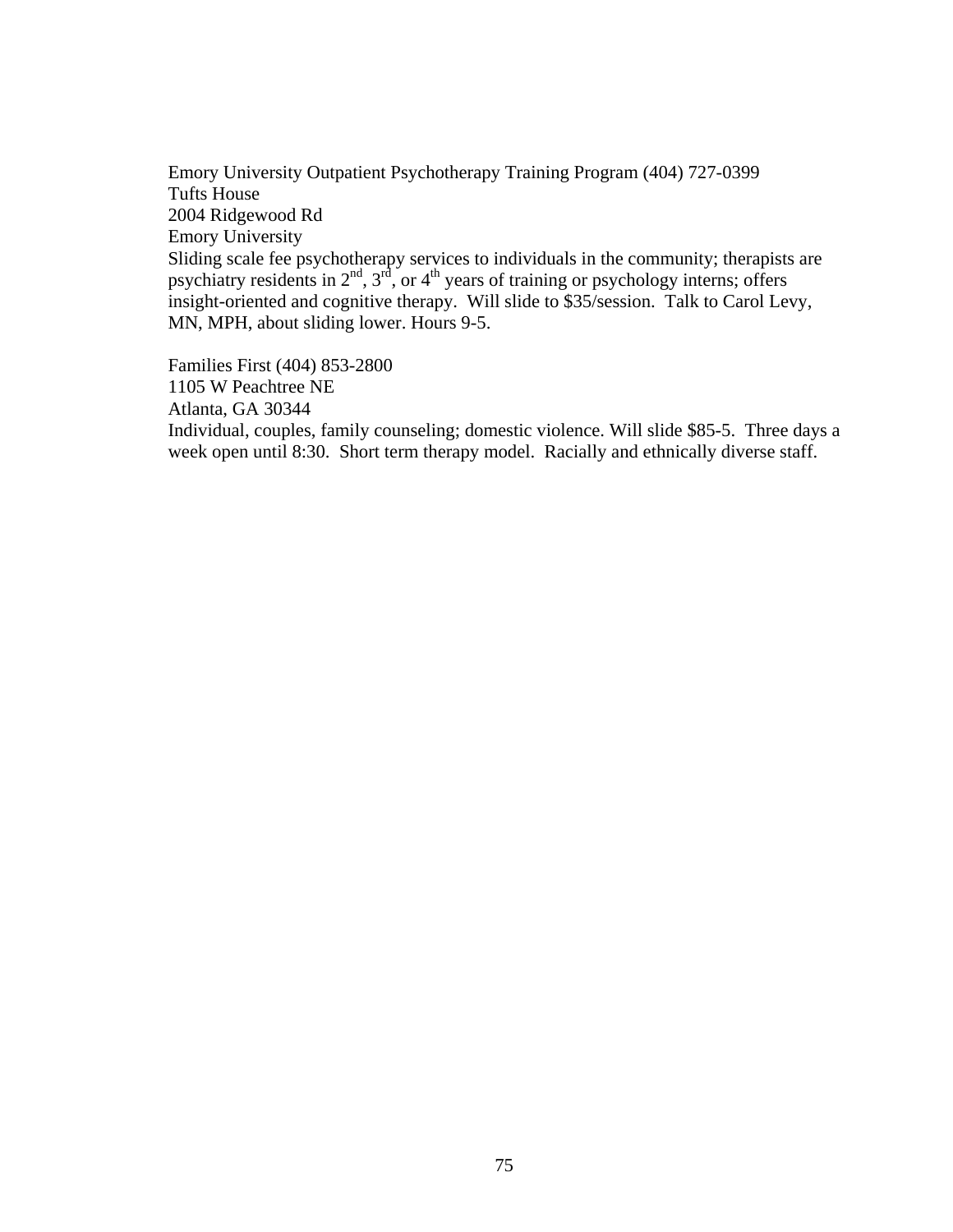# Appendix B

# Recruitment Materials

Have you ever had a close platonic relationship with another woman, but wondered if you were more than "just friends"?

Have you ever been accused of being attached at the hip?

Have you been asked if you and your female friend are dating, been treated like a couple, or asked what's wrong if your friend is not with you?

Have you found yourself using "we" to reference you and your friend as you would if you were dating?

Have you experienced "confusion", "discomfort", or an "emotional ping" when you or your friend started dating someone else?

If you answered yes to any of these questions, then you're a perfect candidate for my social work research study on passionate friendships. Passionate friendships are "unusually intense friendships…that appear as emotionally intimate as romantic relationships but lack explicit sexual interest, sexual activity, or both" (Diamond, 2000).

Women who are 25 and older, of all sexual orientations, of diverse racial and ethnic backgrounds, and from various class backgrounds are asked to volunteer for this study. Participation will involve an audio-taped interview that lasts approximately 30-60 minutes. Confidentiality is assured and participants have the right to withdraw at any time.

If you're interested, please contact Linda at [lindachup@gmail.com](mailto:lindachup@gmail.com) or (910) 309-5800 as soon as possible.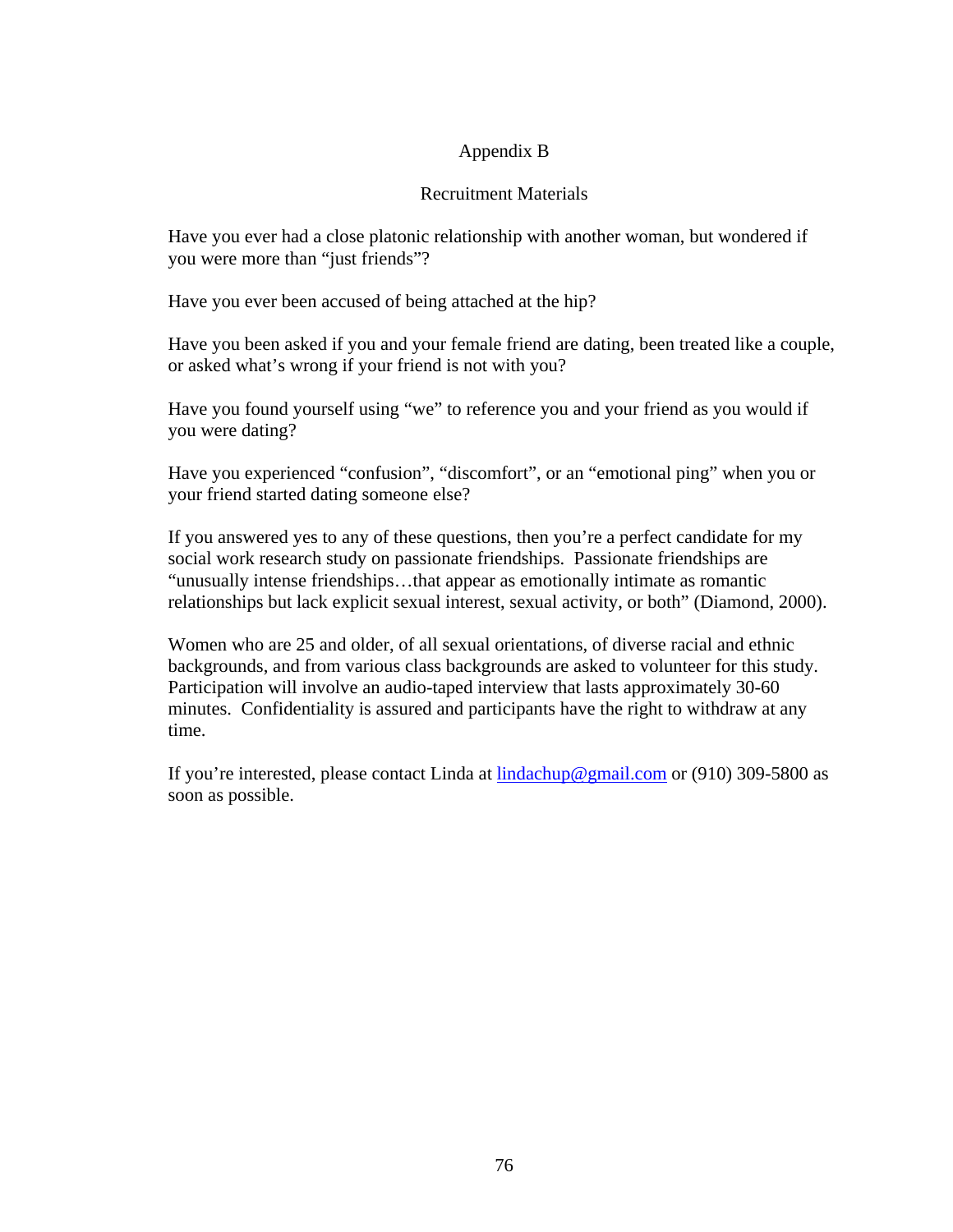## Appendix C

## Interview Guide

Code #: How old are you? What is your racial and/or ethnic identity? How would you describe your socio-economic background (poor, working class, middle class, upper class, etc.)? Sexual orientation? Where were you born? Where do you live currently (city/town and state)?

Tell me about a memorable, nonsexual intimate relationship that you have had with another woman.

Did you ever talk about or discuss the intensity or uniqueness of this relationship with the woman?

How did your connection or bond with this woman develop? Was it instantaneous? What "attracted" you to each other?

How did others perceive your relationship?

How did your own romantic relationships, or hers, affect your friendship with the woman?

Did you ever experience jealousy surrounding the relationship, either towards her, or towards someone she was dating? What was that like?

How did the special relationship between you and the woman affect your relationships with other friends?

Did you ever experience conflicts with the woman? How were they dealt with?

How long did your relationship with the woman last? How did you interpret that length?

Did the relationship end or shift into another kind of relationship? If so, what kind?

How do you perceive/view the experience and its significance in your life? What meaning does the relationship have for you?

What is it like not having a name for something you experience?